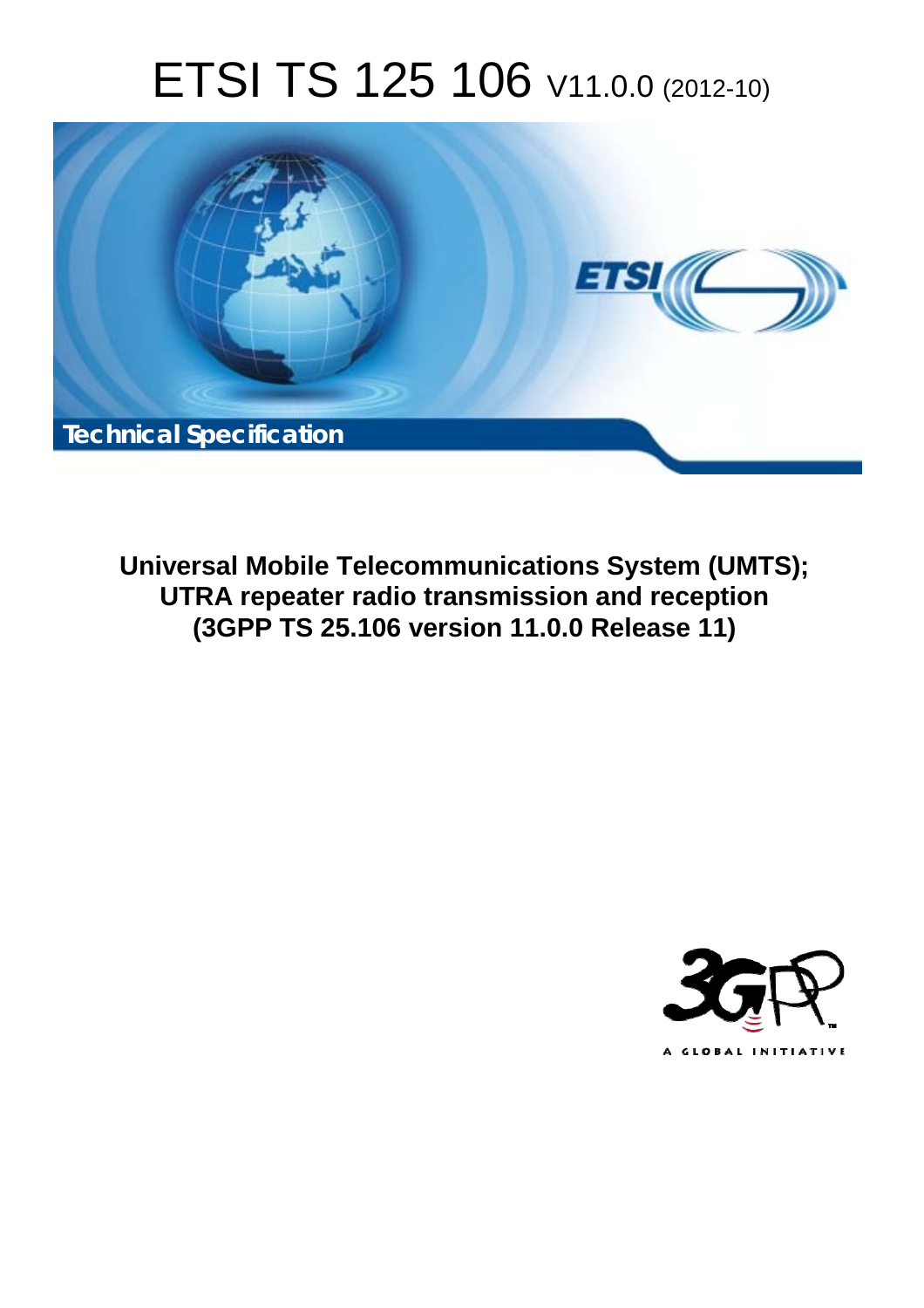Reference RTS/TSGR-0425106vb00

> Keywords UMTS

#### *ETSI*

#### 650 Route des Lucioles F-06921 Sophia Antipolis Cedex - FRANCE

Tel.: +33 4 92 94 42 00 Fax: +33 4 93 65 47 16

Siret N° 348 623 562 00017 - NAF 742 C Association à but non lucratif enregistrée à la Sous-Préfecture de Grasse (06) N° 7803/88

#### *Important notice*

Individual copies of the present document can be downloaded from: [http://www.etsi.org](http://www.etsi.org/)

The present document may be made available in more than one electronic version or in print. In any case of existing or perceived difference in contents between such versions, the reference version is the Portable Document Format (PDF). In case of dispute, the reference shall be the printing on ETSI printers of the PDF version kept on a specific network drive within ETSI Secretariat.

Users of the present document should be aware that the document may be subject to revision or change of status. Information on the current status of this and other ETSI documents is available at <http://portal.etsi.org/tb/status/status.asp>

If you find errors in the present document, please send your comment to one of the following services: [http://portal.etsi.org/chaircor/ETSI\\_support.asp](http://portal.etsi.org/chaircor/ETSI_support.asp)

#### *Copyright Notification*

No part may be reproduced except as authorized by written permission. The copyright and the foregoing restriction extend to reproduction in all media.

> © European Telecommunications Standards Institute 2012. All rights reserved.

DECT<sup>™</sup>, PLUGTESTS<sup>™</sup>, UMTS<sup>™</sup> and the ETSI logo are Trade Marks of ETSI registered for the benefit of its Members. **3GPP**TM and **LTE**™ are Trade Marks of ETSI registered for the benefit of its Members and of the 3GPP Organizational Partners.

**GSM**® and the GSM logo are Trade Marks registered and owned by the GSM Association.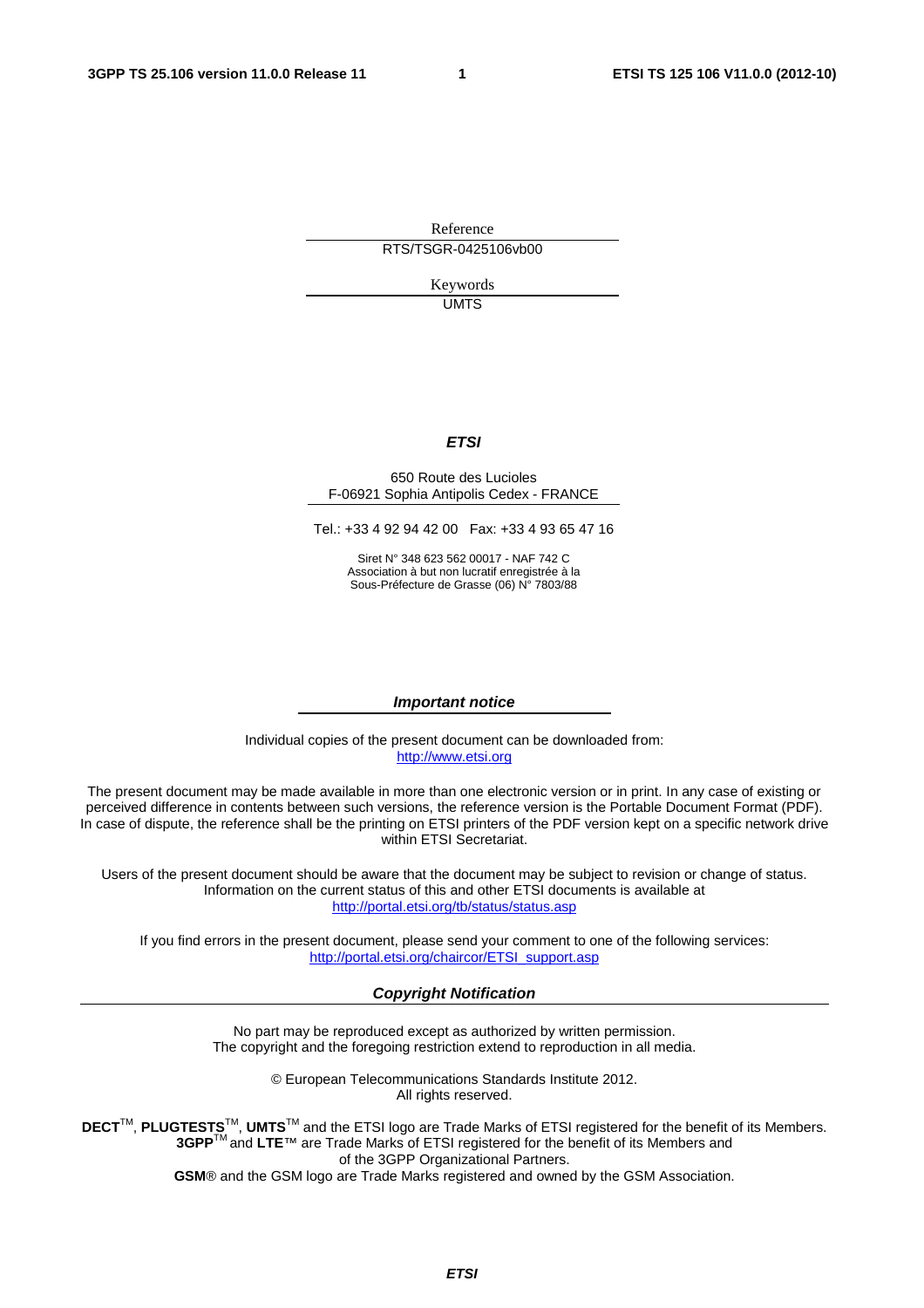# Intellectual Property Rights

IPRs essential or potentially essential to the present document may have been declared to ETSI. The information pertaining to these essential IPRs, if any, is publicly available for **ETSI members and non-members**, and can be found in ETSI SR 000 314: *"Intellectual Property Rights (IPRs); Essential, or potentially Essential, IPRs notified to ETSI in respect of ETSI standards"*, which is available from the ETSI Secretariat. Latest updates are available on the ETSI Web server ([http://ipr.etsi.org\)](http://webapp.etsi.org/IPR/home.asp).

Pursuant to the ETSI IPR Policy, no investigation, including IPR searches, has been carried out by ETSI. No guarantee can be given as to the existence of other IPRs not referenced in ETSI SR 000 314 (or the updates on the ETSI Web server) which are, or may be, or may become, essential to the present document.

# Foreword

This Technical Specification (TS) has been produced by ETSI 3rd Generation Partnership Project (3GPP).

The present document may refer to technical specifications or reports using their 3GPP identities, UMTS identities or GSM identities. These should be interpreted as being references to the corresponding ETSI deliverables.

The cross reference between GSM, UMTS, 3GPP and ETSI identities can be found under [http://webapp.etsi.org/key/queryform.asp.](http://webapp.etsi.org/key/queryform.asp)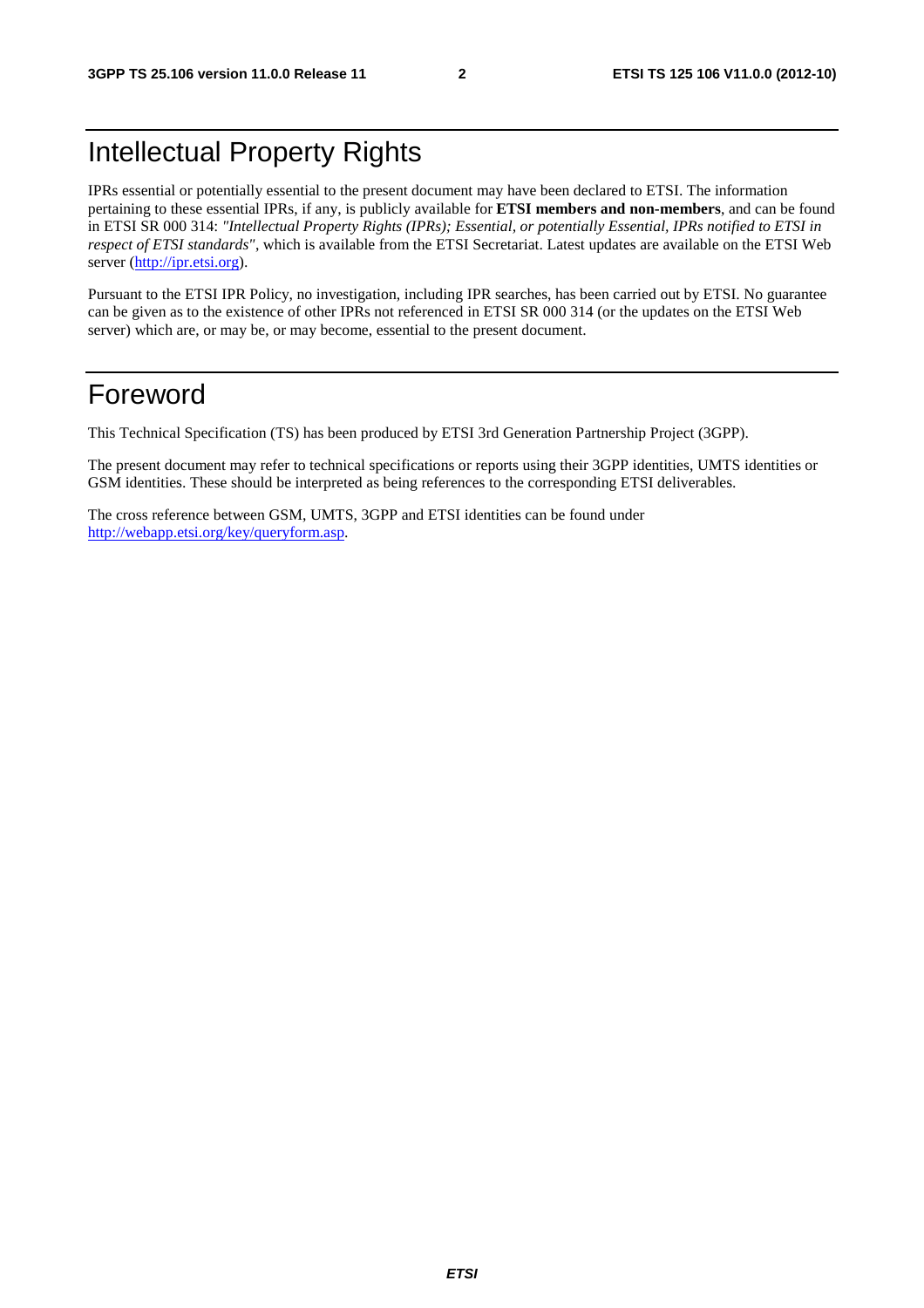$\mathbf{3}$ 

# Contents

| 1                |  |
|------------------|--|
| 2                |  |
| 3                |  |
| 3.1              |  |
| 3.2<br>3.3       |  |
| 4                |  |
| 4.1              |  |
| 4.2              |  |
| 5                |  |
| 5.1              |  |
| 5.2<br>5.3       |  |
| 5.3.1            |  |
| 5.3.2            |  |
| 5.3.3            |  |
| 6                |  |
| 6.1              |  |
| 6.1.1            |  |
| 7                |  |
| 7.1              |  |
| 8                |  |
| 8.1              |  |
|                  |  |
| 9<br>9.1         |  |
| 9.1.1            |  |
| 9.1.2            |  |
| 9.1.3.           |  |
| 9.1.3.1          |  |
| 9.1.4            |  |
| 9.1.4.1          |  |
| 9.2<br>9.2.1     |  |
| 9.2.1.1          |  |
| 9.2.1.2          |  |
| 9.2.2            |  |
| 9.2.3            |  |
| 9.2.3.1          |  |
| 9.2.4<br>9.2.4.1 |  |
| 9.2.5            |  |
| 9.2.5.1          |  |
| 9.2.6            |  |
| 9.2.6.1          |  |
| 9.2.6.1.1        |  |
| 9.2.6.2          |  |
| 9.2.6.2.1        |  |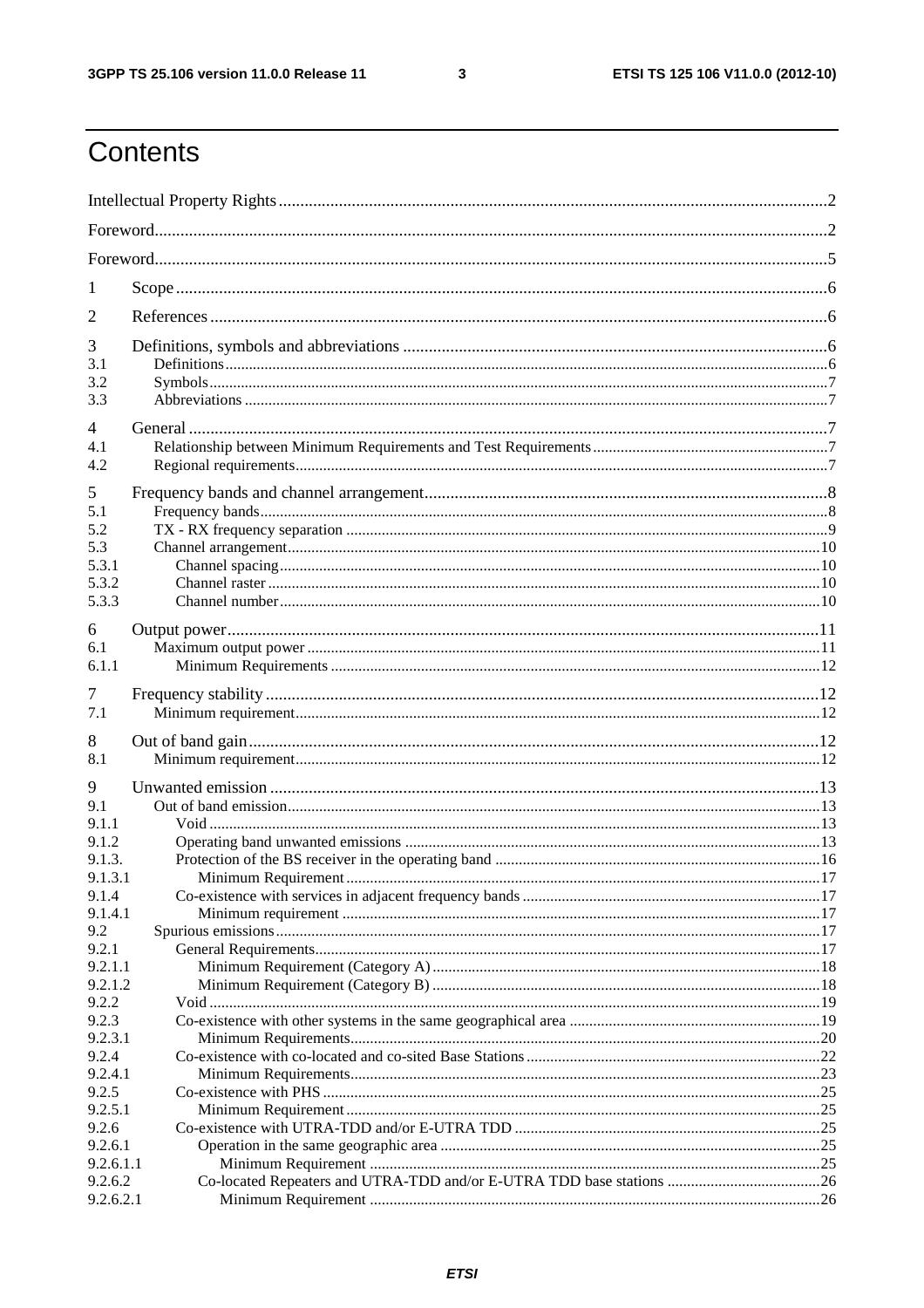$\overline{\mathbf{4}}$ 

| 9.2.7                                                                                       |  |
|---------------------------------------------------------------------------------------------|--|
| 9.2.8                                                                                       |  |
| 9.2.8.1                                                                                     |  |
| 10                                                                                          |  |
| 10 <sub>1</sub>                                                                             |  |
| 10.1.1                                                                                      |  |
| 10.2                                                                                        |  |
| 10.2.1                                                                                      |  |
| 10.3                                                                                        |  |
| 10.3.1                                                                                      |  |
| 11                                                                                          |  |
| 11.1                                                                                        |  |
| 11.1.1                                                                                      |  |
| 11.2                                                                                        |  |
| Minimum requirements - Co-location with GSM, DCS, PCS, UTRA FDD and/or E-UTRA FDD29<br>1121 |  |
| 11.2.2                                                                                      |  |
| 11.3                                                                                        |  |
| 11.3.1                                                                                      |  |
| 12                                                                                          |  |
| 12.1                                                                                        |  |
| 13                                                                                          |  |
| 13.1                                                                                        |  |
| 13.2                                                                                        |  |
| <b>Annex A (informative):</b>                                                               |  |
|                                                                                             |  |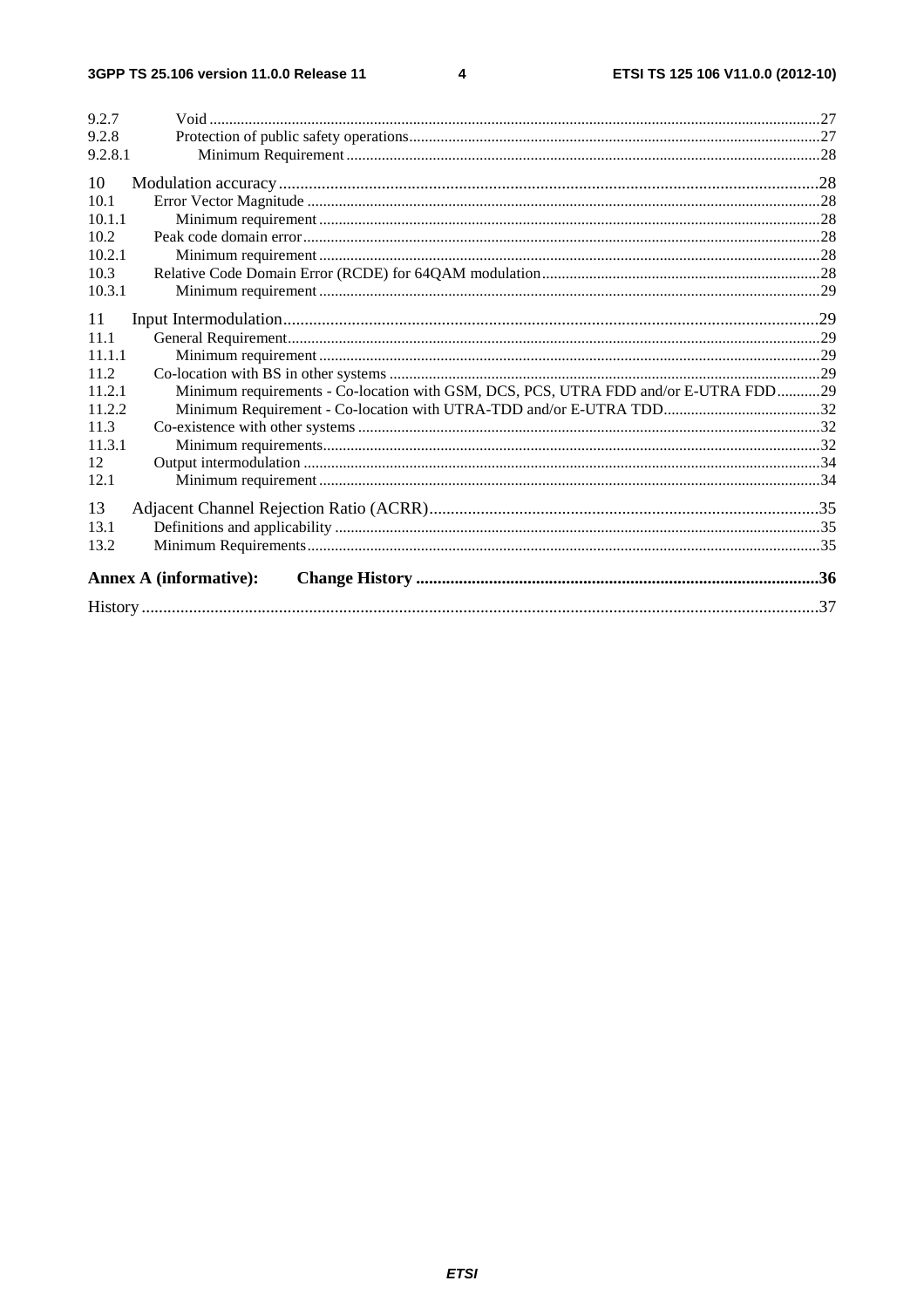# Foreword

This Technical Specification has been produced by the 3<sup>rd</sup> Generation Partnership Project (3GPP).

The contents of the present document are subject to continuing work within the TSG and may change following formal TSG approval. Should the TSG modify the contents of the present document, it will be re-released by the TSG with an identifying change of release date and an increase in version number as follows:

Version x.y.z

where:

- x the first digit:
	- 1 presented to TSG for information;
	- 2 presented to TSG for approval;
	- 3 or greater indicates TSG approved document under change control.
- y the second digit is incremented for all changes of substance, i.e. technical enhancements, corrections, updates, etc.
- z the third digit is incremented when editorial only changes have been incorporated in the document..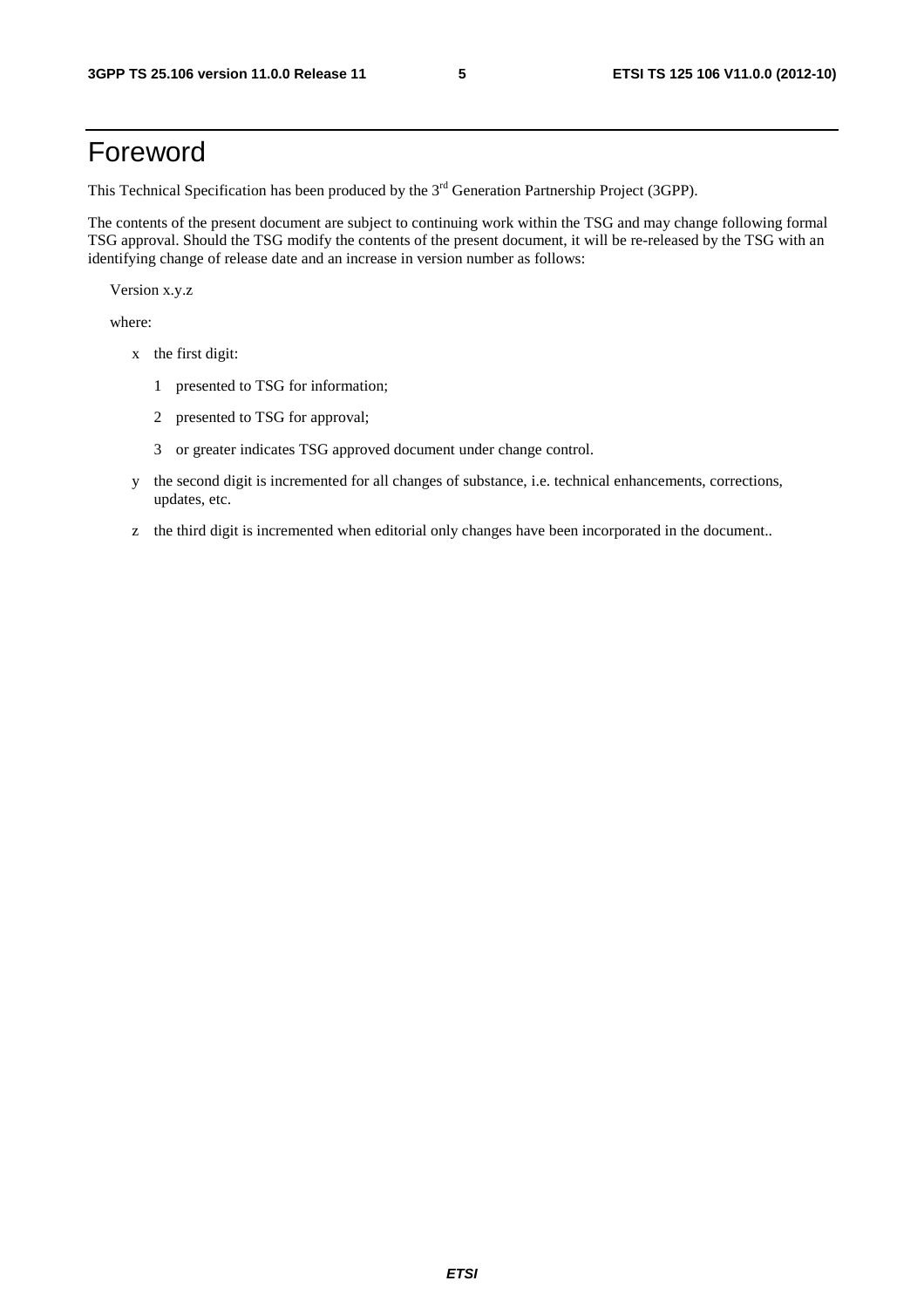# 1 Scope

The present document establishes the minimum radio frequency performance of UTRA FDD repeaters.

# 2 References

The following documents contain provisions which, through reference in this text, constitute provisions of the present document.

- References are either specific (identified by date of publication, edition number, version number, etc.) or non-specific.
- For a specific reference, subsequent revisions do not apply.
- For a non-specific reference, the latest version applies. In the case of a reference to a 3GPP document (including a GSM document), a non-specific reference implicitly refers to the latest version of that document *in the same Release as the present document*.
- [1] ITU-R Recommendation SM.329: "Unwanted emissions in the spurious domain".
- [2] 3GPP TS 25.143: "UTRA Repeater Conformance Testing".
- [3] 3GPP TS 25.113: "Base Station and Repeater Electromagnetic Compatibility".
- [4] ETSI ETR 273-1-2: "Electromagnetic compatibility and Radio spectrum Matters (ERM); Improvement of radiated methods of measurement (using test sites) and evaluation of the corresponding measurement uncertainties; Part 1: Uncertainties in the measurement of mobile radio equipment characteristics; Sub-part 2: Examples and annexes".
- [5] 3GPP TR 25.942: "RF System Scenarios".
- [6] 3GPP TS 25.104: "UTRA(BS) FDD; Radio transmission and Reception".

# 3 Definitions, symbols and abbreviations

## 3.1 Definitions

For the purposes of the present document, the following terms and definitions apply:

**Donor coupling loss:** is the coupling loss between the repeater and the donor base station.

**Down-link**: Signal path where base station transmits and mobile receives.

**Operating band**: the frequency range in which UTRA FDD operates, that is defined with a specific set of technical requirements.

- NOTE 1: The operating band(s) for an UTRA Repeater is declared by the manufacturer according to the designations in clause 5.1, Table 5.1.
- NOTE 2: Unless specified, operating band refers to the uplink operating band and downlink operating band.

**Pass band:** The frequency range in which the repeater operates in with operational configuration. This frequency range can correspond to one or several consecutive nominal 5 MHz channels. If they are not consecutive each subset of channels shall be considered as an individual pass band. A repeater can have one or several pass bands.

**Repeater:** A device that receives, amplifies and transmits the radiated or conducted RF carrier both in the down-link direction (from the base station to the mobile area) and in the up-link direction (from the mobile to the base station).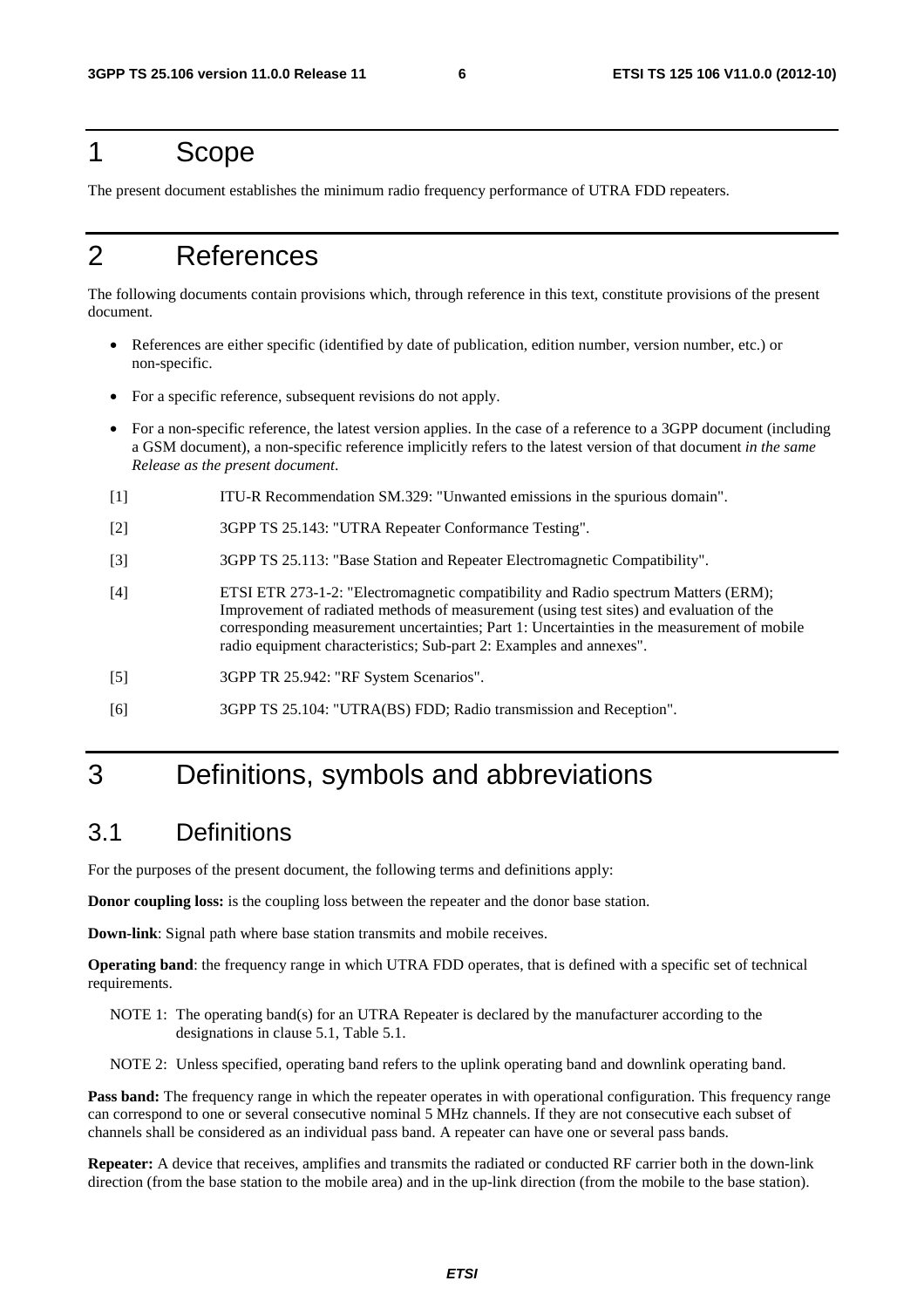**Up-link:** Signal path where mobile transmits and base station receives.

## 3.2 Symbols

(void)

## 3.3 Abbreviations

For the purposes of the present document, the following abbreviations apply:

| <b>Base Transceiver Station</b>              |
|----------------------------------------------|
| Down Link (forward link)                     |
| Digital Terrestrial Television               |
| Error Vector Magnitude                       |
| <b>Frequency Division Duplex</b>             |
| For Further Study                            |
| International Mobile Telecommunication-2000  |
| International Telecommunication Union        |
| Relative Code Domain Error.                  |
| Radio Frequency                              |
| UTRA Absolute Radio Frequency Channel Number |
| Up Link (reverse link)                       |
| Universal Mobile Telecommunication System    |
| Universal Terrestrial Radio Access           |
| Wide band Code Division Multiple Access      |
|                                              |

# 4 General

This specification applies only to UTRA-FDD repeaters.

Unless otherwise stated, all requirements in this specification apply to both the up-link and down-link directions.

# 4.1 Relationship between Minimum Requirements and Test Requirements

The Minimum Requirements given in this specification make no allowance for measurement uncertainty. The repeater test specification 25.143 section 5 [2] defines Test Tolerances. These Test Tolerances are individually calculated for each test. The Test Tolerances are used to relax the Minimum Requirements in this specification to create Test Requirements.

The measurement results returned by the Test System are compared - without any modification - against the Test Requirements as defined by the shared risk principle.

The Shared Risk principle is defined in ETR 273 Part 1 sub-part 2 section 6.5 [4].

# 4.2 Regional requirements

Some requirements in TS 25.106 may only apply in certain regions. Table 4.1 lists all requirements that may be applied differently in different regions.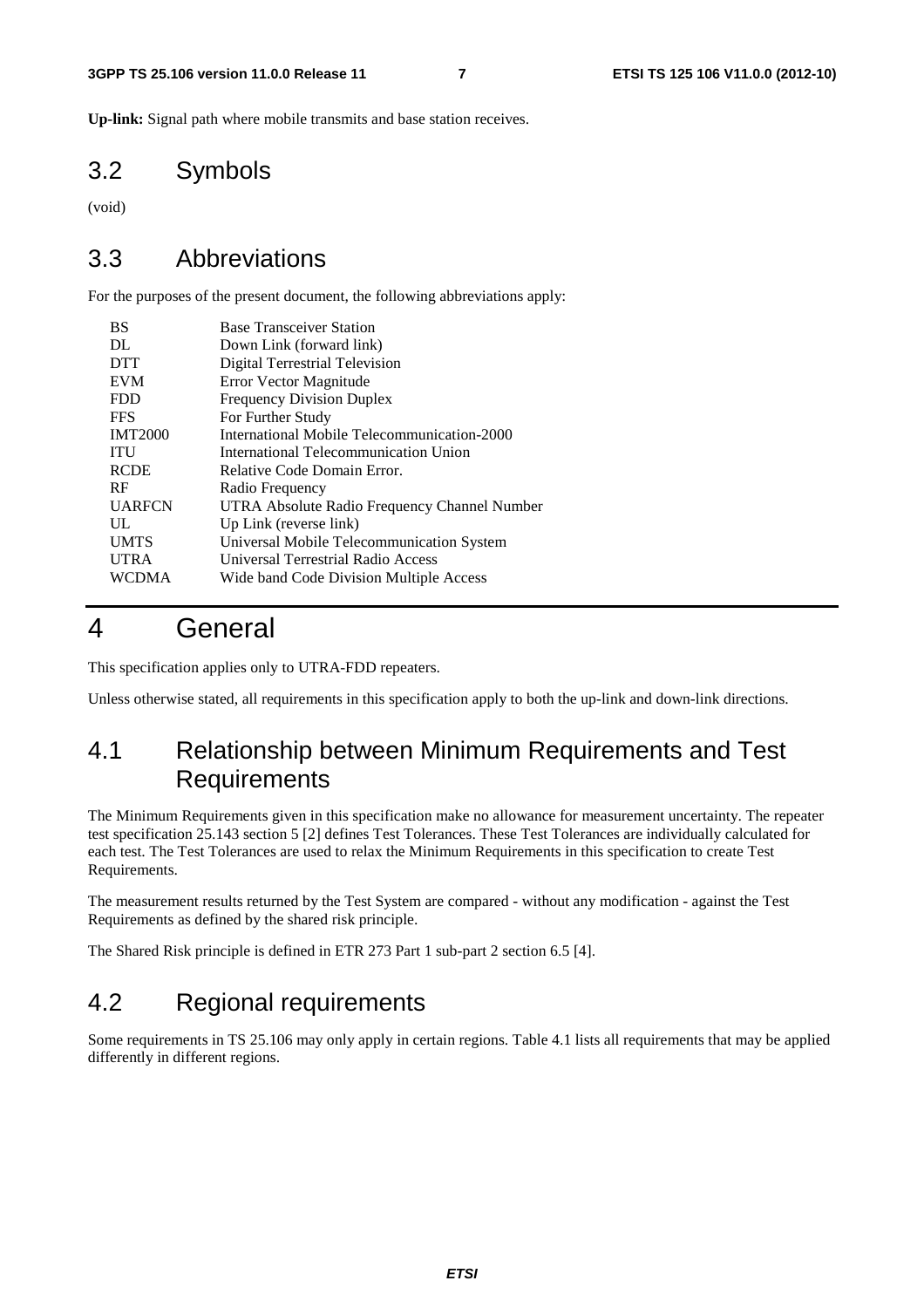| <b>Clause</b> | <b>Requirement</b>                                                                                                | Comments                                                                                                                                                                                                               |
|---------------|-------------------------------------------------------------------------------------------------------------------|------------------------------------------------------------------------------------------------------------------------------------------------------------------------------------------------------------------------|
| number        |                                                                                                                   |                                                                                                                                                                                                                        |
| 5.1           | Frequency bands                                                                                                   | Some bands may be applied regionally.                                                                                                                                                                                  |
| 5.2           | TX - RX frequency separation                                                                                      | The requirement is applied according to which<br>frequency bands in Clause 5.1 that are supported by<br>the Repeater.                                                                                                  |
| 5.3           | Channel arrangement                                                                                               | The requirement is applied according to what<br>frequency bands in clause 5.1 that are supported by<br>the Repeater.                                                                                                   |
| 6.1           | Maximum output power                                                                                              | In certain regions, the minimum requirement for<br>normal conditions may apply also for some<br>conditions outside the ranges of conditions defined<br>as normal.                                                      |
| 9.1.2         | Operating band unwanted<br>emissions                                                                              | The mask specified may be mandatory in certain<br>regions. In other regions this mask may not be<br>applied.                                                                                                           |
| 9.2.1.1       | Spurious emissions (Category A)                                                                                   | These requirements shall be met in cases where<br>Category A limits for spurious emissions, as defined<br>in ITU-R Recommendation SM.329 [1], are applied.                                                             |
| 9.2.1.2       | Spurious emissions (Category B)                                                                                   | These requirements shall be met in cases where<br>Category B limits for spurious emissions, as defined<br>in ITU-R Recommendation SM.329 [1], are applied.                                                             |
| 9.2.3         | Spurious emissions: Co-existence<br>with other systems in the same<br>geographical area                           | These requirements may apply in geographic areas<br>in which both UTRA FDD Repeater and GSM900<br>DCS1800, PCS1900, GSM850 and/or UTRA FDD<br>operating in another frequency band are deployed.                        |
| 9.2.4         | Spurious emissions: Co-existence<br>with co-located and co-sited base<br>stations                                 | These requirements may be applied for the<br>protection of other BS receivers when GSM900<br>DCS1800, PCS1900, GSM850 and/or FDD BS<br>operating in another frequency band are co-located<br>with a UTRA FDD Repeater. |
| 9.2.5         | Spurious emissions: Co-existence<br>with PHS                                                                      | This requirement may be applied for the protection<br>of PHS in geographic areas in which both PHS and<br>UTRA FDD Repeaters are deployed.                                                                             |
| 9.2.6.1       | Spurious emissions: Co-existence<br>with UTRA-TDD and/or E-UTRA<br>TDD - Operation in the same<br>geographic area | This requirement may be applied for the protection<br>of UTRA UE in geographic areas in which both<br>UTRA TDD BS and UTRA FDD Repeaters are<br>deployed.                                                              |
| 9.2.6.2       | Spurious emissions: Co-existence<br>with UTRA-TDD and/or E-UTRA<br>TDD - Co-location                              | This requirement may be applied for the protection<br>of UTRA TDD BS receivers when UTRA TDD BS<br>and UTRA FDD Repeaters are co-located.                                                                              |
| 9.2.8         | Spurious emissions: Protection of<br>public safety operations                                                     | This requirement may be applied for the protection<br>of public safety systems in geographic areas in<br>which both UTRA FDD Repeater and public safety<br>systems are deployed.                                       |
| 11.2          | Input Intermodulation: Co-location<br>with BS in other systems                                                    | The requirement may be applied when GSM900,<br>DCS1800, PCS1900, GSM850 and/or UTRA FDD<br>BS operating in another frequency band and UTRA-<br>FDD Repeaters are co-located.                                           |
| 11.3          | Input Intermodulation: Co-<br>existence with other systems                                                        | These requirements may apply in geographic areas<br>in which both UTRA FDD Repeater and GSM900,<br>DCS1800, PCS1900, GSM850 and/or UTRA FDD<br>operating in another frequency band are deployed.                       |

**Table 4.1: List of regional requirements.** 

# 5 Frequency bands and channel arrangement

# 5.1 Frequency bands

a) A UTRA/FDD Repeater is designed to operate in one or several pass bands within either of the following paired frequency bands;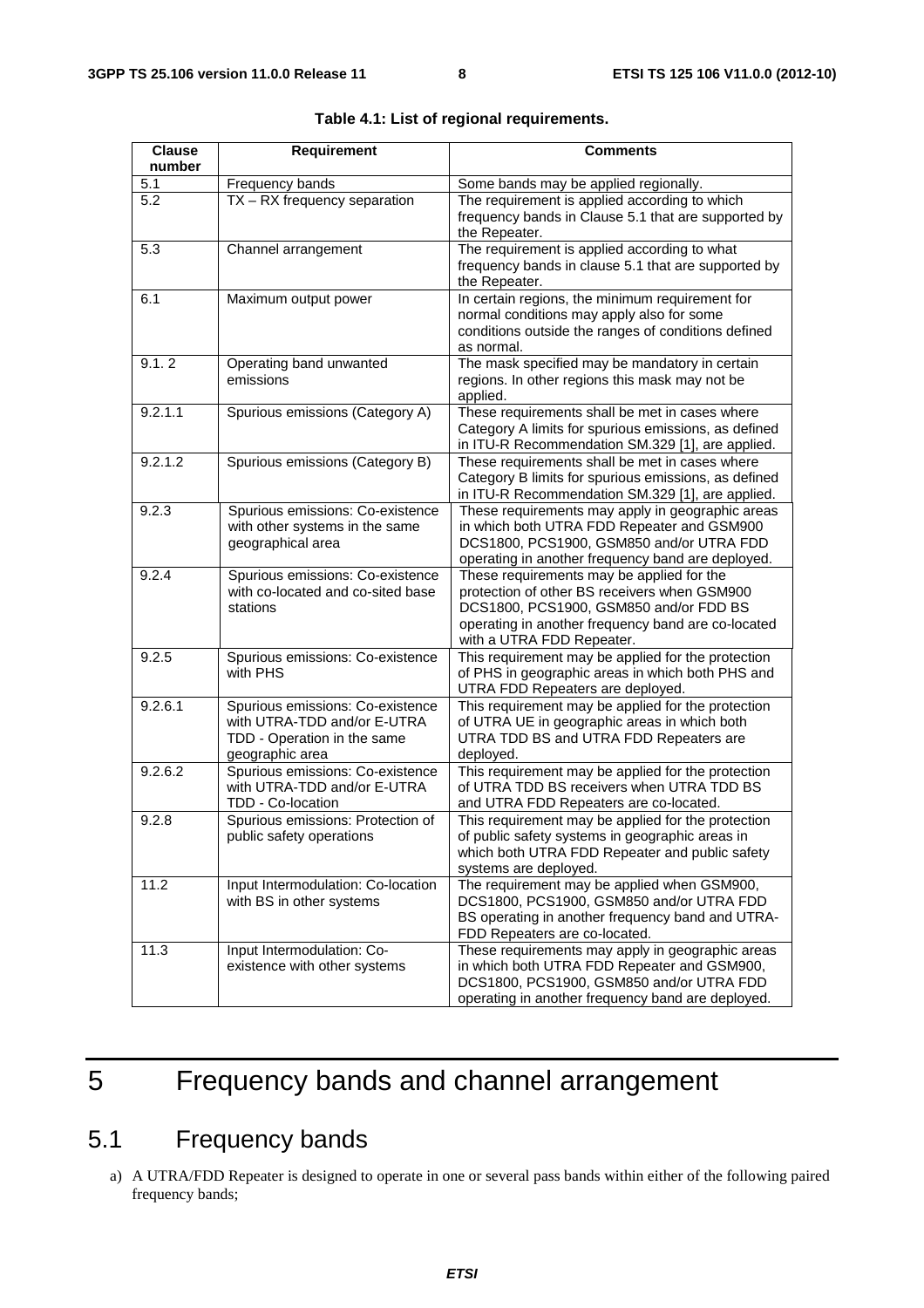| <b>Operating</b> | <b>UL Frequencies</b>       | <b>DL</b> frequencies       |
|------------------|-----------------------------|-----------------------------|
| <b>Band</b>      | UE transmit, Node B receive | UE receive, Node B transmit |
|                  | 1920 - 1980 MHz             | 2110 - 2170 MHz             |
| $\mathbf{I}$     | 1850 -1910 MHz              | 1930 -1990 MHz              |
| Ш                | 1710 - 1785 MHz             | 1805 - 1880 MHz             |
| IV               | 1710 - 1755 MHz             | 2110 - 2155 MHz             |
| $\vee$           | 824 - 849MHz                | 869 - 894MHz                |
| VI               | 830 - 840 MHz               | 875 - 885 MHz               |
| VII              | 2500 - 2570 MHz             | 2620 - 2690 MHz             |
| VIII             | 880 - 915 MHz               | 925 - 960 MHz               |
| IX               | 1749.9 - 1784.9 MHz         | 1844.9 - 1879.9 MHz         |
| X                | 1710 - 1770 MHz             | 2110 - 2170 MHz             |
| XI               | 1427.9 - 1447.9 MHz         | 1475.9 - 1495.9 MHz         |
| XII              | 698 - 716 MHz               | 728 - 746 MHz               |
| XIII             | 777 - 787 MHz               | 746 - 756 MHz               |
| XIV              | 788 - 798 MHz               | 758 - 768 MHz               |
| XV               | Reserved                    | Reserved                    |
| XVI              | Reserved                    | Reserved                    |
| XVII             | Reserved                    | Reserved                    |
| XVII             | Reserved                    | Reserved                    |
| XIX              | $830 - 845$ MHz             | 875 - 890 MHz               |
| XX               | 832 - 862 MHz               | 791 - 821 MHz               |
| XXI              | 1447.9 - 1462.9 MHz         | 1495.9 - 1510.9 MHz         |
| XXII             | 3410 - 3490 MHz             | $3510 - 3590$ MHz           |
| <b>XXV</b>       | 1850 - 1915 MHz             | 1930 - 1995 MHz             |

|  | Table 5.1: Frequency bands |  |  |
|--|----------------------------|--|--|
|--|----------------------------|--|--|

b) Deployment in other frequency bands is not precluded.

# 5.2 TX - RX frequency separation

a) A UTRA/FDD repeaters is designed to operate with the following TX to RX frequency separation

| <b>Operating Band</b> | <b>TX-RX frequency separation</b> |
|-----------------------|-----------------------------------|
|                       | 190 MHz                           |
| н                     | 80 MHz.                           |
| Ш                     | 95 MHz                            |
| IV                    | 400 MHz                           |
| V                     | 45 MHz                            |
| VI                    | 45 MHz                            |
| VII                   | <b>120 MHz</b>                    |
| VIII                  | 45 MHz                            |
| IX                    | 95 MHz                            |
| X                     | 400 MHz                           |
| ΧI                    | 48 MHz                            |
| XII                   | 30 MHz                            |
| XIII                  | 31 MHz                            |
| XIV                   | 30 MHz                            |
| XIX                   | 45 MHz                            |
| XX                    | 41 MHz                            |
| XXI                   | 48 MHz                            |
| XXII                  | <b>100 MHz</b>                    |
| XXV                   | 80 MHz                            |

**Table 5.2: TX-RX frequency separation** 

- b) A UTRA/FDD repeater can support both fixed and variable up-link to down-link frequency separation.
- c) The use of other up-link to down-link frequency separations in existing or other frequency bands shall not be precluded.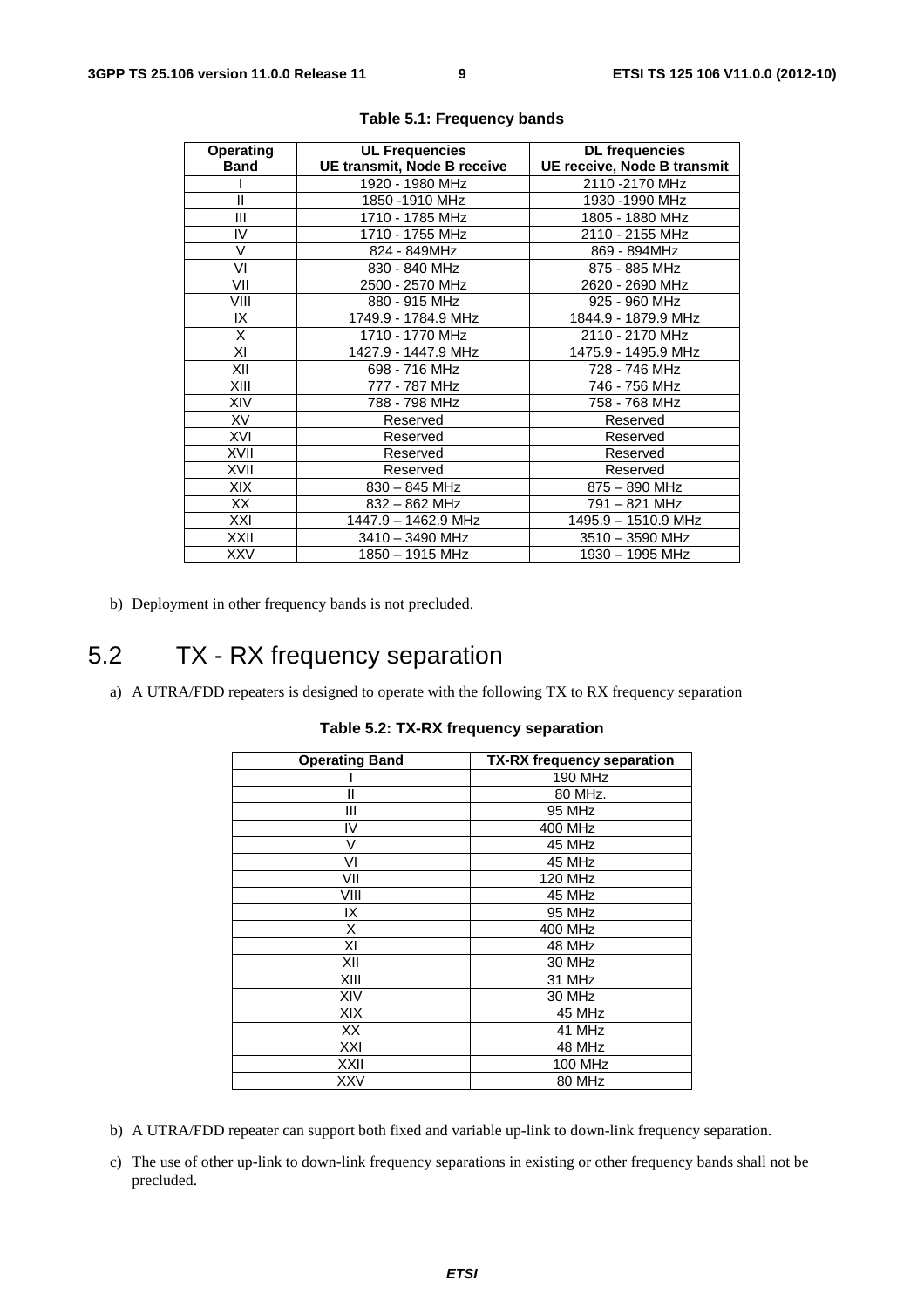# 5.3 Channel arrangement

## 5.3.1 Channel spacing

The nominal channel spacing is 5 MHz, but this can be adjusted to optimise performance in a particular deployment scenario.

## 5.3.2 Channel raster

The channel raster is 200 kHz for all bands, which means that the centre frequency must be an integer multiple of 200 kHz. In addition, a number of additional centre frequencies are specified according to the table 5.3, which means that and the centre frequencies for these channels are shifted 100 kHz relative to the general raster.

#### 5.3.3 Channel number

The carrier frequency is designated by the UTRA Absolute Radio Frequency Channel Number (UARFCN).

For each operating band, the UARFCN values are defined as follows.

| Uplink:   | $N_U = 5 * (F_{UL} - F_{UL}$ offset), for the carrier frequency range $F_{UL}$ low $\leq F_{UL} \leq F_{UL}$ high |
|-----------|-------------------------------------------------------------------------------------------------------------------|
| Downlink: | $N_D = 5 * (F_{DL} - F_{DL\_offset})$ , for the carrier frequency range $F_{DL\_low} \le F_{DL} \le F_{DL\_high}$ |

For each operating Band,  $F_{UL\_Offset}$ ,  $F_{UL\_low}$ ,  $F_{UL\_high}$ ,  $F_{DL\_Offset}$ ,  $F_{DL\_low}$  and  $F_{DL\_high}$  are defined in Table 5.3 for the general UARFCN. For the additional UARFCN,  $\bar{F}_{UL}$  offset,  $F_{DL}$  offset and the specific  $F_{UL}$  and  $F_{DL}$  are defined in Table 5.4.

|             |                             | <b>UPLINK (UL)</b>  |                                      |                              | <b>DOWNLINK (DL)</b> |                                      |
|-------------|-----------------------------|---------------------|--------------------------------------|------------------------------|----------------------|--------------------------------------|
|             | UE transmit, Node B receive |                     | UE receive, Node B transmit          |                              |                      |                                      |
| <b>Band</b> | <b>UARFCN</b>               |                     | Carrier frequency (F <sub>UL</sub> ) | <b>UARFCN</b>                |                      | Carrier frequency (F <sub>DL</sub> ) |
|             | formula offset              |                     | range [MHz]                          | formula offset               |                      | range [MHz]                          |
|             | FUL_Offset [MHz]            | F <sub>UL_low</sub> | $F_{UL\_high}$                       | F <sub>DL_Offset</sub> [MHz] | F <sub>DL_Iow</sub>  | $F_{DL\_high}$                       |
|             | 0                           | 1922.4              | 1977.6                               | 0                            | 2112.4               | 2167.6                               |
| Ш           | $\Omega$                    | 1852.4              | 1907.6                               | $\Omega$                     | 1932.4               | 1987.6                               |
| III         | 1525                        | 1712.4              | 1782.6                               | 1575                         | 1807.4               | 1877.6                               |
| IV          | 1450                        | 1712.4              | 1752.6                               | 1805                         | 2112.4               | 2152.6                               |
| V           | $\Omega$                    | 826.4               | 846.6                                | $\Omega$                     | 871.4                | 891.6                                |
| VI          | $\Omega$                    | 832.4               | 837.6                                | $\Omega$                     | 877.4                | 882.6                                |
| VII         | 2100                        | 2502.4              | 2567.6                               | 2175                         | 2622.4               | 2687.6                               |
| VIII        | 340                         | 882.4               | 912.6                                | 340                          | 927.4                | 957.6                                |
| IX          | 0                           | 1752.4              | 1782.4                               | 0                            | 1847.4               | 1877.4                               |
| X           | 1135                        | 1712.4              | 1767.6                               | 1490                         | 2112.4               | 2167.6                               |
| XI          | 733                         | 1430.4              | 1450.4                               | 736                          | 1478.4               | 1498.4                               |
| XII         | $-22$                       | 700.4               | 713.6                                | $-37$                        | 730.4                | 743.6                                |
| XIII        | 21                          | 779.4               | 784.6                                | $-55$                        | 748.4                | 753.6                                |
| XIV         | 12                          | 790.4               | 795.6                                | -63                          | 760.4                | 765.6                                |
| XIX         | 770                         | 832.4               | 842.6                                | 735                          | 877.4                | 887.6                                |
| XX          | $-23$                       | 834.4               | 859.6                                | $-109$                       | 793.4                | 818.6                                |
| XXI         | 1358                        | 1450.4              | 1460.4                               | 1326                         | 1498.4               | 1508.4                               |
| XXII        | 2525                        | 3412.4              | 3487.6                               | 2580                         | 3512.4               | 3587.6                               |
| XXV         | 875                         | 1852.4              | 1912.6                               | 910                          | 1932.4               | 1992.6                               |

#### **Table 5.3: UARFCN definition (general)**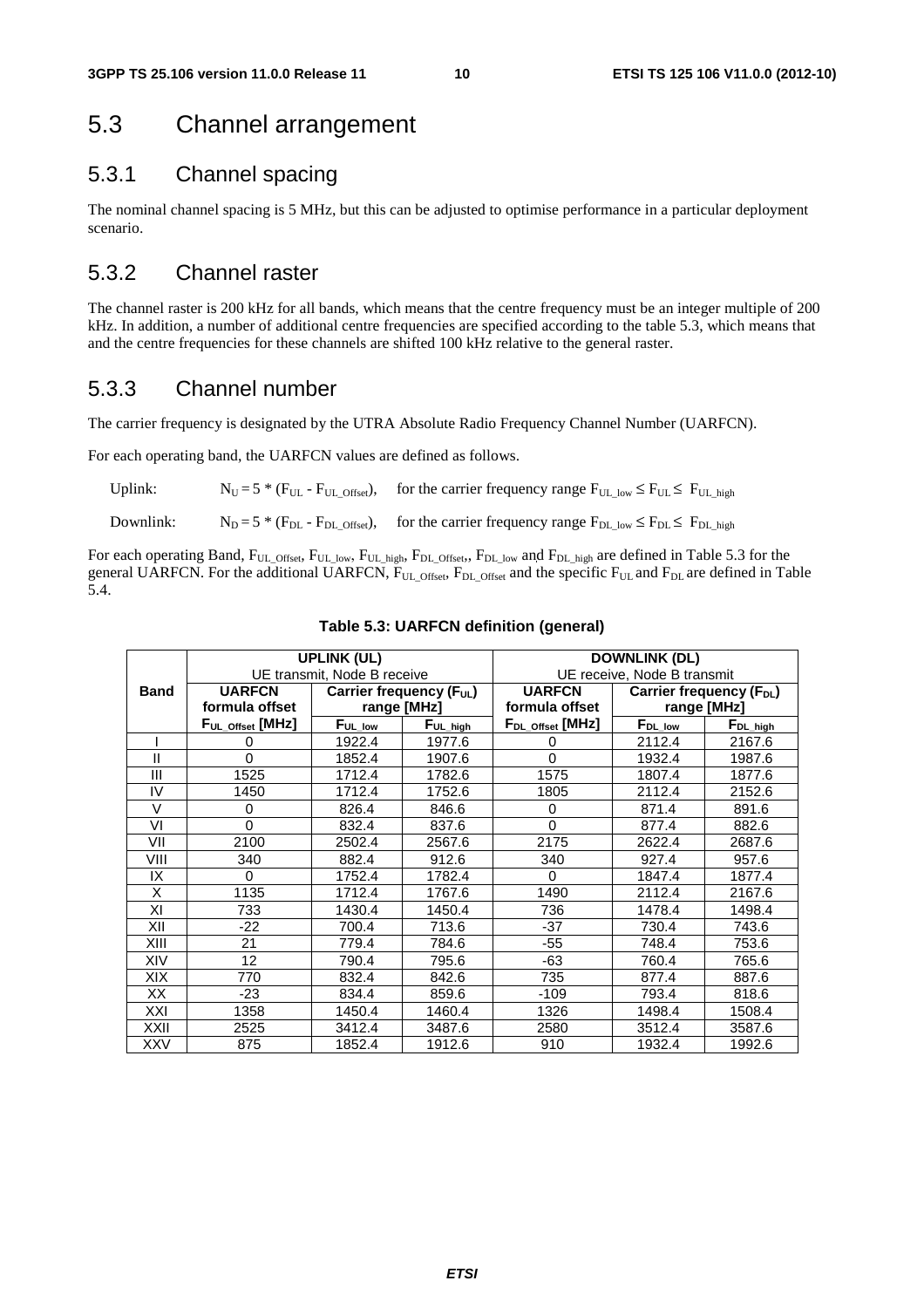|                   |                                    | <b>UPLINK (UL)</b>             |                              | <b>DOWNLINK (DL)</b>           |
|-------------------|------------------------------------|--------------------------------|------------------------------|--------------------------------|
|                   | <b>UE transmit, Node B receive</b> |                                | UE receive, Node B transmit  |                                |
| <b>Band</b>       | <b>UARFCN</b>                      | <b>Carrier frequency [MHz]</b> | <b>UARFCN</b>                | <b>Carrier frequency [MHz]</b> |
|                   | formula offset                     | (F <sub>UL</sub> )             | formula offset               | $(F_{DL})$                     |
|                   | FUL_Offset [MHz]                   |                                | F <sub>DL_Offset</sub> [MHz] |                                |
|                   |                                    |                                |                              |                                |
|                   | 1850.1                             | 1852.5, 1857.5, 1862.5,        | 1850.1                       | 1932.5, 1937.5, 1942.5,        |
| Ш                 |                                    | 1867.5, 1872.5, 1877.5,        |                              | 1947.5, 1952.5, 1957.5,        |
|                   |                                    | 1882.5, 1887.5, 1892.5,        |                              | 1962.5, 1967.5, 1972.5,        |
|                   |                                    | 1897.5, 1902.5, 1907.5         |                              | 1977.5, 1982.5, 1987.5         |
| Ш                 |                                    |                                |                              |                                |
| IV                | 1380.1                             | 1712.5, 1717.5, 1722.5,        | 1735.1                       | 2112.5, 2117.5, 2122.5,        |
|                   |                                    | 1727.5, 1732.5, 1737.5         |                              | 2127.5, 2132.5, 2137.5,        |
|                   |                                    | 1742.5, 1747.5, 1752.5         |                              | 2142.5, 2147.5, 2152.5         |
| $\overline{\vee}$ | 670.1                              | 826.5, 827.5, 831.5,           | 670.1                        | 871.5, 872.5, 876.5,           |
|                   |                                    | 832.5, 837.5, 842.5            |                              | 877.5, 882.5, 887.5            |
| VI                | 670.1                              | 832.5, 837.5                   | 670.1                        | 877.5, 882.5                   |
|                   |                                    |                                |                              |                                |
|                   | 2030.1                             | 2502.5, 2507.5, 2512.5,        | 2105.1                       | 2622.5, 2627.5, 2632.5,        |
|                   |                                    | 2517.5, 2522.5, 2527.5,        |                              | 2637.5, 2642.5, 2647.5,        |
|                   |                                    | 2532.5, 2537.5, 2542.5,        |                              | 2652.5, 2657.5, 2662.5,        |
|                   |                                    | 2547.5, 2552.5, 2557.5,        |                              | 2667.5, 2672.5, 2677.5,        |
|                   |                                    | 2562.5, 2567.5                 |                              | 2682.5, 2687.5                 |
| VIII              |                                    |                                |                              |                                |
| IX                |                                    |                                |                              |                                |
| X                 | 1075.1                             | 1712.5, 1717.5, 1722.5,        | 1430.1                       | 2112.5, 2117.5, 2122.5,        |
|                   |                                    | 1727.5, 1732.5, 1737.5,        |                              | 2127.5, 2132.5, 2137.5,        |
|                   |                                    | 1742.5, 1747.5, 1752.5,        |                              | 2142.5, 2147.5, 2152.5,        |
|                   |                                    | 1757.5, 1762.5, 1767.5         |                              | 2157.5, 2162.5, 2167.5         |
| XI                |                                    |                                |                              |                                |
| XII               | $-39.9$                            | 700.5, 701.5, 706.5,           | $-54.9$                      | 730.5, 731.5, 736.5, 737.5,    |
|                   |                                    | 707.5, 712.5, 713.5            |                              | 742.5, 743.5                   |
| XIII              | 11.1                               | 779.5, 784.5                   | $-64.9$                      | 748.5, 753.5                   |
| XIV               | 2.1                                | 790.5, 795.5                   | $-72.9$                      | 760.5, 765.5                   |
| XIX               | 755.1                              | 832.5, 837.5, 842.5            | 720.1                        | 877.5, 882.5, 887.5            |
| XX                |                                    |                                |                              |                                |
| XXI               | ä,                                 |                                | ÷,                           |                                |
| XXII              | $\overline{\phantom{a}}$           |                                |                              |                                |
| <b>XXV</b>        | 810.1                              | 1852.5, 1857.5, 1862.5,        | 845.1                        | 1932.5, 1937.5, 1942.5,        |
|                   |                                    | 1867.5, 1872.5, 1877.5,        |                              | 1947.5, 1952.5, 1957.5,        |
|                   |                                    | 1882.5, 1887.5, 1892.5,        |                              | 1962.5, 1967.5, 1972.5,        |
|                   |                                    | 1897.5, 1902.5, 1907.5,        |                              | 1977.5, 1982.5, 1987.5,        |
|                   |                                    | 1912.5                         |                              | 1992.5                         |

| Table 5.4: UARFCN definition (additional channels) |  |
|----------------------------------------------------|--|
|----------------------------------------------------|--|

# 6 Output power

Output power, Pout, of the repeater is the mean power of one carrier at maximum repeater gain delivered to a load with resistance equal to the nominal load impedance of the transmitter.

Rated output power, PRAT, of the repeater is the mean power level per carrier at maximum repeater gain that the manufacturer has declared to be available at the antenna connector.

# 6.1 Maximum output power

Maximum output power, Pmax, of the repeater is the mean power level per carrier measured at the antenna connector in specified reference condition.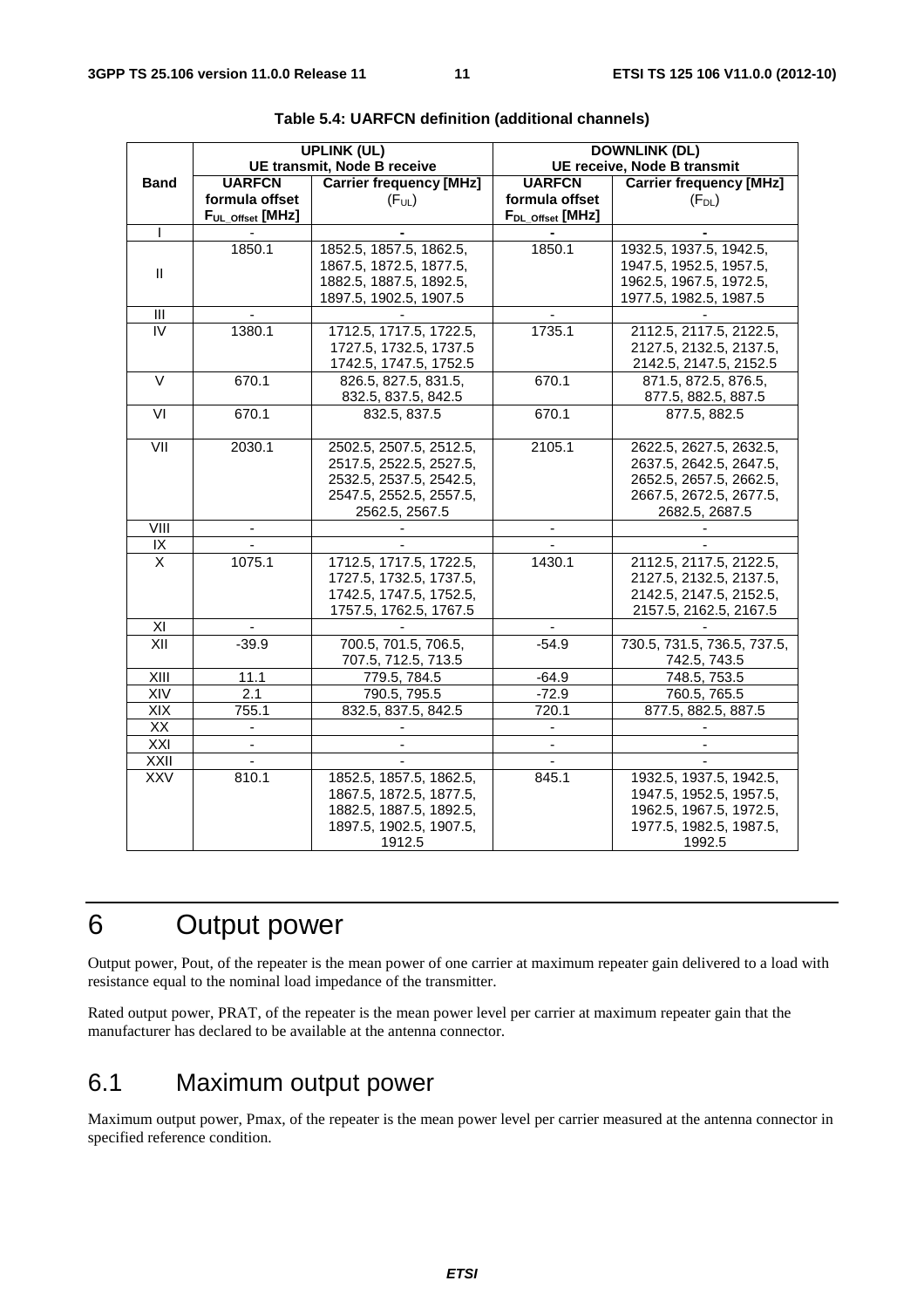#### 6.1.1 Minimum Requirements

The requirements shall apply at maximum gain, with WCDMA signals in the pass band of the repeater, at levels that produce the maximum rated output power per channel.

When the power of all signals is increased by 10 dB, compared to the power level that produce the maximum rated output power, the requirements shall still be met.

In normal conditions, the Repeater maximum output power shall remain within limits specified in Table 6.1 relative to the manufacturer's rated output power.

| <b>Rated output power</b> | Limit               |
|---------------------------|---------------------|
| $P \geq 43$ dBm           | $+2$ dB and $-2$ dB |
| $39 \leq P < 43$ dBm      | $+2$ dB and $-2$ dB |
| $31 \leq P < 39$ dBm      | $+2$ dB and $-2$ dB |
| $P < 31$ dBm              | $+3$ dB and $-3$ dB |

**Table 6.1: Repeater output power; normal conditions** 

In extreme conditions, the Repeater maximum output power shall remain within the limits specified in Table 6.2 relative to the manufacturer's rated output power.

#### **Table 6.2: Repeater output power; extreme conditions**

| <b>Rated output power</b> | Limit                   |
|---------------------------|-------------------------|
| $P \geq 43$ dBm           | $+2,5$ dB and $-2,5$ dB |
| $39 \leq P < 43$ dBm      | $+2.5$ dB and $-2.5$ dB |
| $31 \leq P < 39$ dBm      | $+2.5$ dB and $-2.5$ dB |
| $P < 31$ dBm              | $+4$ dB and $-4$ dB     |

In certain regions, the minimum requirement for normal conditions may apply also for some conditions outside the ranges of conditions defined as normal.

# 7 Frequency stability

Frequency stability is the ability to maintain the same frequency on the output signal with respect to the input signal.

## 7.1 Minimum requirement

The frequency deviation of the output signal with respect to the input signal shall be no more than  $\pm 0.01$  ppm.

# 8 Out of band gain

Out of band gain refers to the gain of the repeater outside the pass band.

## 8.1 Minimum requirement

The intended use of a repeater in a system is to amplify the in band signals and not to amplify the out of band emission of the donor base station.

In the intended application of the repeater, the out of band gain is less than the donor coupling loss.

The repeater minimum donor coupling loss shall be declared by the manufacturer. This is this the minimum required attenuation between the donor BS and the repeater for proper repeater operation.

The gain outside the pass band shall not exceed the maximum level specified in table 8.1, where:

- f\_offset is the distance from the centre frequency of the first or last 5 MHz channel within the pass band.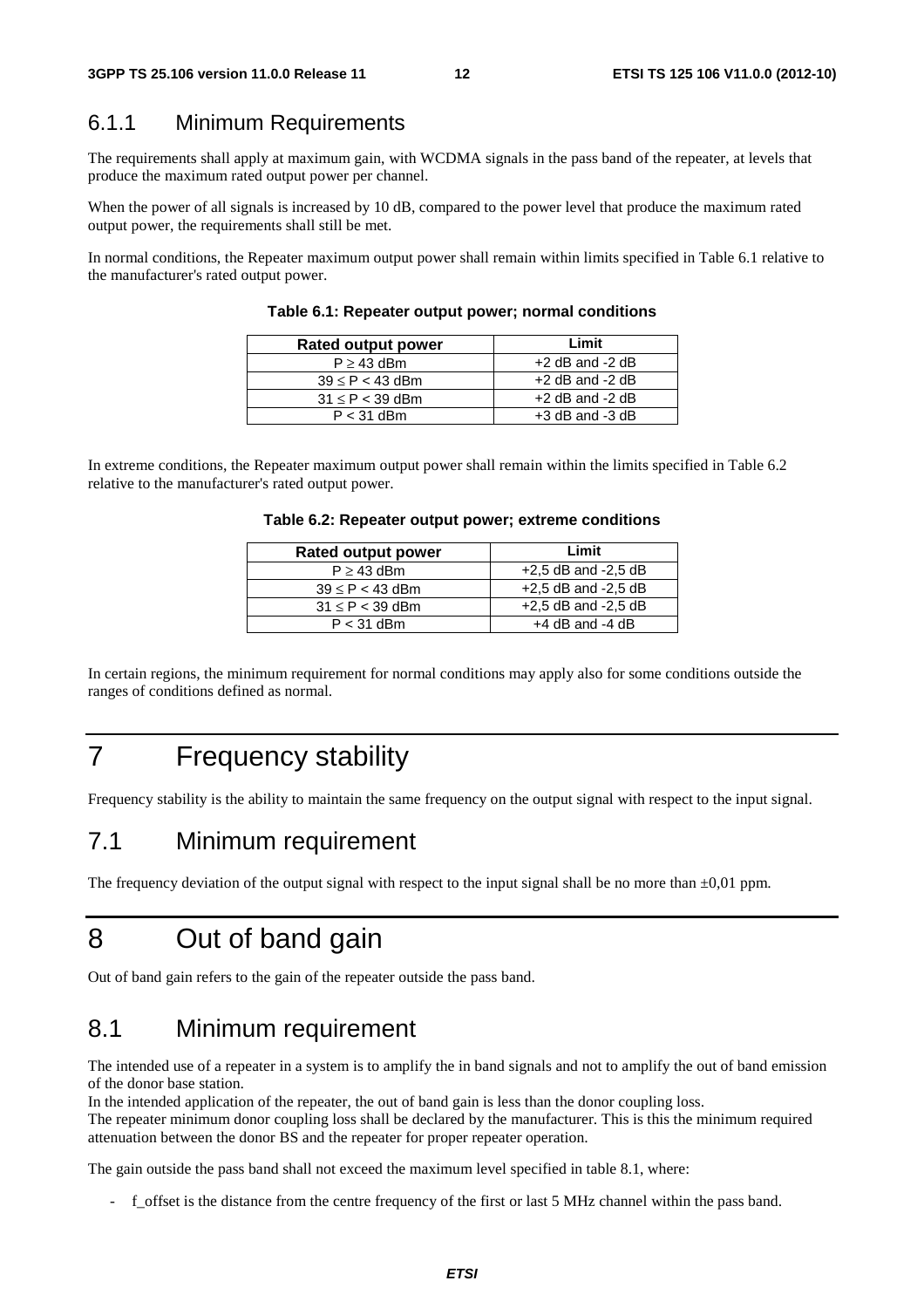| Frequency offset from the carrier<br>frequency, f_offset | <b>Maximum</b><br>gain |
|----------------------------------------------------------|------------------------|
| $2.7 \le f$ offset < 3.5 MHz                             | 60 dB                  |
| $3.5 \leq f$ offset < 7.5 MHz                            | 45dB                   |
| $7.5 \leq f$ offset < 12.5 MHz                           | 45 dB                  |
| 12,5 MHz $\leq$ f offset                                 | 35dB                   |

**Table 8.1: Out of band gain limits 1** 

For 12,5 MHz  $\leq$  f\_offset the out of band gain shall not exceed the maximum gain of table 8.2 or the maximum gain stated in table 8.1 whichever is lower.

|  |  |  |  |  |  | Table 8.2: Out of band gain limits 2 |  |
|--|--|--|--|--|--|--------------------------------------|--|
|--|--|--|--|--|--|--------------------------------------|--|

| Repeater maximum output                                                            | Maximum gain                                        |  |  |
|------------------------------------------------------------------------------------|-----------------------------------------------------|--|--|
| power as in 9.1.1.1                                                                |                                                     |  |  |
| $P < 31$ dBm                                                                       | Out of band gain $\leq$ minimum donor coupling loss |  |  |
| 31 dBm $\leq$ P $<$ 43 dBm                                                         | Out of band gain $\leq$ minimum donor coupling loss |  |  |
| Out of band gain $\leq$ minimum donor coupling loss - (P-43dBm)<br>$P \geq 43$ dBm |                                                     |  |  |
| NOTE 1: The out of band gain is considered with 12,5 MHz $\leq$ f offset           |                                                     |  |  |

# 9 Unwanted emission

Unwanted emissions consist of out-of-band emissions and spurious emissions [1]. Out of band emissions are unwanted emissions immediately outside the pass band bandwidth resulting from the modulation process and non-linearity in the transmitter, but excluding spurious emissions. Spurious emissions are emissions which are caused by unwanted transmitter effects such as harmonics emission, parasitic emission, intermodulation products and frequency conversion products, but exclude out of band emissions.

The out-of-band emissions requirement for repeater is specified both in terms operating band unwanted emissions and protection of the BS receiver in the operating band. The Operating band unwanted emissions define all unwanted emissions in the repeater operating band plus the frequency ranges 10 MHz above and 10 MHz below that band. Unwanted emissions outside of this frequency range are limited by a spurious emissions requirement.

## 9.1 Out of band emission

## 9.1.1 Void

## 9.1.2 Operating band unwanted emissions

Operating band unwanted emissions comprise an emission mask applied outside the repeater passband and a general requirement applied outside the mask but inside the frequency range of the operating band unwanted emissions.

The general operating band unwanted emissions limits are given in table 9.0

| Table 9.0: General operating band unwanted emissions requirements |  |
|-------------------------------------------------------------------|--|
|-------------------------------------------------------------------|--|

| Frequency range of<br>operating band | <b>Category A</b> | <b>Category B</b> | ⊪Measurement I<br>bandwidth | <b>Notes</b>                     |
|--------------------------------------|-------------------|-------------------|-----------------------------|----------------------------------|
| $\leq$ 1 GHz                         | -13 dBm           | $-16$ dBm         | 100 kHz                     | $\overline{\phantom{a}}$<br>ے. ا |
| $\geq$ 1 GHz                         | $-13$ dBm         | $-15$ dBm         | 1 MHz                       | 2,3                              |

NOTE 1: Bandwidth as in ITU-R Recommendation SM.329 [1], s4.1

NOTE 2: Limit based on ITU-R Recommendation SM.329 [1], s4.3 and Annex 7

NOTE 3: Bandwidth as in ITU-R Recommendation SM.329 [1], s4.1. Upper frequency as in ITU-R SM.329 [1], s2.5 table 1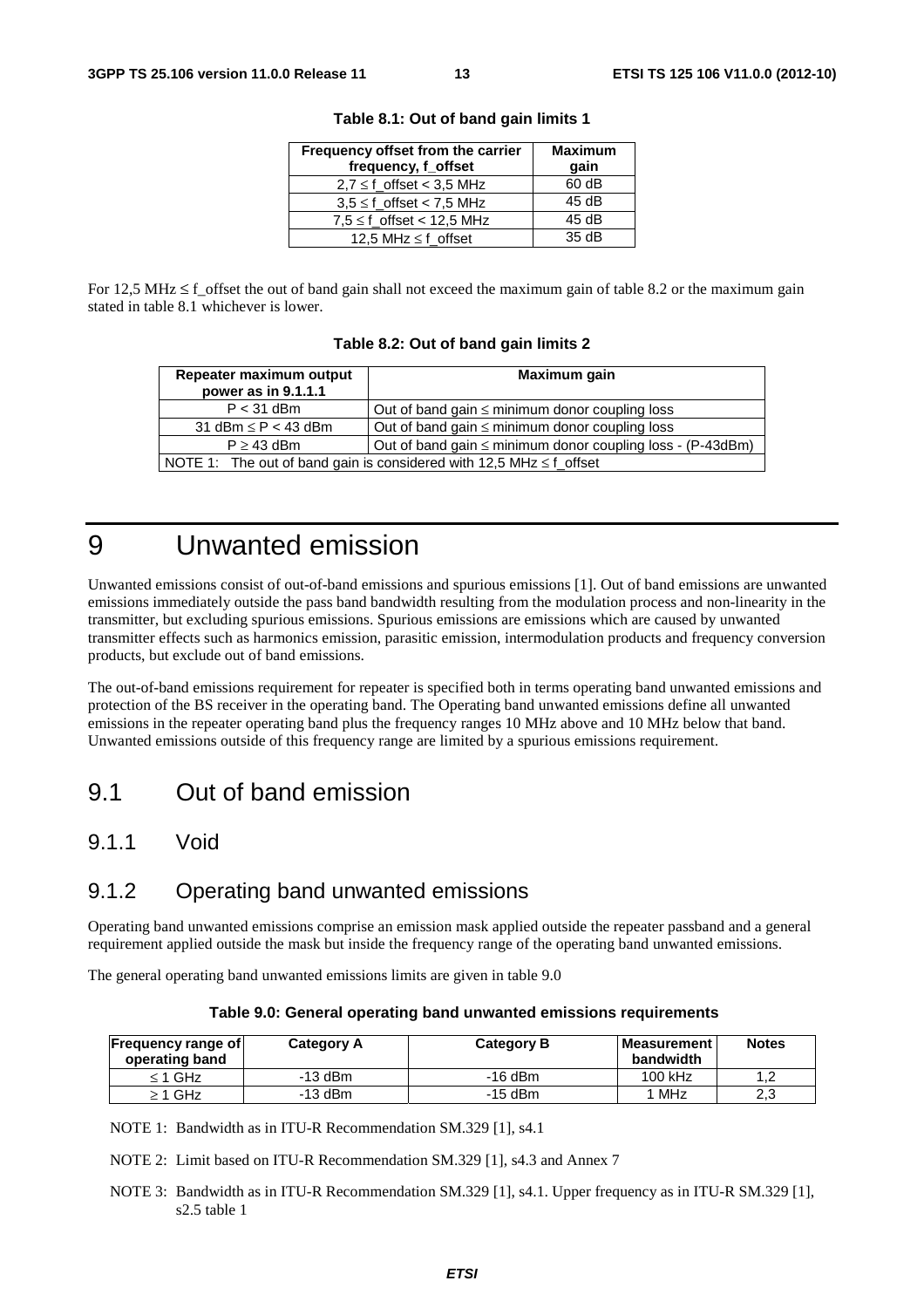The mask defined in tables 9.1 to 9.4 below may be mandatory in certain regions. In other regions this mask may not be applied.

For regions where this clause applies, the requirement shall be met by a repeater's RF-signal output at maximum gain with WCDMA signals in the pass band of the repeater, at levels that produce the maximum rated output power per channel. The requirements shall also apply at maximum gain without WCDMA signals in the pass band.

Emissions shall not exceed the maximum level specified in tables 9.1 to 9.4 for the appropriate repeater maximum output power, in the frequency range from  $\Delta f = 2.5$  MHz to  $\Delta f_{\text{max}}$  from the 5 MHz channel, where:

- Δf is the separation between the centre frequency of first or last 5 MHz channel used in the pass band and the nominal -3 dB point of the measuring filter closest to the carrier frequency.
- f\_offset is the separation between the centre frequency of first or last 5 MHz channel in the pass band and the centre of the measuring filter.
- f offset $_{\text{max}}$  is 12.5 MHz.
- $\Delta f_{\text{max}}$  is equal to f\_offset<sub>max</sub> minus half of the bandwidth of the measurement filter.



**Figure 9.1: Illustrative diagram of emission mask** 

| Table 9.1: Emission mask values, maximum output power P ≥ 43 dBm |  |  |
|------------------------------------------------------------------|--|--|
|------------------------------------------------------------------|--|--|

| <b>Frequency offset of</b><br>measurement filter<br>-3dB point, $\Delta f$ | <b>Frequency offset of</b><br>measurement filter<br>centre frequency,<br>f offset | <b>Minimum requirement</b>                                                                           | <b>Measurement</b><br>bandwidth<br>(Note 2) |
|----------------------------------------------------------------------------|-----------------------------------------------------------------------------------|------------------------------------------------------------------------------------------------------|---------------------------------------------|
| 2,5 MHz $\leq \Delta f$ < 2,7<br><b>MHz</b>                                | 2,515MHz $\leq$ f_offset $\lt$<br>2,715MHz                                        | $-14$ dBm                                                                                            | 30 kHz                                      |
| 2,7 MHz $\leq \Delta f$ < 3,5<br>MHz                                       | $2,715$ MHz $\leq$ f_offset <<br>3,515MHz                                         | $1 - 14$ dBm $- 15 \cdot \left( \frac{\text{f\_offset}}{\text{MHz}} - 2.715 \right)$ dB <sup>1</sup> | 30 kHz                                      |
| (Note 1)                                                                   | $3,515$ MHz $\leq$ f_offset <<br>4.0MHz                                           | $-26$ dBm                                                                                            | 30 kHz                                      |
| 3.5 MHz $\leq \Delta f \leq f_{\text{max}}$                                | 4,0MHz $\leq$ f offset $<$<br>f offset $_{\text{max}}$                            | $-13$ dBm                                                                                            | 1 MHz                                       |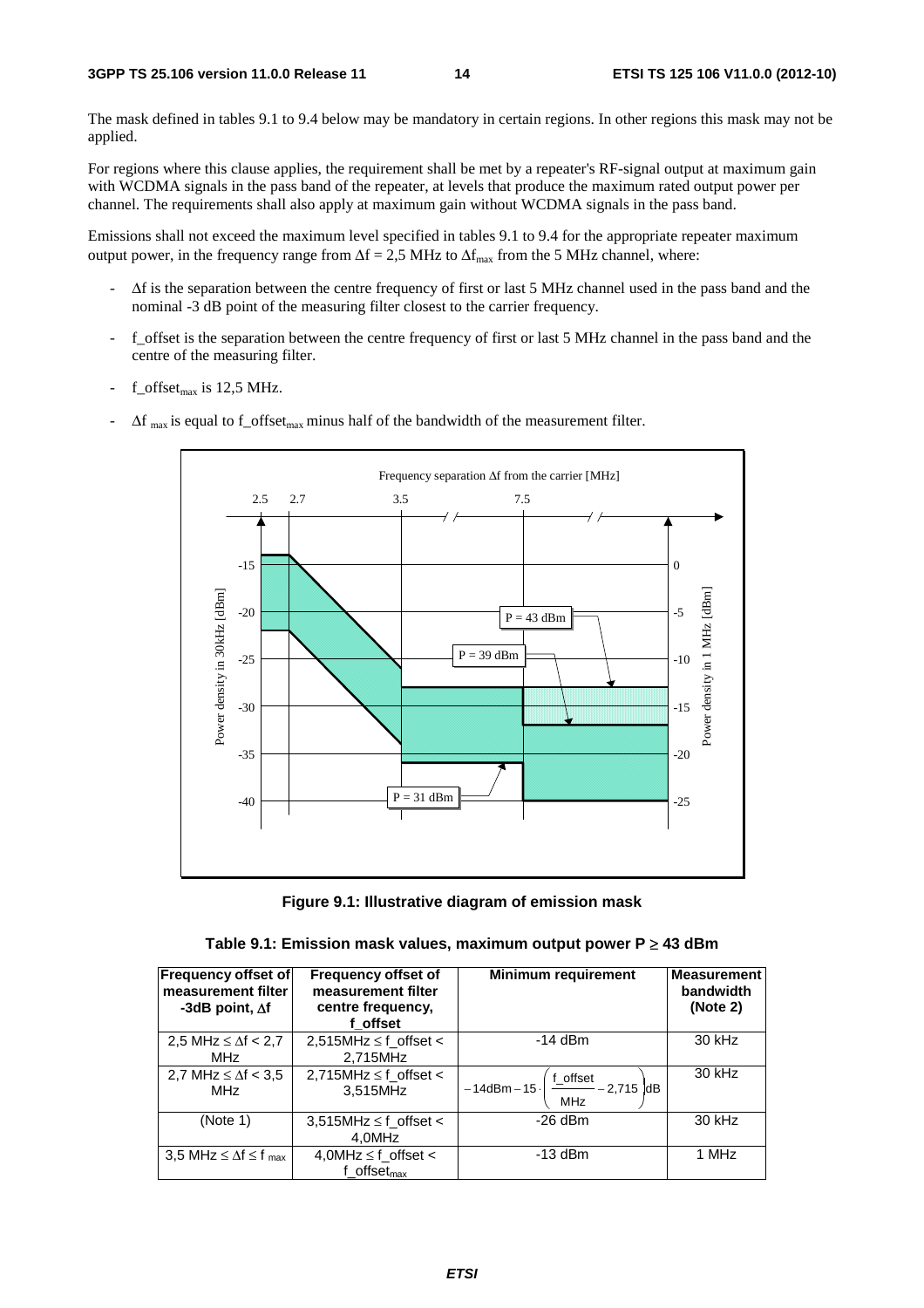| <b>Frequency offset of</b><br>measurement filter<br>-3dB point, $\Delta f$ | <b>Frequency offset of</b><br>measurement filter<br>centre frequency,<br>f offset | <b>Minimum requirement</b>                                                    | <b>Measurement</b><br>bandwidth<br>(Note 2) |
|----------------------------------------------------------------------------|-----------------------------------------------------------------------------------|-------------------------------------------------------------------------------|---------------------------------------------|
| 2.5 MHz $\leq \Delta f$ < 2.7<br><b>MHz</b>                                | 2,515MHz $\leq$ f offset $\lt$<br>2.715MHz                                        | $-14$ dBm                                                                     | 30 kHz                                      |
| 2.7 MHz $\leq \Delta f$ < 3.5<br><b>MHz</b>                                | 2,715MHz $\leq$ f offset $\lt$<br>3,515MHz                                        | $-14$ dBm $-15 \cdot \left( \frac{f_{\text{offset}}}{MHz} - 2.715 \right)$ dB | 30 kHz                                      |
| (Note 1)                                                                   | $3,515$ MHz $\leq$ f_offset <<br>4.0MHz                                           | $-26$ dBm                                                                     | 30 kHz                                      |
| 3.5 MHz $\leq \Delta f$ < 7.5<br><b>MHz</b>                                | $4,0$ MHz $\leq$ f_offset <<br>8,0MHz                                             | $-13$ dBm                                                                     | 1 MHz                                       |
| 7,5 MHz $\leq \Delta f \leq f_{\text{max}}$                                | 8,0MHz $\leq$ f offset $<$<br>$f_{\text{of}}$ fset <sub>max</sub>                 | $P - 56$ dB                                                                   | 1 MHz                                       |

**Table 9.2: Emission mask values, maximum output power 39** ≤ **P < 43 dBm** 

| <b>Frequency offset of</b><br>measurement filter<br>-3dB point, $\Delta f$ | <b>Frequency offset of</b><br>measurement filter<br>centre frequency,<br>f offset | <b>Minimum requirement</b>                                                    | <b>Measurement</b><br>bandwidth<br>(Note 2) |
|----------------------------------------------------------------------------|-----------------------------------------------------------------------------------|-------------------------------------------------------------------------------|---------------------------------------------|
| 2,5 MHz $\leq \Delta f$ < 2,7<br><b>MHz</b>                                | 2,515MHz $\leq$ f offset $\lt$<br>2.715MHz                                        | $P - 53$ dB                                                                   | 30 kHz                                      |
| 2.7 MHz $\leq \Delta f$ < 3.5<br><b>MHz</b>                                | 2,715MHz $\leq$ f_offset $\lt$<br>3.515MHz                                        | $P - 53dB - 15 \cdot \left( \frac{f_{\text{offset}}}{MHz} - 2,715 \right) dB$ | 30 kHz                                      |
| (Note 1)                                                                   | $3,515$ MHz $\leq$ f_offset <<br>4,0MHz                                           | $P-65$ dB                                                                     | 30 kHz                                      |
| 3,5 MHz $\leq \Delta f$ < 7,5<br>MHz                                       | 4,0MHz $\leq$ f offset $<$<br>8,0MHz                                              | $P - 52$ dB                                                                   | 1 MHz                                       |
| 7,5 MHz $\leq \Delta f \leq f_{max}$                                       | 8,0MHz $\leq$ f offset $<$<br>f offset $_{\text{max}}$                            | $P - 56$ dB                                                                   | 1 MHz                                       |

**Table 9.4: Emission mask values, maximum output power P < 31 dBm** 

| <b>Frequency offset of</b><br>measurement filter -<br>3dB point, $\Delta f$ | <b>Frequency offset of</b><br>measurement filter centre<br>frequency, f_offset | <b>Minimum requirement</b>                                                              | <b>Measurement</b><br>bandwidth<br>(Note 2) |
|-----------------------------------------------------------------------------|--------------------------------------------------------------------------------|-----------------------------------------------------------------------------------------|---------------------------------------------|
| 2,5 MHz $\leq \Delta f$ < 2,7 MHz                                           | 2,515MHz $\leq$ f_offset $\lt$<br>2,715MHz                                     | $-22$ dBm                                                                               | $30$ kHz                                    |
| 2.7 MHz $\leq \Delta f$ < 3.5 MHz                                           | 2,715MHz $\leq$ f offset $<$<br>3,515MHz                                       | $\frac{f_{\text{offset}}}{f_{\text{offset}}}-2,715$ dB<br>$-22$ dBm $-15$<br><b>MHz</b> | 30 kHz                                      |
| Note 1)                                                                     | $3,515$ MHz $\leq$ f offset $\lt$<br>4,0MHz                                    | $-34$ dBm                                                                               | 30 kHz                                      |
| 3.5 MHz $\leq \Delta f$ < 7.5 MHz                                           | $4,0$ MHz $\leq$ f offset < 8,0MHz                                             | $-21$ dBm                                                                               | 1 MHz                                       |
| 7,5 MHz $\leq \Delta f \leq f_{\text{max}}$                                 | 8,0MHz $\leq$ f offset $<$<br>f offset $_{\text{max}}$                         | $-25$ dBm                                                                               | 1 MHz                                       |

For operation in band II, IV, V, X, XII, XIII, XIV and XXV, the applicable additional requirement in Tables 9.4A, 9.4B or 9.4C apply in addition to the minimum requirements in Tables 9.1 to 9.4.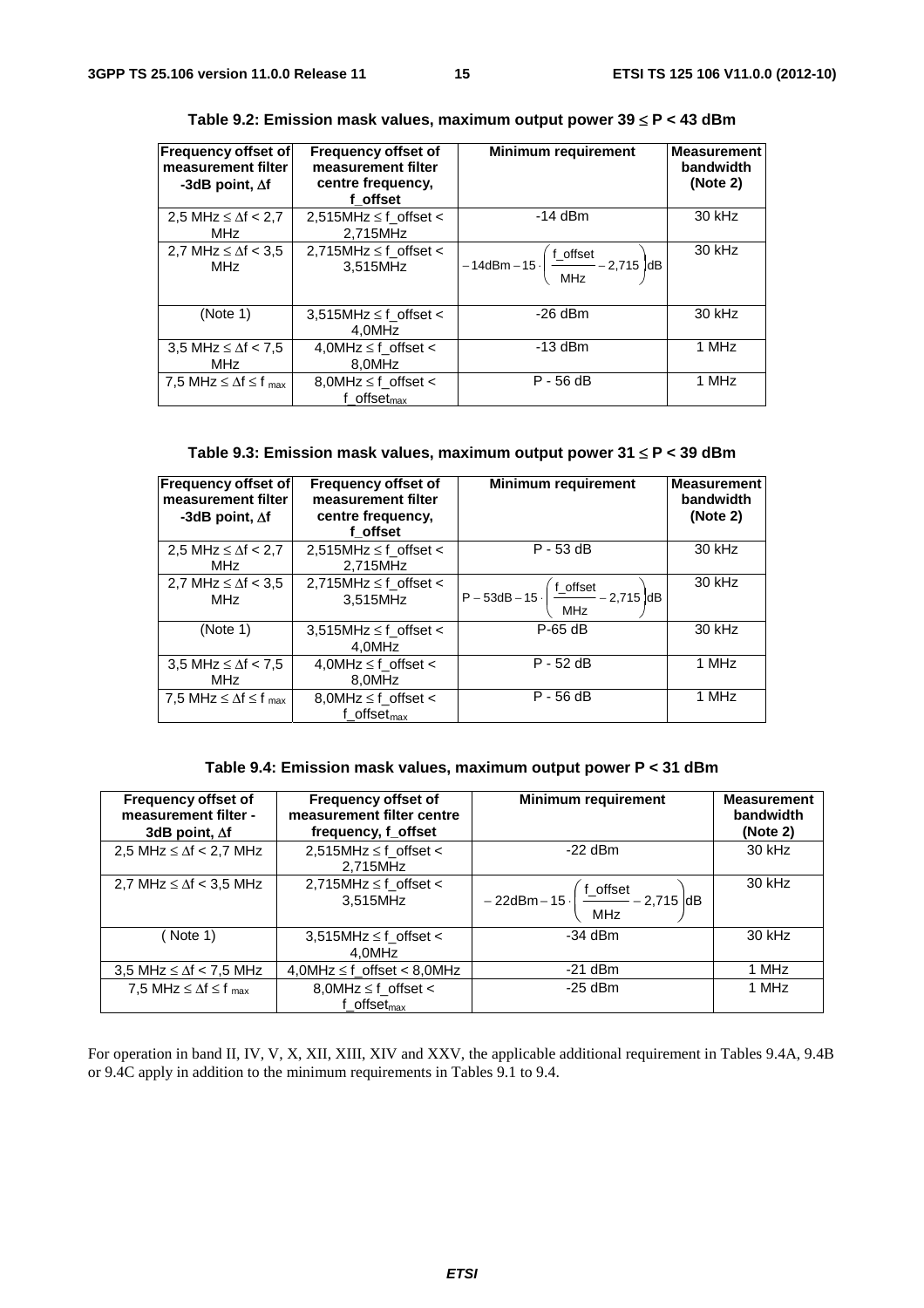| <b>Frequency offset of</b><br>measurement filter<br>-3dB point, $\Delta f$ | <b>Frequency offset of</b><br>measurement filter<br>centre frequency,<br>f offset | <b>Additional</b><br>requirement | <b>Measurement</b><br>bandwidth<br>(Note 2) |
|----------------------------------------------------------------------------|-----------------------------------------------------------------------------------|----------------------------------|---------------------------------------------|
| 2.5 MHz $\leq \Delta f$ < 3.5 MHz                                          | $2.515$ MHz $\leq$ f_offset $\lt$<br>3.515MHz                                     | $-15$ dBm                        | $30$ kHz                                    |
| 3.5 MHz $\leq \Delta f \leq \Delta f_{\text{max}}$                         | $4.0$ MHz $\leq$ f_offset <<br>f offse $t_{\rm max}$                              | $-13$ dBm                        | 1 MHz                                       |

**Table 9.4A: Additional emission mask values for Bands II, IV, X, XXV** 

#### **Table 9.4B: Additional emission mask values for Band V**

| <b>Frequency offset of</b><br>measurement filter<br>-3dB point, $\Delta f$ | <b>Frequency offset of</b><br>measurement filter<br>centre frequency,<br>f offset | <b>Additional</b><br>requirement | <b>Measurement</b><br>bandwidth<br>(Note 2) |
|----------------------------------------------------------------------------|-----------------------------------------------------------------------------------|----------------------------------|---------------------------------------------|
| 2.5 MHz $\leq \Delta f$ < 3.5 MHz                                          | $2.515$ MHz $\leq$ f_offset $\lt$<br>3.515MHz                                     | $-15$ dBm                        | 30 kHz                                      |
| 3.5 MHz $\leq \Delta f \leq \Delta f_{\text{max}}$                         | 3.55MHz $\leq$ f offset $\lt$<br>$f$ offset <sub>max</sub>                        | $-13$ dBm                        | 100 kHz                                     |

| Table 9.4C: Additional emission mask values for Bands XII, XIII, XIV |  |  |  |  |  |  |  |  |  |
|----------------------------------------------------------------------|--|--|--|--|--|--|--|--|--|
|----------------------------------------------------------------------|--|--|--|--|--|--|--|--|--|

| <b>Frequency offset of</b><br>measurement filter<br>-3dB point, $\Delta f$ | <b>Frequency offset of</b><br>measurement filter<br>centre frequency,<br>f offset | <b>Additional</b><br>requirement | <b>Measurement</b><br>bandwidth<br>(Note 2) |
|----------------------------------------------------------------------------|-----------------------------------------------------------------------------------|----------------------------------|---------------------------------------------|
| 2.5 MHz $\leq \Delta f$ < 2.6 MHz                                          | $2.515$ MHz $\leq$ f_offset $\lt$<br>2.615MHz                                     | $-13$ dBm                        | 30 kHz                                      |
| 2.6 MHz $\leq \Delta f \leq \Delta f_{\text{max}}$                         | 2.65MHz $\leq$ f offset $\lt$<br>f offset $_{\text{max}}$                         | $-13$ dBm                        | 100 kHz                                     |

In certain regions the following requirement may apply for protection of DTT. For UTRA Repeater operating in Band XX, the level of emissions in the band 470-790 MHz, measured in an 8MHz filter bandwidth on centre frequencies  $F_{filter}$ according to Table 9.4.D, shall not exceed the maximum emission level  $P_{FMM}$  declared by the manufacturer.

| Table 9.4.D: Declared emissions levels for protection of DTT |  |
|--------------------------------------------------------------|--|
|--------------------------------------------------------------|--|

| Filter centre frequency,<br>$\mathsf{r}_{\mathsf{filter}}$ | <b>Measurement</b><br>bandwidth | Declared emission level<br>[dBm] |
|------------------------------------------------------------|---------------------------------|----------------------------------|
| Ffilter = $8*N + 306$ (MHz);<br>$21 \le N \le 60$          | 8 MHz                           | PEM.N                            |
|                                                            |                                 |                                  |

NOTE: The regional requirement is defined in terms of EIRP (effective isotropic radiated power), which is dependent on both the repeater emissions at the antenna connector and the deployment (including antenna gain and feeder loss). The requirement defined above provides the characteristics of the repeater needed to verify compliance with the regional requirement. Compliance with the regional requirement can be determined using the method outlined in TS 25.104 [6] Annex D.

Note for Tables 9.1, 9.2, 9.3, 9.4, 9.4A, 9.4B and 9.4C:

NOTE 1: This frequency range ensures that the range of values of f offset is continuous.

#### 9.1.3. Protection of the BS receiver in the operating band

This requirement shall be applied for the protection of UTRA FDD BS receiver in geographic areas in which UTRA-FDD Repeater and UTRA-FDD BS are deployed.

The requirement applies outside the emission mask.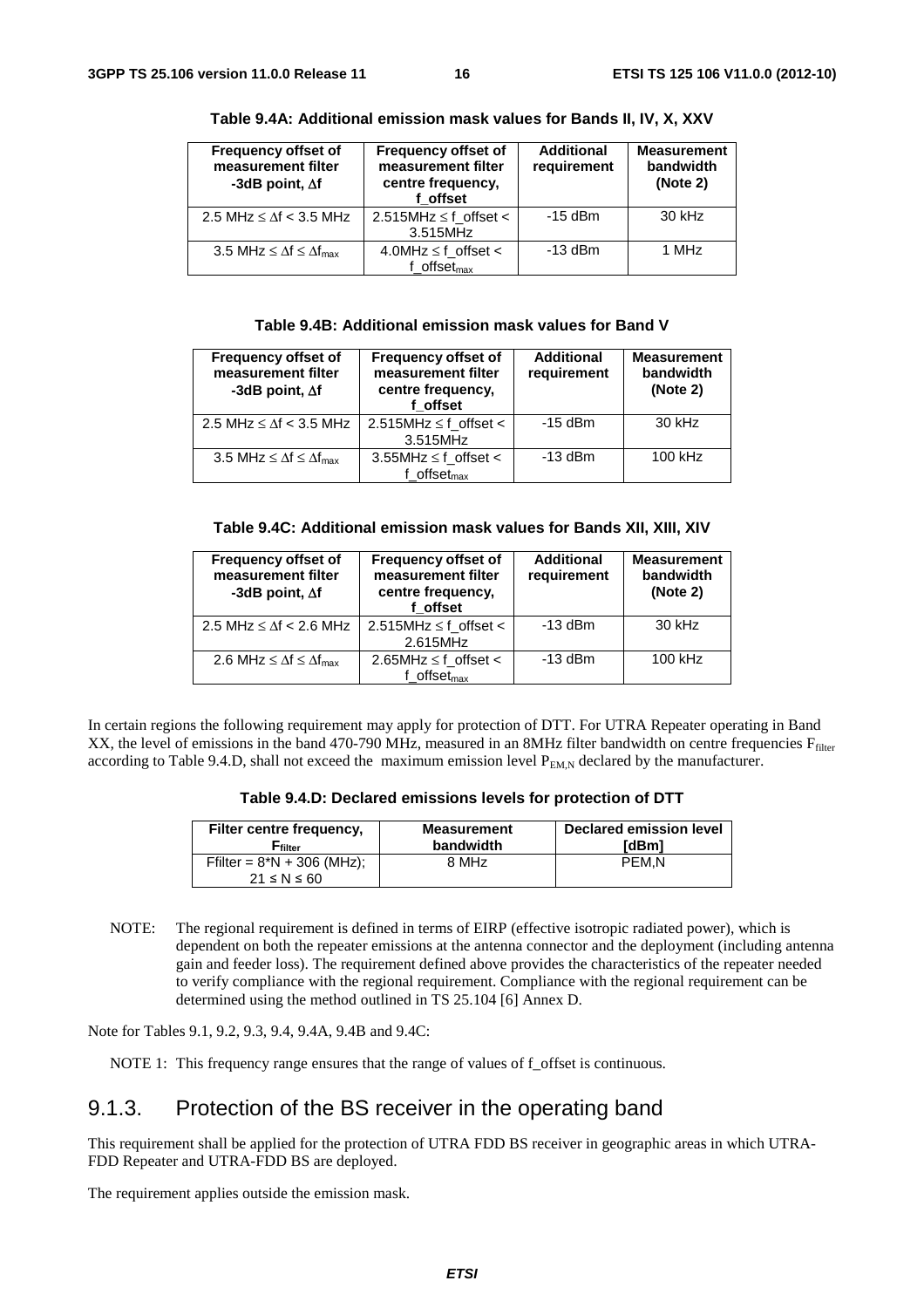#### 9.1.3.1 Minimum Requirement

This requirement applies to the uplink of the repeater, at maximum gain.

The power of any operating band unwanted emission shall not exceed the limits in Table 9.7A.

#### **Table 9.7A: Uplink operating band unwanted emissions limits for protection of the BS receiver**

| <b>Maximum</b><br>Level | Measurement<br><b>Bandwidth</b> | <b>Note</b> |
|-------------------------|---------------------------------|-------------|
| $-53$ dBm               | 100 kHz                         |             |

- NOTE 1: These requirements in Table 9.7A: for the uplink direction of the Repeater reflect what can be achieved with present state of the art technology and are based on a coupling loss of 73 dB between a Repeater and a UTRA FDD BS receiver.
- NOTE 2: The requirements shall be reconsidered when the state of the art technology progresses.
- NOTE 3: The protection of R-GSM is for further study.

## 9.1.4 Co-existence with services in adjacent frequency bands

This requirement may be applied for the protection in bands adjacent to bands I, or VII, as defined in clause 5.1 in geographic areas in which both an adjacent band service and UTRA are deployed.

The requirement applies only to the down-link direction of the repeater.

#### 9.1.4.1 Minimum requirement

The power of any spurious emission shall not exceed:

#### **Table 9.16: UTRA Repeater down-link spurious emissions limits for protection of adjacent band services**

| <b>Operating</b><br><b>Band</b> | Band          | <b>Maximum Level</b>           | <b>Measurement</b><br><b>Bandwidth</b> | <b>Note</b> |
|---------------------------------|---------------|--------------------------------|----------------------------------------|-------------|
|                                 | 2100-2105 MHz | $-30 + 3.4$ (f - 2100 MHz) dBm | 1 MHz                                  |             |
|                                 | 2175-2180 MHz | $-30 + 3.4$ (2180 MHz - f) dBm | 1 MHz                                  |             |
| VII                             | 2610-2615 MHz | $-30 + 3.4$ (f - 2610 MHz) dBm | 1 MHz                                  |             |
|                                 | 2695-2700 MHz | $-30 + 3.4$ (2700 MHz - f) dBm | 1 MHz                                  |             |

# 9.2 Spurious emissions

Spurious emissions are emissions which are caused by unwanted transmitter effects such as harmonics emission, parasitic emission, intermodulation products and frequency conversion products, but exclude out of band emissions. This is measured at the repeaters RF output port.

The spurious emission limits apply from 9 kHz to 12.75 GHz (or above, as indicated in Table 9.5 and 9.5A), excluding the frequency range from 10 MHz below the lowest frequency of the repeaters operating band up to 10 MHz above the highest frequency of the repeaters operating band. Exceptions are the requirement in Table 9.13 and 9.16 that apply also closer than 10 MHz from repeaters operating band.

Unless otherwise stated, all requirements are measured as mean power.

## 9.2.1 General Requirements

The requirements of either subclause 9.2.1.1 or subclause 9.2.1.2 shall apply whatever the type of repeater considered (one or several pass bands). It applies for all configurations foreseen by the manufacturer"s specification.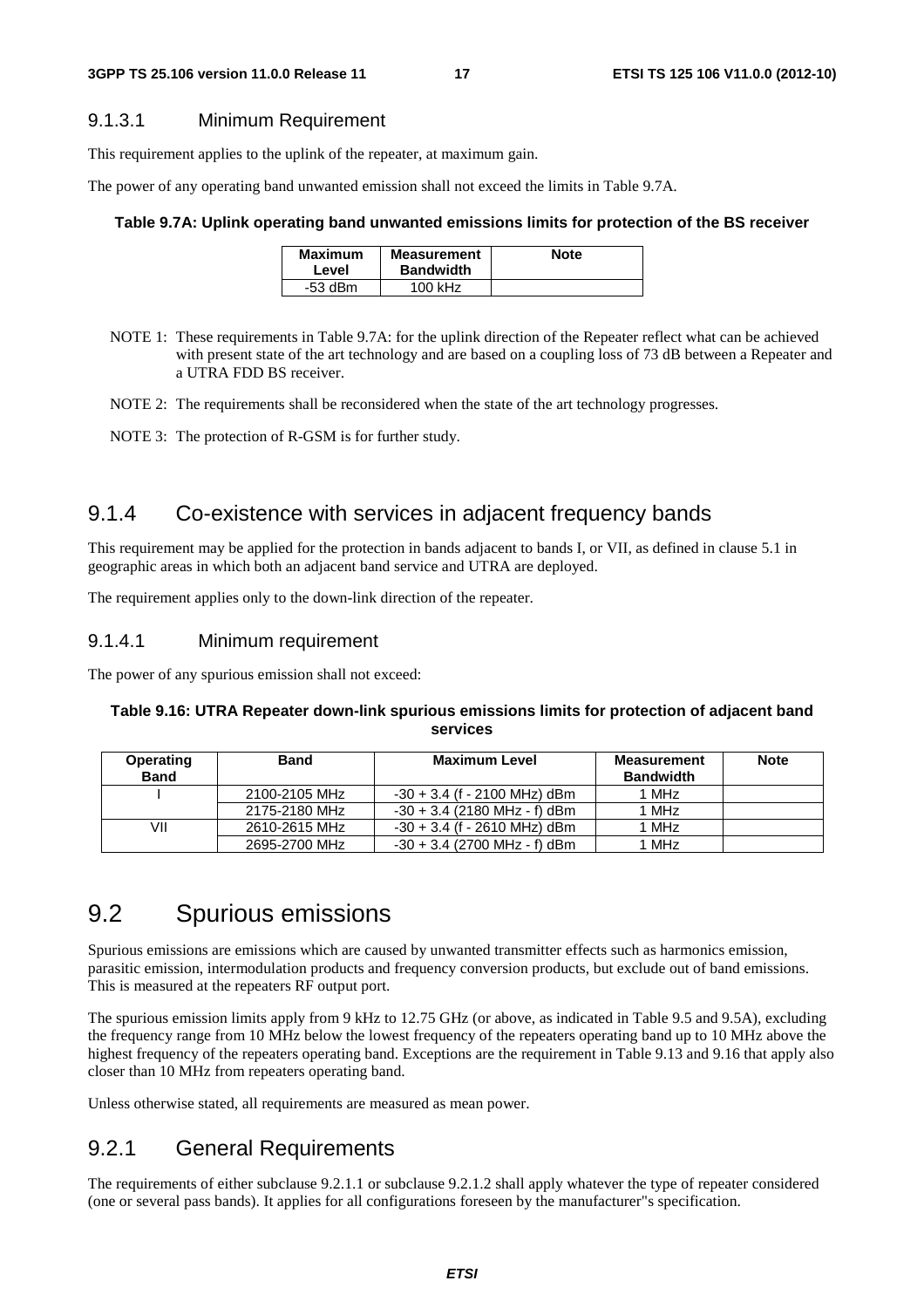## 9.2.1.1 Minimum Requirement (Category A)

The following requirements shall be met in cases where Category A limits for spurious emissions, as defined in ITU-R Recommendation SM.329 [1], are applied.

At maximum repeater gain, with WCDMA signals in the pass band of the repeater, at levels that produce the maximum rated output power per channel, the power of any spurious emission shall not exceed the limits specified in table 9.5. The requirements shall also apply at maximum gain without WCDMA signals in the pass band.

When the power in all channels is increased by 10 dB, compared to the input level producing the maximum rated output power, the requirement shall still be met.

**Table 9.5: Up-link and down-link: General spurious emissions limits, Category A** 

| <b>Band</b>                                                  | <b>Maximum</b><br>level | <b>Measurement</b><br><b>Bandwidth</b> | <b>Note</b>    |  |  |
|--------------------------------------------------------------|-------------------------|----------------------------------------|----------------|--|--|
|                                                              |                         |                                        |                |  |  |
| 9kHz - 150kHz                                                |                         | 1 kHz                                  | Note 1         |  |  |
| 150kHz - 30MHz                                               |                         | $10$ kHz                               | Note 1         |  |  |
| 30MHz - 1GHz                                                 |                         | 100 kHz                                | Note 1         |  |  |
| 1GHz - 12,75 GHz                                             |                         | 1 MHz                                  | Note 2         |  |  |
| 12,75GHz $-5^{\text{th}}$                                    |                         | 1 MHz                                  | Note 2, Note 3 |  |  |
| harmonic of the                                              | $-13$ dBm               |                                        |                |  |  |
| upper frequency                                              |                         |                                        |                |  |  |
| edge of the DL or                                            |                         |                                        |                |  |  |
| UL operating band                                            |                         |                                        |                |  |  |
| for DL or UL                                                 |                         |                                        |                |  |  |
| spurious emissions,                                          |                         |                                        |                |  |  |
| respectively                                                 |                         |                                        |                |  |  |
| NOTE 1: Bandwidth as in ITU-R SM.329 [1], s4.1               |                         |                                        |                |  |  |
| NOTE 2: Upper frequency as in ITU-R SM.329 [1], s2.5 table 1 |                         |                                        |                |  |  |
| NOTE 3: Applies only for Band XXII                           |                         |                                        |                |  |  |

#### 9.2.1.2 Minimum Requirement (Category B)

The following requirements shall be met in cases where Category B limits for spurious emissions, as defined in ITU-R Recommendation SM.329 [1], are applied.

At maximum repeater gain, with WCDMA signals in the pass band of the repeater, at levels that produce the maximum rated power output per channel, the power of any spurious emission shall not exceed the limits specified in table 9.5A for the down- and up-link.

The requirements shall also apply at maximum gain without WCDMA signals in the pass band.

When the power in all channels is increased by 10 dB, compared to the input level producing the maximum rated output power, the requirement shall still be met.

| <b>Band</b>                                                                                | <b>Maximum</b><br>Level | <b>Measurement</b><br><b>Bandwidth</b> | <b>Note</b>    |  |  |
|--------------------------------------------------------------------------------------------|-------------------------|----------------------------------------|----------------|--|--|
| 9 kHz $\leftrightarrow$ 150 kHz                                                            | $-36$ dBm               | 1 kHz                                  | Note 1         |  |  |
| 150 kHz $\leftrightarrow$ 30 MHz                                                           | $-36$ dBm               | $10$ kHz                               | Note 1         |  |  |
| 30 MHz $\leftrightarrow$ 1 GHz                                                             | $-36$ dBm               | 100 kHz                                | Note 1         |  |  |
| 1 GHz $\leftrightarrow$ 12.75 GHz                                                          | $-30$ dBm               | 1 MHz                                  | Note 2         |  |  |
| 12.75 GHz $\leftrightarrow$ 5 <sup>th</sup> harmonic of the                                | $-30$ dBm               | 1 MHz                                  | Note 2. Note 3 |  |  |
| upper frequency edge of the DL or                                                          |                         |                                        |                |  |  |
| UL operating band for DL or UL                                                             |                         |                                        |                |  |  |
| spurious emissions, respectively                                                           |                         |                                        |                |  |  |
| NOTE 1: Bandwidth as in ITU-R Recommendation SM.329 [1], s4.1                              |                         |                                        |                |  |  |
| NOTE 2: Bandwidth as in ITU-R Recommendation SM.329 [1], s4.1. Upper frequency as in ITU-R |                         |                                        |                |  |  |
| SM.329 [1], s2.5 table 1                                                                   |                         |                                        |                |  |  |
| NOTE 3: Applies only for Band XXII                                                         |                         |                                        |                |  |  |

**Table 9.5A: General spurious emissions limits (Category B)**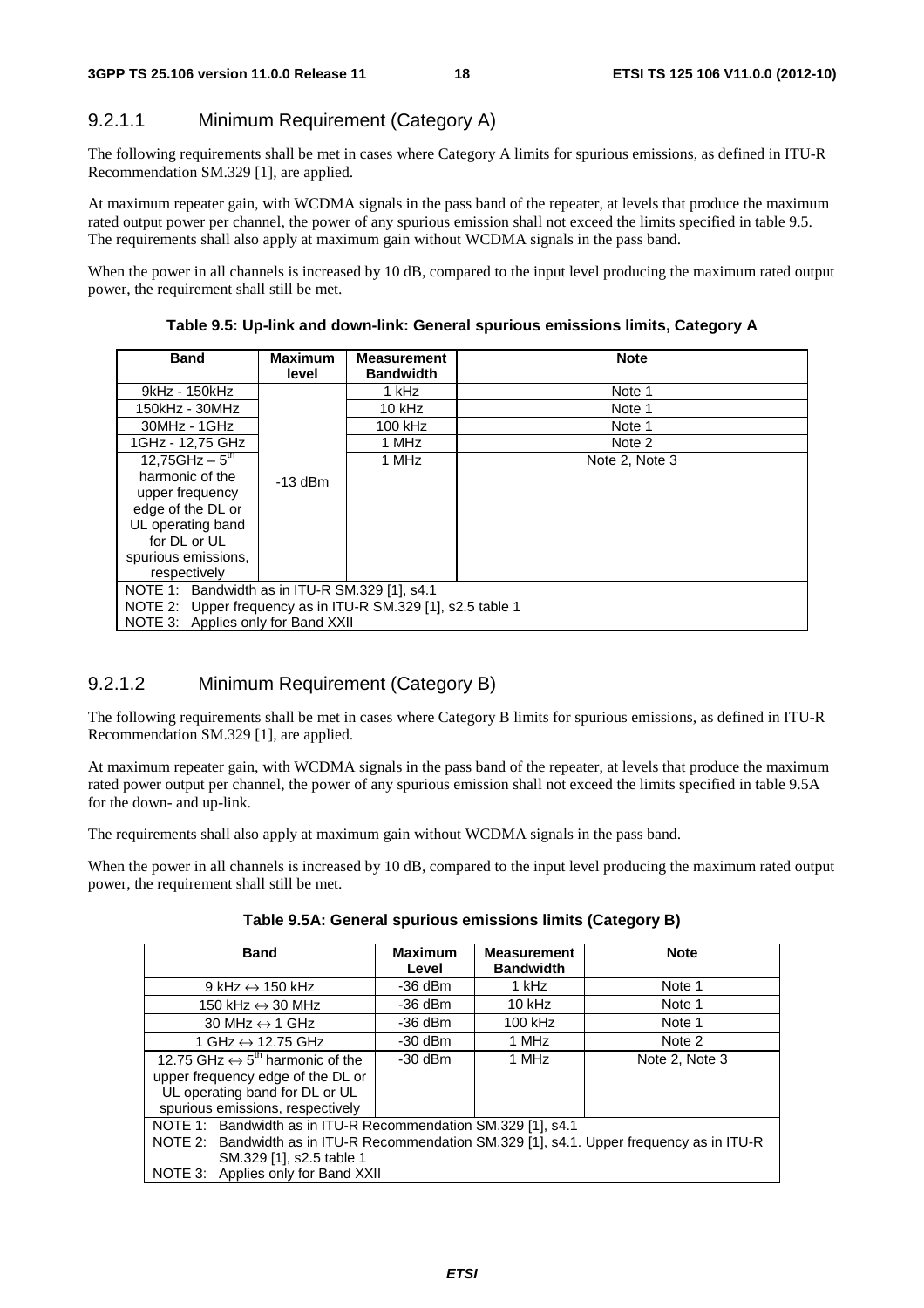**Table 9.6: (Void) Table 9.6A: (Void) Table 9.6B: (Void) Table 9.6C: (Void) Table 9.6D: (Void) Table 9.6E: (Void) Table 9.6F: (Void)** 

#### 9.2.2 Void

## 9.2.3 Co-existence with other systems in the same geographical area

These requirements may be applied for the protection of UE, MS and/or BS operating in other frequency bands in the same geographical area. The requirements may apply in geographic areas in which both UTRA FDD Repeater and a system operating in another frequency band than the FDD operating band are deployed. The system operating in the other frequency band may be GSM900, DCS1800, PCS1900, GSM850, E-UTRA FDD and/or UTRA FDD.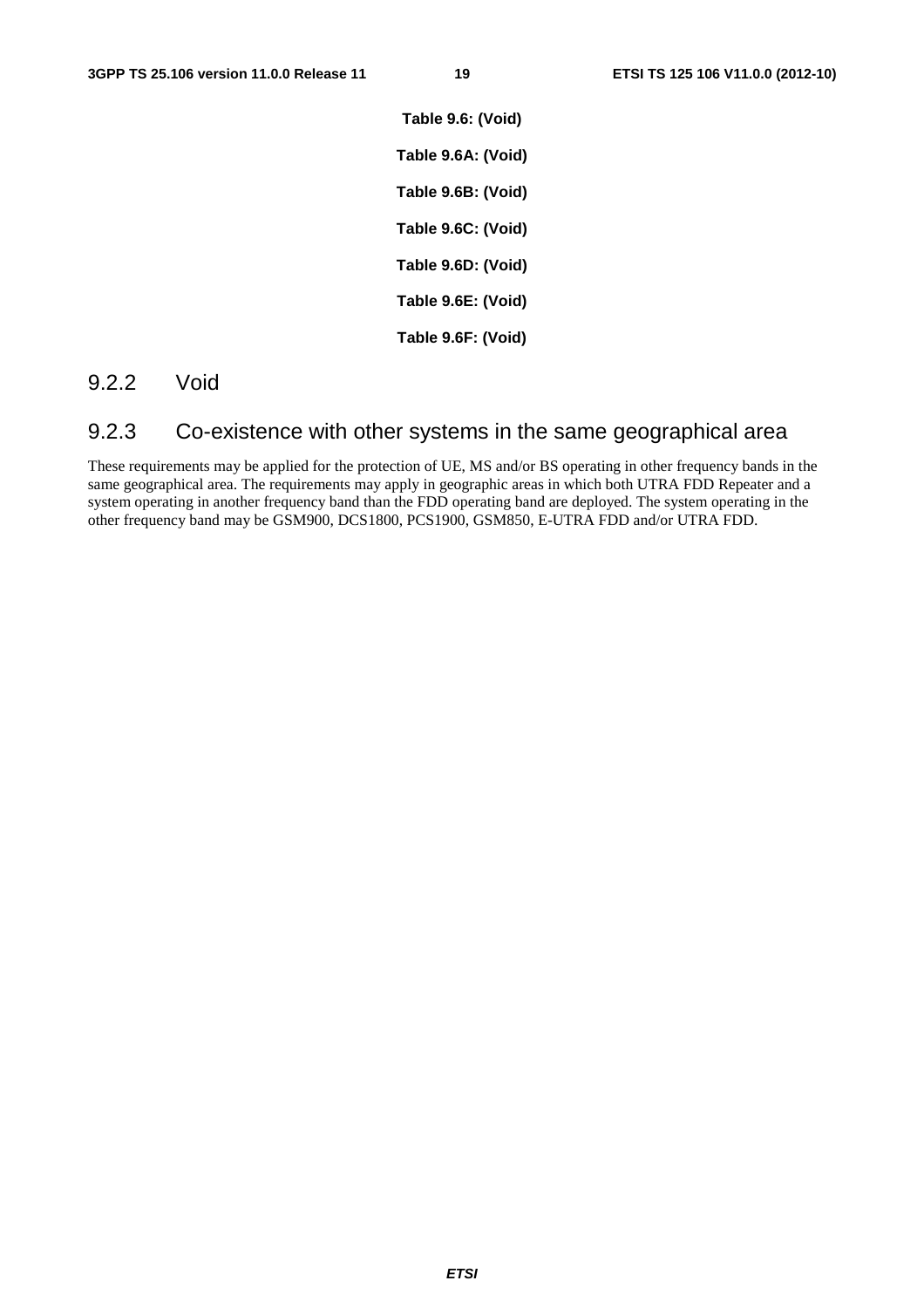#### 9.2.3.1 Minimum Requirements

The power of any spurious emission shall not exceed the limits of Table 9.9 for a UTRA FDD Repeater where requirements for co-existence with the system listed in the first column apply.

#### **Table 9.9: UTRA Repeater up-link and down-link spurious emissions limits in geographic coverage area of systems operating in other frequency bands**

| <b>System</b><br>type        | <b>Band for co-</b><br>existence | <b>Maximum</b><br>Level | <b>Measurement</b><br><b>Bandwidth</b> | <b>Note</b>                                                                                                     |
|------------------------------|----------------------------------|-------------------------|----------------------------------------|-----------------------------------------------------------------------------------------------------------------|
| operating                    | requirement                      |                         |                                        |                                                                                                                 |
| in the same                  |                                  |                         |                                        |                                                                                                                 |
| geographic<br>al area        |                                  |                         |                                        |                                                                                                                 |
| <b>GSM900</b>                | 921 - 960 MHz                    | $-57$ dBm               | 100 kHz                                | This requirement does not apply to UTRA FDD Repeater                                                            |
|                              |                                  |                         |                                        | operating in band VIII                                                                                          |
|                              | 876 - 915 MHz                    | $-61$ dBm               | 100 kHz                                | This requirement does not apply to the UL of the UTRA                                                           |
|                              |                                  |                         |                                        | FDD Repeater operating in band VIII, since it is already                                                        |
| <b>DCS1800</b>               | 1805 - 1880                      | $-47$ dBm               | 100 kHz                                | covered by the requirement in sub-clause 9.1.3                                                                  |
|                              | <b>MHz</b>                       |                         |                                        | This requirement does not apply to UTRA FDD Repeater<br>operating in band III.                                  |
|                              |                                  |                         |                                        |                                                                                                                 |
|                              | 1710 - 1785                      | $-61$ dBm               | 100 kHz                                | This requirement does not apply to the UL of the UTRA                                                           |
|                              | MHz                              |                         |                                        | FDD Repeater operating in band III, since it is already                                                         |
|                              |                                  |                         |                                        | covered by the requirement in sub-clause 9.1.3.                                                                 |
| PCS1900                      | 1930 - 1990<br>MHz               | $-47$ dBm               | 100 kHz                                | This requirement does not apply to UTRA FDD Repeater<br>operating in frequency band II or band XXV.             |
|                              | 1850 - 1910                      | $-61$ dBm               | 100 kHz                                | This requirement does not apply to the UL of the UTRA                                                           |
|                              | <b>MHz</b>                       |                         |                                        | FDD Repeater operating in frequency band II or band                                                             |
|                              |                                  |                         |                                        | XXV, since it is already covered by the requirement in                                                          |
|                              |                                  |                         |                                        | sub-clause 9.1.3.                                                                                               |
| GSM850 or<br>CDMA850         | 869 - 894 MHz                    | $-57$ dBm               | 100 kHz                                | This requirement does not apply to UTRA FDD Repeater<br>operating in frequency band V.                          |
|                              | 824 - 849 MHz                    | $-61$ dBm               | 100 kHz                                | This requirement does not apply to the UL of the UTRA                                                           |
|                              |                                  |                         |                                        | FDD Repeater operating in frequency band V, since it is                                                         |
|                              |                                  |                         |                                        | already covered by the requirement in sub-clause 9.1.3.                                                         |
| <b>UTRA FDD</b><br>Band I or | $2110 - 2170$<br>MHz             | $-52$ dBm               | 1 MHz                                  | This requirement does not apply to UTRA FDD Repeater<br>operating in band I.                                    |
| E-UTRA                       | 1920 - 1980                      | $-49$ dBm               | 1 MHz                                  | This requirement does not apply to the UL of the UTRA                                                           |
| Band 1                       | <b>MHz</b>                       |                         |                                        | FDD Repeater operating in band I, since it is already                                                           |
| <b>UTRA FDD</b>              | 1930 - 1990                      | $-52$ dBm               | 1 MHz                                  | covered by the requirement in sub-clause 9.1.3.<br>This requirement does not apply to UTRA FDD Repeater         |
| Band II or                   | <b>MHz</b>                       |                         |                                        | operating in band II or band XXV.                                                                               |
| E-UTRA                       | 1850 - 1910                      | $-49$ dBm               | 1 MHz                                  | This requirement does not apply to the UL of the UTRA                                                           |
| Band 2                       | <b>MHz</b>                       |                         |                                        | FDD Repeater operating in band II or band XXV, since it                                                         |
|                              |                                  |                         |                                        | is already covered by the requirement in sub-clause<br>9.1.3.                                                   |
| <b>UTRA FDD</b>              | 1805 - 1880                      | $-52$ dBm               | 1 MHz                                  | This requirement does not apply to UTRA FDD Repeater                                                            |
| Band III or                  | MHz                              |                         |                                        | operating in band III or band IX.                                                                               |
| E-UTRA                       | 1710 - 1785                      | $-49$ dBm               | 1 MHz                                  | This requirement does not apply to the UL of the UTRA                                                           |
| Band 3                       | MHz                              |                         |                                        | FDD Repeater operating in band III or band IX, since it is                                                      |
| UTRA FDD                     | 2110 - 2155                      | $-52$ dBm               | 1 MHz                                  | already covered by the requirement in sub-clause 9.1.3.<br>This requirement does not apply to UTRA FDD Repeater |
| Band IV or                   | MHz                              |                         |                                        | operating in band IV or band X.                                                                                 |
| E-UTRA                       | 1710 - 1755                      | -49 dBm                 | 1 MHz                                  | This requirement does not apply to the UL of the UTRA                                                           |
| Band 4                       | MHz                              |                         |                                        | FDD Repeater operating in band IV or band X, since it is                                                        |
| UTRA FDD                     | 869 - 894 MHz                    | $-52$ dBm               | 1 MHz                                  | already covered by the requirement in sub-clause 9.1.3.<br>This requirement does not apply to UTRA FDD Repeater |
| Band V or                    |                                  |                         |                                        | operating in band V.                                                                                            |
| E-UTRA                       | 824 - 849 MHz                    | $-49$ dBm               | 1 MHz                                  | This requirement does not apply to the UL of the UTRA                                                           |
| Band 5                       |                                  |                         |                                        | FDD Repeater operating in band V, since it is already                                                           |
|                              |                                  |                         | 1 MHz                                  | covered by the requirement in sub-clause 9.1.3.                                                                 |
| UTRA FDD<br>Band VI or       | 860 - 895 MHz                    | $-52$ dBm               |                                        | This requirement does not apply to UTRA FDD Repeater<br>operating in band V, VI, XVIII, XIX or XX.              |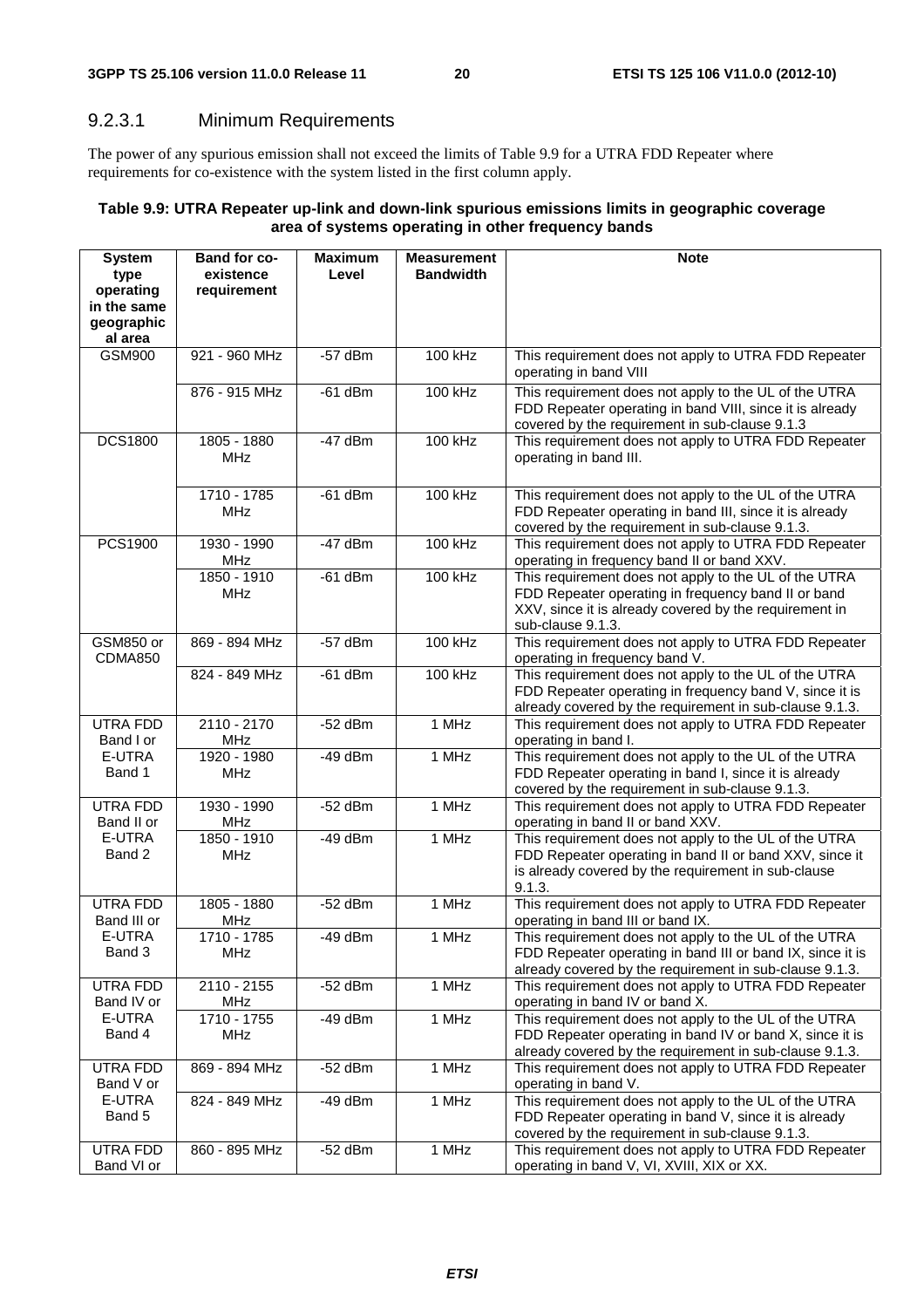| $\overline{XIX}$ or<br>E-UTRA<br>Band 6, 18 | 815 - 830 MHz                 | $-49$ dBm | 1 MHz | This requirement does not apply to the UL of the UTRA<br>FDD Repeater operating in band V, XVIII or XX, since it is<br>already covered by the requirement in sub-clause 9.1.3. |
|---------------------------------------------|-------------------------------|-----------|-------|--------------------------------------------------------------------------------------------------------------------------------------------------------------------------------|
| or 19                                       | 830 - 850 MHz                 | $-49$ dBm | 1 MHz | This requirement does not apply to the UL of UTRA FDD<br>Repeater operating in band V, VI, XIX or XX, since it is<br>already covered by the requirement in sub-clause 9.1.3.   |
| UTRA FDD<br>Band VII or                     | 2620 - 2690<br><b>MHz</b>     | $-52$ dBm | 1 MHz | This requirement does not apply to UTRA FDD Repeater<br>operating in band VII.                                                                                                 |
| E-UTRA<br>Band 7                            | 2500 - 2570<br>MHz            | $-49$ dBm | 1 MHz | This requirement does not apply to the UL of the UTRA<br>FDD Repeater operating in band VII, since it is already<br>covered by the requirement in sub-clause 9.1.3.            |
| <b>UTRA FDD</b><br>Band VIII or             | 925 - 960 MHz                 | $-52$ dBm | 1 MHz | This requirement does not apply to UTRA FDD Repeater<br>operating in band VIII.                                                                                                |
| E-UTRA<br>Band 8                            | 880 - 915 MHz                 | $-49$ dBm | 1 MHz | This requirement does not apply to the UL of the UTRA<br>FDD Repeater operating in band VIII, since it is already<br>covered by the requirement in sub-clause 9.1.3.           |
| UTRA FDD<br>Band IX or                      | 1844.9 - 1879.9<br>MHz        | $-52$ dBm | 1 MHz | This requirement does not apply to UTRA FDD Repeater<br>operating in band III or band IX.                                                                                      |
| E-UTRA<br>Band 9                            | 1749.9 - 1784.9<br><b>MHz</b> | -49 dBm   | 1 MHz | This requirement does not apply to the UL of the UTRA<br>FDD Repeater operating in band III or band IX, since it is<br>already covered by the requirement in sub-clause 9.1.3. |
| UTRA FDD<br>Band X or                       | 2110 - 2170<br><b>MHz</b>     | $-52$ dBm | 1 MHz | This requirement does not apply to UTRA FDD Repeater<br>operating in band IV or band X.                                                                                        |
| E-UTRA<br>Band 10                           | 1710 - 1770<br><b>MHz</b>     | $-49$ dBm | 1 MHz | This requirement does not apply to the UL of the UTRA<br>FDD Repeater operating in band IV or band X, since it is<br>already covered by the requirement in sub-clause 9.1.3.   |
| <b>UTRA FDD</b><br>Band XI or               | 1475.9 - 1510.9<br>MHz        | $-52$ dBm | 1 MHz | This requirement does not apply to UTRA FDD Repeater<br>operating in band XI or band XXI.                                                                                      |
| XXI or<br>E-UTRA<br>Band 11 or              | 1427.9 - 1447.9<br><b>MHz</b> | $-49$ dBm | 1 MHz | This requirement does not apply to the UL of the UTRA<br>FDD Repeater operating in band XI, since it is already<br>covered by the requirement in sub-clause 9.1.3.             |
| 21                                          | 1447.9 - 1462.9<br>MHz        | $-49$ dBm | 1 MHz | This requirement does not apply to the UL of the UTRA<br>FDD Repeater operating in band XXI, since it is already<br>covered by the requirement in sub-clause 9.1.3.            |
| UTRA FDD<br>Band XII or                     | 728 - 746 MHz                 | $-52$ dBm | 1 MHz | This requirement does not apply to UTRA FDD Repeater<br>operating in band XII.                                                                                                 |
| E-UTRA<br>Band 12                           | 698 - 716 MHz                 | $-49$ dBm | 1 MHz | This requirement does not apply to the UL of the UTRA<br>FDD Repeater operating in band XII, since it is already<br>covered by the requirement in sub-clause 9.1.3.            |
| UTRA FDD<br>Band XIII or                    | 746 - 756 MHz                 | $-52$ dBm | 1 MHz | This requirement does not apply to UTRA FDD Repeater<br>operating in band XIII.                                                                                                |
| E-UTRA<br>Band 13                           | 777 - 787 MHz                 | -49 dBm   | 1 MHz | This requirement does not apply to the UL of the UTRA<br>FDD Repeater operating in band XIII, since it is already<br>covered by the requirement in sub-clause 9.1.3.           |
| UTRA FDD<br>Band XIV or                     | 758 - 768 MHz                 | $-52$ dBm | 1 MHz | This requirement does not apply to UTRA FDD Repeater<br>operating in band XIV.                                                                                                 |
| E-UTRA<br>Band 14                           | 788 - 798 MHz                 | -49 dBm   | 1 MHz | This requirement does not apply to the UL of the UTRA<br>FDD Repeater operating in band XIV, since it is already<br>covered by the requirement in sub-clause 9.1.3.            |
| E-UTRA<br>Band 17                           | 734 - 746 MHz                 | $-52$ dBm | 1 MHz | This requirement does not apply to UTRA FDD Repeater<br>operating in band XII.                                                                                                 |
|                                             | 704 - 716 MHz                 | -49 dBm   | 1 MHz | This requirement does not apply to the UL of the UTRA<br>FDD Repeater operating in band XII, since it is already<br>covered by the requirement in sub-clause 9.1.3.            |
| UTRA FDD<br>Band XX or                      | 791 - 821 MHz                 | $-52$ dBm | 1 MHz | This requirement does not apply to UTRA FDD Repeater<br>operating in band XX.                                                                                                  |
| E-UTRA<br>Band 20                           | 832 - 862 MHz                 | -49 dBm   | 1 MHz | This requirement does not apply to the UL of the UTRA<br>FDD Repeater operating in band XIII, since it is already<br>covered by the band XX requirement in sub-clause 9.1.3.   |
| UTRA FDD<br>Band XXII or                    | 3510 - 3590<br><b>MHz</b>     | $-52$ dBm | 1 MHz | This requirement does not apply to UTRA FDD repeater<br>operating in band XXII.                                                                                                |
| E-UTRA<br>Band 22                           | 3410 - 3490<br>MHz            | $-49$ dBm | 1 MHz | This requirement does not apply to the uplink of the<br>UTRA FDD repeater operating in band XXII, since it is<br>already covered by the requirement in sub-clause 9.1.3.       |
| E-UTRA<br>Band 23                           | $2180 - 2200$<br>MHz          | $-52$ dBm | 1 MHz |                                                                                                                                                                                |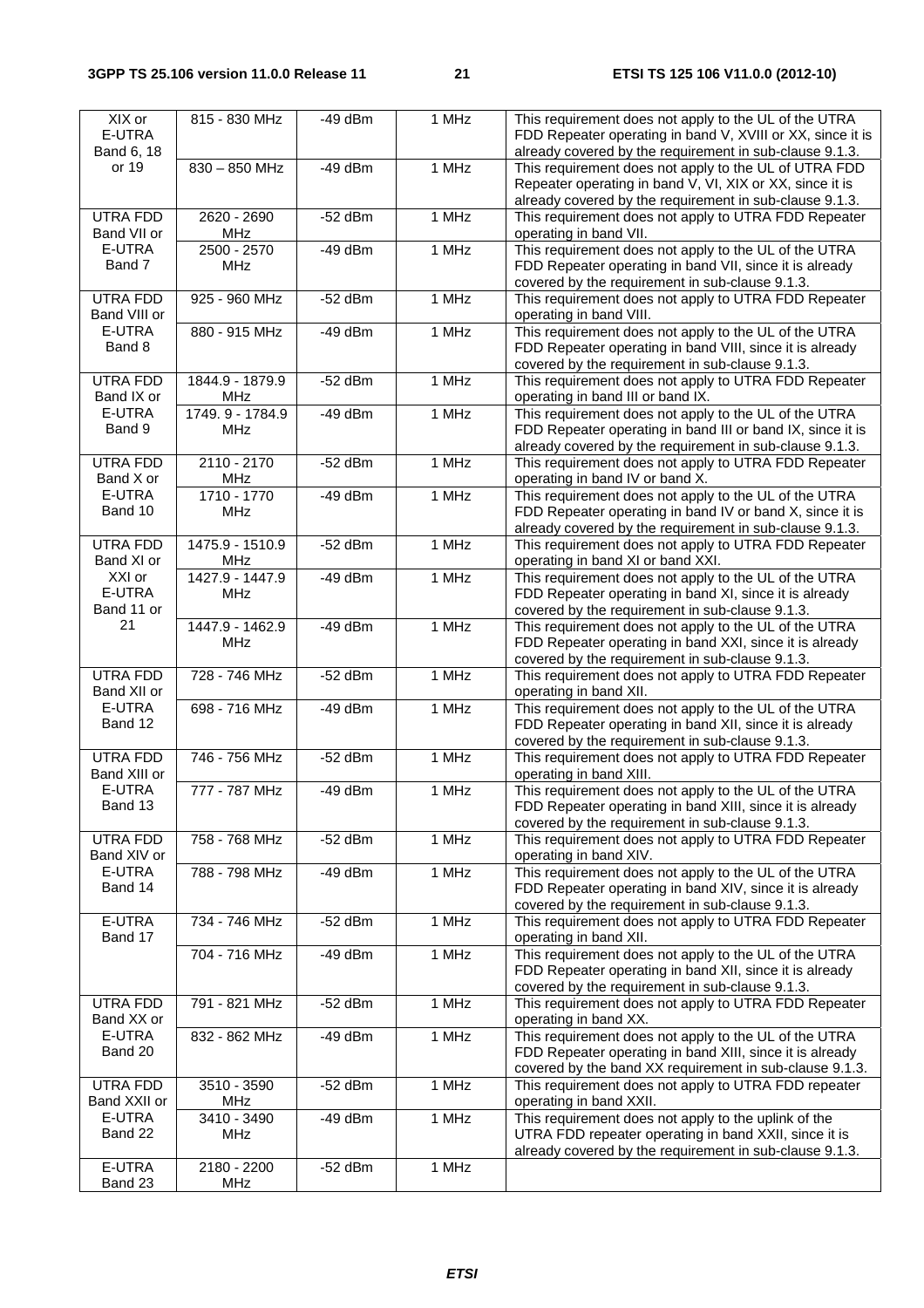|                         | 2000 - 2020<br><b>MHz</b>                                                                                                                                                                                                                                                                                                                                    | $-49$ dBm | 1 MHz                                                                                                                                                                                                                                                                                                                 | This requirement does not apply to UTRA FDD Repeater<br>operating in band II or band XXV, where the limits are<br>defined separately. |  |
|-------------------------|--------------------------------------------------------------------------------------------------------------------------------------------------------------------------------------------------------------------------------------------------------------------------------------------------------------------------------------------------------------|-----------|-----------------------------------------------------------------------------------------------------------------------------------------------------------------------------------------------------------------------------------------------------------------------------------------------------------------------|---------------------------------------------------------------------------------------------------------------------------------------|--|
|                         | $2000 - 2010$<br><b>MHz</b>                                                                                                                                                                                                                                                                                                                                  | $-30$ dBm | 1 MHz                                                                                                                                                                                                                                                                                                                 | This requirement only applies to UTRA FDD Repeater<br>operating in band II or band XXV. This requirement                              |  |
|                         | $2010 - 2020$<br><b>MH<sub>z</sub></b>                                                                                                                                                                                                                                                                                                                       | $-49$ dBm | 1 MHz                                                                                                                                                                                                                                                                                                                 | applies starting 5 MHz above the band XXV DL operating<br>band.                                                                       |  |
| E-UTRA<br>Band 24       | $1525 - 1559$<br><b>MHz</b>                                                                                                                                                                                                                                                                                                                                  | $-52$ dBm | 1 MHz                                                                                                                                                                                                                                                                                                                 |                                                                                                                                       |  |
|                         | $1626.5 - 1660.5$<br><b>MHz</b>                                                                                                                                                                                                                                                                                                                              | $-49$ dBm | 1 MHz                                                                                                                                                                                                                                                                                                                 |                                                                                                                                       |  |
| UTRA FDD<br>Band XXV    | 1930 - 1995<br><b>MHz</b>                                                                                                                                                                                                                                                                                                                                    | $-52$ dBm | 1 MHz                                                                                                                                                                                                                                                                                                                 | This requirement does not apply to UTRA FDD repeater<br>operating in band II or band XXV.                                             |  |
| or<br>E-UTRA<br>Band 25 | 1850 - 1915<br><b>MHz</b>                                                                                                                                                                                                                                                                                                                                    | $-49$ dBm | 1 MHz<br>This requirement does not apply to the UL of the UTRA<br>FDD repeater operating in band XXV since it is already<br>covered by the requirement in sub-clause 9.1.3. For<br>UTRA FDD repeater operating in band II, it applies for<br>1910 MHz to 1915 MHz, while the rest is covered in sub-<br>clause 9.1.3. |                                                                                                                                       |  |
| NOTE 1:                 | The co-existence requirements do not apply for the 10 MHz frequency range immediately outside the repeaters<br>operating band (see Table 5.1). Emission limits for this excluded frequency range may be covered by local or<br>regional requirements.                                                                                                        |           |                                                                                                                                                                                                                                                                                                                       |                                                                                                                                       |  |
| NOTE 2:                 | The table above assumes that two operating bands, where the frequency ranges would be overlapping, are not<br>deployed in the same geographical area. For such a case of operation with overlapping frequency arrangements in<br>the same geographical area, special co-existence requirements may apply that are not covered by the 3GPP<br>specifications. |           |                                                                                                                                                                                                                                                                                                                       |                                                                                                                                       |  |

# 9.2.4 Co-existence with co-located and co-sited Base Stations

These requirements may be applied for the protection of other BS receivers when GSM900 and/or DCS1800, PCS1900, GSM850, E-UTRA FDD and/or UTRA FDD BS are co-located with a UTRA FDD Repeater.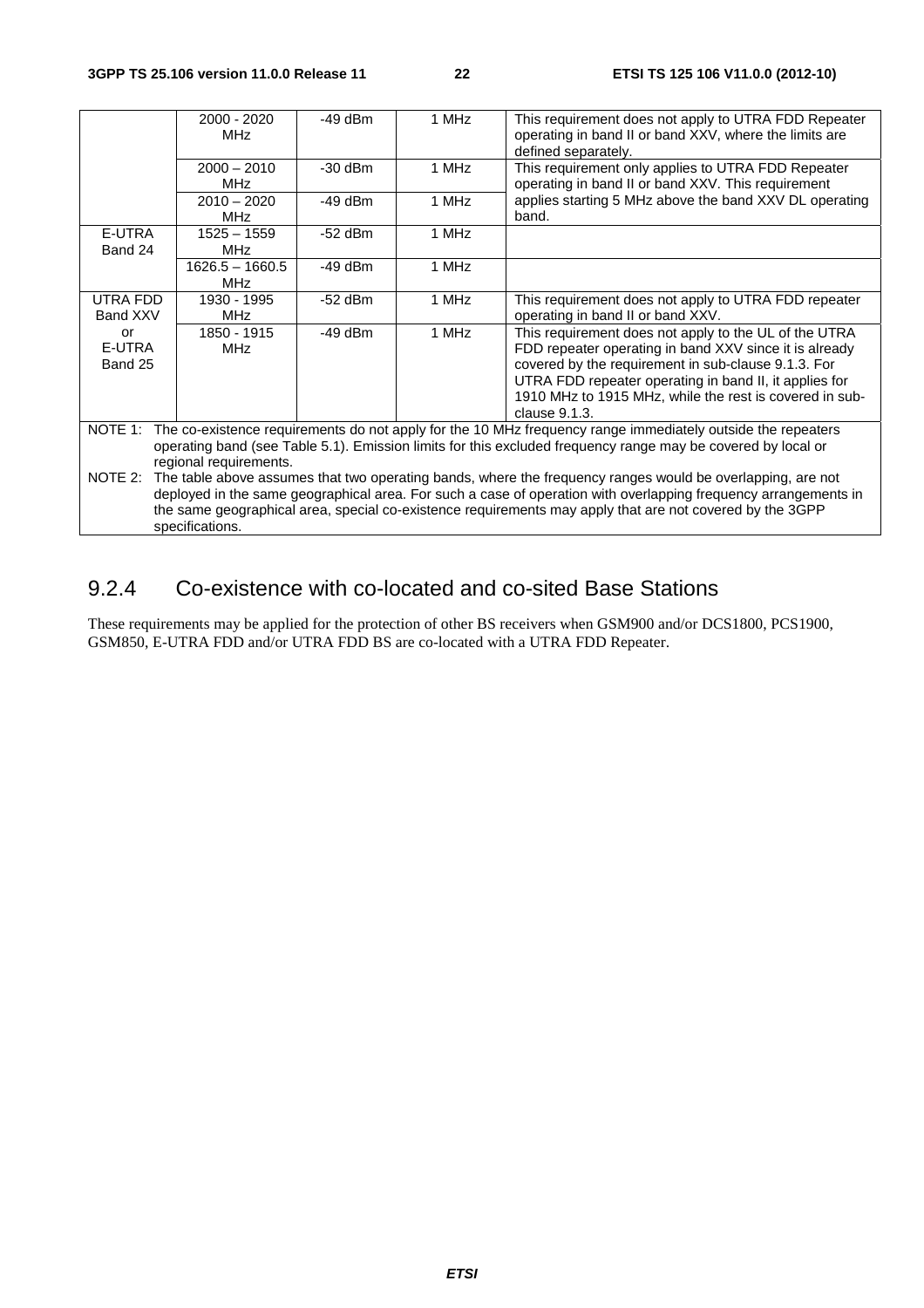## 9.2.4.1 Minimum Requirements

The power of any spurious emission shall not exceed the limits of Table 9.10 for a UTRA FDD Repeater where requirements for co-location with the Base Station listed in the first column apply.

#### **Table 9.10: UTRA Repeater up-link and down-link spurious emissions limits for Repeater co-located with Base Stations**

| Type of co-<br><b>located Base</b><br><b>Station</b>     | Band for co-<br>location<br>requirement | <b>Maximum</b><br>Level | <b>Measurement</b><br><b>Bandwidth</b> | <b>Note</b>                                                                                                                                                                                                                              |
|----------------------------------------------------------|-----------------------------------------|-------------------------|----------------------------------------|------------------------------------------------------------------------------------------------------------------------------------------------------------------------------------------------------------------------------------------|
| <b>GSM900</b>                                            | 876 - 915<br>MHz                        | $-98$ dBm               | 100 kHz                                | This requirement does not apply to the UL of UTRA<br>FDD Repeater operating in band VIII. The sub-clause<br>9.1.3 requirement applies, but requires a 75dB<br>coupling loss between BS and the repeater UL<br>transmit port.             |
| <b>DCS1800</b>                                           | 1710 - 1785<br><b>MHz</b>               | $-98$ dBm               | 100 kHz                                | This requirement does not apply to the UL of UTRA<br>FDD Repeater operating in band III. The sub-clause<br>9.1.3 requirement applies, but requires a 75dB<br>coupling loss between BS and the repeater UL<br>transmit port.              |
| PCS1900                                                  | 1850 - 1910<br><b>MHz</b>               | $-98$ dBm               | 100 kHz                                | This requirement does not apply to the UL of UTRA<br>FDD Repeater operating in band II or band XXV. The<br>sub-clause 9.1.3 requirement applies, but requires a<br>75dB coupling loss between BS and the repeater UL<br>transmit port.   |
| GSM850 or<br><b>CDMA850</b>                              | 824 - 849<br><b>MHz</b>                 | $-98$ dBm               | 100 kHz                                | This requirement does not apply to the UL of UTRA<br>FDD Repeater operating in band V. The sub-clause<br>9.1.3 requirement applies, but requires a 75dB<br>coupling loss between BS and the repeater UL<br>transmit port.                |
| <b>UTRA FDD</b><br>Band I or<br>E-UTRA<br>Band 1         | 1920 - 1980<br><b>MHz</b>               | $-96$ dBm               | 100 kHz                                | This requirement does not apply to the UL of UTRA<br>FDD Repeater operating in band I. The sub-clause<br>9.1.3 requirement applies, but requires a 73dB<br>coupling loss between BS and the repeater UL<br>transmit port.                |
| UTRA FDD<br>Band II or<br>E-UTRA<br>Band 2               | 1850 - 1910<br><b>MHz</b>               | $-96$ dBm               | 100 kHz                                | This requirement does not apply to the UL of UTRA<br>FDD Repeater operating in band II or band XXV. The<br>sub-clause 9.1.3 requirement applies, but requires a<br>73dB coupling loss between BS and the repeater UL<br>transmit port.   |
| <b>UTRA FDD</b><br>Band III or<br>E-UTRA<br>Band 3       | 1710 - 1785<br><b>MHz</b>               | $-96$ dBm               | 100 kHz                                | This requirement does not apply to the UL of UTRA<br>FDD Repeater operating in band III or band IX. The<br>sub-clause 9.1.3 requirement applies, but requires a<br>73dB coupling loss between BS and the repeater UL<br>transmit port.   |
| UTRA FDD<br>Band IV or<br>E-UTRA<br>Band 4               | 1710 - 1755<br><b>MHz</b>               | $-96$ dBm               | 100 kHz                                | This requirement does not apply to the UL of UTRA<br>FDD Repeater operating in band IV or band X. The<br>sub-clause 9.1.3 requirement applies, but requires a<br>73dB coupling loss between BS and the repeater UL<br>transmit port.     |
| UTRA FDD<br>Band V or<br>E-UTRA<br>Band 5                | 824 - 849<br><b>MHz</b>                 | $-96$ dBm               | 100 kHz                                | This requirement does not apply to the UL of UTRA<br>FDD Repeater operating in band V. The sub-clause<br>9.1.3 requirement applies, but requires a 73dB<br>coupling loss between BS and the repeater UL<br>transmit port.                |
| UTRA FDD<br>Band VI or<br>XIX or<br>E-UTRA<br>Band 6, 18 | $815 - 830$<br><b>MHz</b>               | $-96$ dBm               | 100 kHz                                | This requirement does not apply to the UL of UTRA<br>FDD Repeater operating in band V, XVII or XX. The<br>sub-clause 9.1.3 requirement applies, but requires a<br>73dB coupling loss between BS and the repeater UL<br>transmit port.    |
| or 19                                                    | $830 - 850$<br><b>MHz</b>               | $-96$ dBm               | 100 kHz                                | This requirement does not apply to the UL of UTRA<br>FDD Repeater operating in band V, VI, XIX or XX.<br>The sub-clause 9.1.3 requirement applies, but<br>requires a 73dB coupling loss between BS and the<br>repeater UL transmit port. |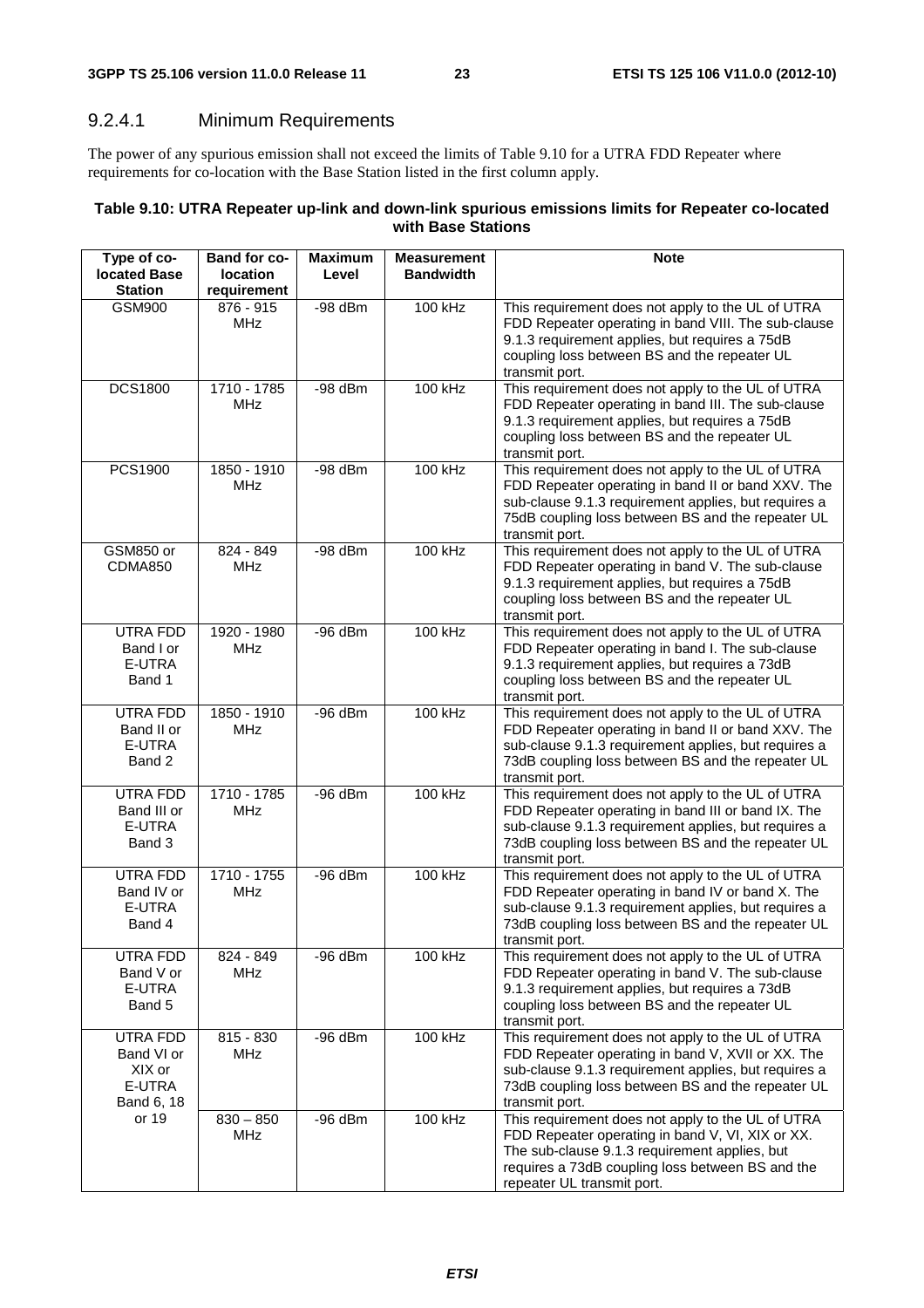| UTRA FDD<br>Band VII or<br>E-UTRA<br>Band 7              | 2500 - 2570<br><b>MHz</b> | $-96$ dBm | 100 kHz | This requirement does not apply to the UL of UTRA<br>FDD Repeater operating in band VII. The sub-clause<br>9.1.3 requirement applies, but requires a 73dB<br>coupling loss between BS and the repeater UL<br>transmit port.            |
|----------------------------------------------------------|---------------------------|-----------|---------|----------------------------------------------------------------------------------------------------------------------------------------------------------------------------------------------------------------------------------------|
| UTRA FDD<br>Band VIII or<br>E-UTRA<br>Band 8             | $880 - 915$<br><b>MHz</b> | $-96$ dBm | 100 kHz | This requirement does not apply to the UL of UTRA<br>FDD Repeater operating in band VIII. The sub-clause<br>9.1.3 requirement applies, but requires a 73dB<br>coupling loss between BS and the repeater UL<br>transmit port.           |
| <b>UTRA FDD</b><br>Band IX or<br>E-UTRA<br>Band 9        | 1749.9 -<br>1784.9 MHz    | $-96$ dBm | 100 kHz | This requirement does not apply to the UL of UTRA<br>FDD Repeater operating in band III or band IX. The<br>sub-clause 9.1.3 requirement applies, but requires a<br>73dB coupling loss between BS and the repeater UL<br>transmit port. |
| UTRA FDD<br>Band X or<br>E-UTRA<br>Band 10               | 1710 - 1770<br><b>MHz</b> | $-96$ dBm | 100 kHz | This requirement does not apply to the UL of UTRA<br>FDD Repeater operating in band IV or band X. The<br>sub-clause 9.1.3 requirement applies, but requires a<br>73dB coupling loss between BS and the repeater UL<br>transmit port.   |
| UTRA FDD<br>Band XI or<br>XXI or<br>E-UTRA<br>Band 11 or | 1427.9 -<br>1447.9 MHz    | $-96$ dBm | 100 kHz | This requirement does not apply to the UL of UTRA<br>FDD Repeater operating in band XI. The sub-clause<br>9.1.3 requirement applies, but requires a 73dB<br>coupling loss between BS and the repeater UL<br>transmit port.             |
| 21                                                       | 1447.9 -<br>1462.9 MHz    | $-96$ dBm | 100 kHz | This requirement does not apply to the UL of UTRA<br>FDD Repeater operating in band XXI. The sub-<br>clause 9.1.3 requirement applies, but requires a<br>73dB coupling loss between BS and the repeater UL<br>transmit port.           |
| UTRA FDD<br>Band XII or<br>E-UTRA<br>Band 12             | 698 - 716<br>MHz          | $-96$ dBm | 100 kHz | This requirement does not apply to the UL of UTRA<br>FDD Repeater operating in band XII. The sub-clause<br>9.1.3 requirement applies, but requires a 73dB<br>coupling loss between BS and the repeater UL<br>transmit port.            |
| UTRA FDD<br>Band XIII or<br>E-UTRA<br>Band 13            | 777 - 787<br><b>MHz</b>   | $-96$ dBm | 100 kHz | This requirement does not apply to the UL of UTRA<br>FDD Repeater operating in band XIII. The sub-clause<br>9.1.3 requirement applies, but requires a 73dB<br>coupling loss between BS and the repeater UL<br>transmit port.           |
| UTRA FDD<br>Band XIV or<br>E-UTRA<br>Band 14             | 788 - 798<br><b>MHz</b>   | $-96$ dBm | 100 kHz | This requirement does not apply to the UL of UTRA<br>FDD Repeater operating in band XIV. The sub-<br>clause 9.1.3 requirement applies, but requires a<br>73dB coupling loss between BS and the repeater UL<br>transmit port.           |
| E-UTRA<br>Band 17                                        | 704 - 716<br><b>MHz</b>   | $-96$ dBm | 100 kHz | This requirement does not apply to the UL of UTRA<br>FDD Repeater operating in band XII. The sub-clause<br>9.1.3 requirement applies, but requires a 73dB<br>coupling loss between BS and the repeater UL<br>transmit port.            |
| UTRA FDD<br>Band XX or<br>E-UTRA<br>Band 20              | $832 - 862$<br><b>MHz</b> | $-96$ dBm | 100 kHz | This requirement does not apply to the UL of UTRA<br>FDD Repeater operating in band XX. The sub-clause<br>9.1.3 requirement applies, but requires a 73dB<br>coupling loss between BS and the repeater UL<br>transmit port.             |
| UTRA FDD<br>Band XXII or<br>E-UTRA<br>Band 22            | 3410 - 3490<br><b>MHz</b> | $-96$ dBm | 100 kHz | This requirement does not apply to the UL of UTRA<br>FDD Repeater operating in band XXII. The sub-<br>clause 9.1.3 requirement applies, but requires a<br>73dB coupling loss between BS and the repeater UL<br>transmit port.          |
| E-UTRA<br>Band 23                                        | 2000 - 2020<br>MHz        | $-96$ dBm | 100 kHz |                                                                                                                                                                                                                                        |
| E-UTRA<br>Band 24                                        | $1626.5 -$<br>1660.5 MHz  | $-96$ dBm | 100 kHz |                                                                                                                                                                                                                                        |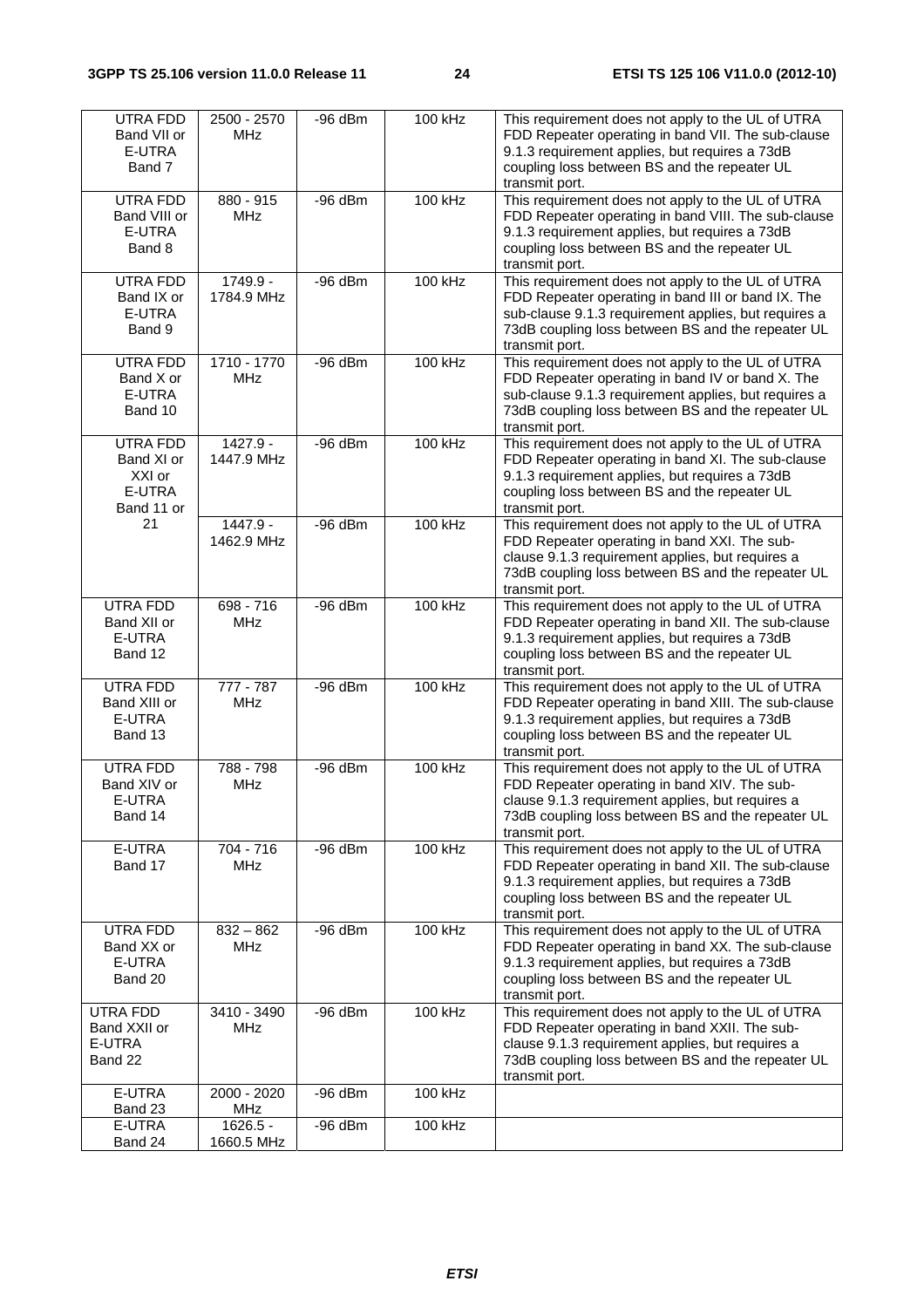| UTRA FDD<br>Band XXV or |                                                                                                                                                                                                                                                                                                                                                                                                                                                                                     | 1850 - 1915<br>MHz                  | $-96$ dBm | This requirement does not apply to the UL of UTRA<br>100 kHz<br>FDD Repeater operating in band XXV. The sub-                                                                                                                                                                                                                  |                                                                                                              |  |  |  |
|-------------------------|-------------------------------------------------------------------------------------------------------------------------------------------------------------------------------------------------------------------------------------------------------------------------------------------------------------------------------------------------------------------------------------------------------------------------------------------------------------------------------------|-------------------------------------|-----------|-------------------------------------------------------------------------------------------------------------------------------------------------------------------------------------------------------------------------------------------------------------------------------------------------------------------------------|--------------------------------------------------------------------------------------------------------------|--|--|--|
| E-UTRA                  |                                                                                                                                                                                                                                                                                                                                                                                                                                                                                     |                                     |           |                                                                                                                                                                                                                                                                                                                               | clause 9.1.3 requirement applies, but requires a                                                             |  |  |  |
| Band 25                 |                                                                                                                                                                                                                                                                                                                                                                                                                                                                                     |                                     |           |                                                                                                                                                                                                                                                                                                                               | 73dB coupling loss between BS and the repeater UL<br>transmit port. For UTRA FDD Repeater operating in       |  |  |  |
|                         |                                                                                                                                                                                                                                                                                                                                                                                                                                                                                     |                                     |           |                                                                                                                                                                                                                                                                                                                               | band 2, it applies from 1910MHz to 1915MHz, while<br>the rest is covered in sub-clause 9.1.3, but requires a |  |  |  |
|                         |                                                                                                                                                                                                                                                                                                                                                                                                                                                                                     |                                     |           |                                                                                                                                                                                                                                                                                                                               | 73dB coupling loss between BS and the repeater UL<br>transmit port.                                          |  |  |  |
|                         | NOTE 1: The co-location requirements do not apply for the 10 MHz frequency range immediately outside the repeater<br>operating band (see Table 5.1). The current state-of-the-art technology does not allow a single generic<br>solution for co-location with other system on adjacent frequencies for 30 dB UTRA Repeater-BS minimum<br>coupling loss. However, there are certain site-engineering solutions that can be used. These techniques are<br>addressed in TR 25.942 [5]. |                                     |           |                                                                                                                                                                                                                                                                                                                               |                                                                                                              |  |  |  |
|                         |                                                                                                                                                                                                                                                                                                                                                                                                                                                                                     | covered by the 3GPP specifications. |           | NOTE 2: The table above assumes that two operating bands, where the frequency ranges would be overlapping, are<br>not deployed in the same geographical area. For such a case of operation with overlapping frequency<br>arrangements in the same geographical area, special co-existence requirements may apply that are not |                                                                                                              |  |  |  |

## 9.2.5 Co-existence with PHS

This requirement may be applied for the protection of PHS in geographic areas in which both PHS and UTRA-FDD Repeaters are deployed. This requirement is also applicable at specified frequencies falling between 12,5 MHz below the centre frequency of the first 5 MHz channel or more than 12,5 MHz above the centre frequency of the last 5 MHz channel in the pass band.

#### 9.2.5.1 Minimum Requirement

The power of any spurious emission shall not exceed:

#### **Table 9.13: UTRA Repeater up-link and down-link spurious emissions limits for in geographic coverage area of PHS**

| Band                | <b>Maximum</b><br>Level | <b>Measurement</b><br><b>Bandwidth</b> | <b>Note</b> |
|---------------------|-------------------------|----------------------------------------|-------------|
| 1884.5 - 1915.7 MHz | $-41$ dBm               | 300 kHz                                |             |

## 9.2.6 Co-existence with UTRA-TDD and/or E-UTRA TDD

#### 9.2.6.1 Operation in the same geographic area

This requirement may be applied to geographic areas in which both UTRA-TDD and/or E-UTRA TDD and UTRA-FDD Repeaters are deployed.

#### 9.2.6.1.1 Minimum Requirement

In the down-link direction of the Repeater the power of any spurious emission shall not exceed:

#### **Table 9.14: UTRA Repeater down-link spurious emissions limits in geographic coverage area of UTRA-TDD and/or E-UTRA TDD**

| Band            | <b>Maximum</b><br>Level | <b>Measurement</b><br><b>Bandwidth</b> | <b>Note</b> |
|-----------------|-------------------------|----------------------------------------|-------------|
| 1900 - 1920 MHz | -52 dBm                 | 1 MHz                                  |             |
| 2010 - 2025 MHz | -52 dBm                 | 1 MHz                                  |             |
| 2570 - 2610 MHz | -52 dBm                 | 1 MHz                                  |             |

In the up-link direction of the Repeater the power of any spurious emission shall not exceed: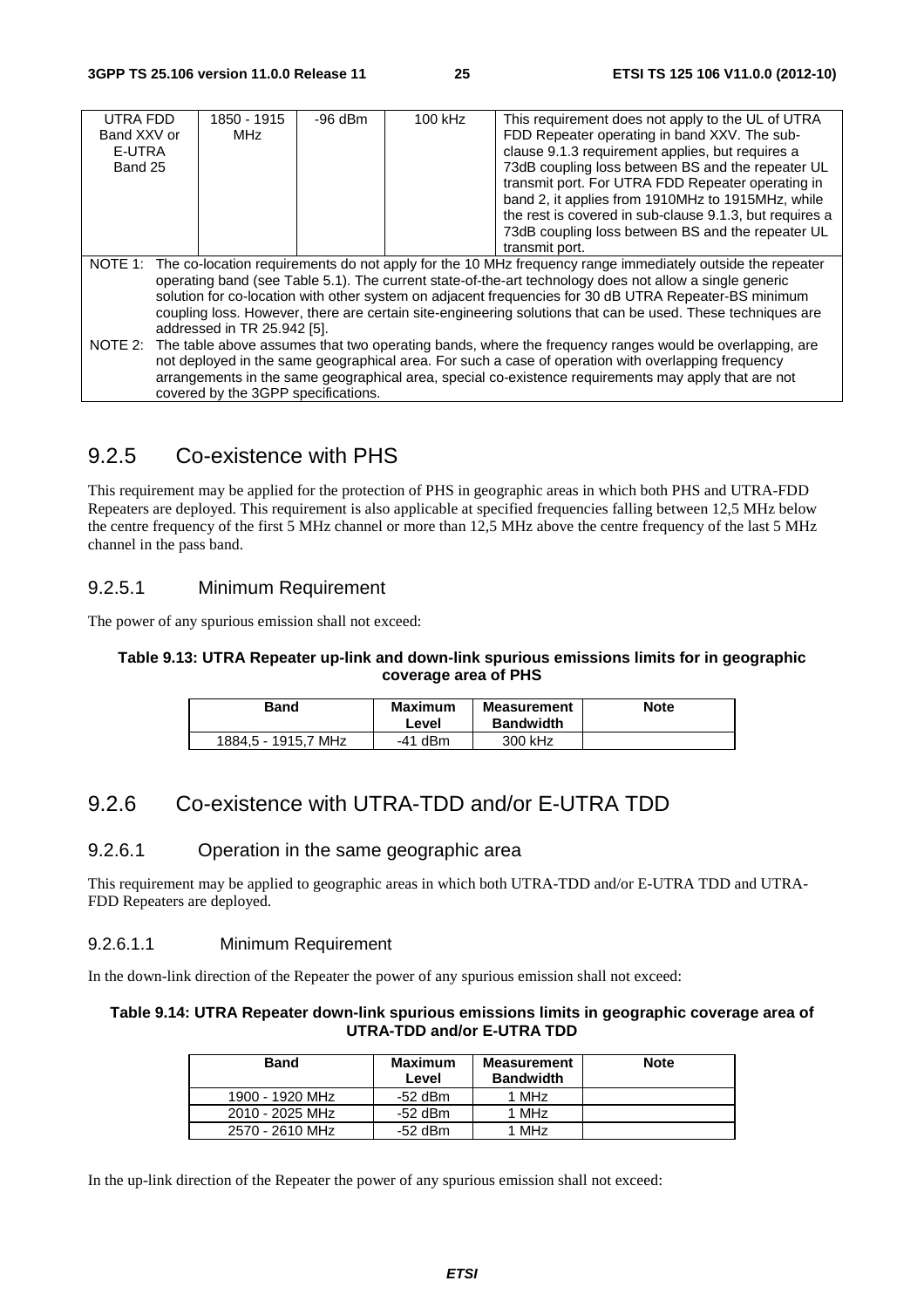| <b>Band</b>     | <b>Maximum</b><br>Level | <b>Measurement</b><br><b>Bandwidth</b> | <b>Note</b>                                                                                        |
|-----------------|-------------------------|----------------------------------------|----------------------------------------------------------------------------------------------------|
| 1900 - 1920 MHz | $-53$ dBm               | 100 kHz                                | This requirement is<br>applied only to UTRA<br><b>FDD Repeater</b><br>operating in band I or<br>Ш. |
| 1900 - 1920 MHz | $-52$ dBm               | 1 MHz                                  | This requirement<br>does not apply to<br><b>UTRA FDD Repeater</b><br>operating in band I or<br>Ш.  |
| 2010 - 2025 MHz | $-52$ dBm               | 1 MHz                                  |                                                                                                    |
| 2570 - 2610 MHz | $-53$ dBm               | 100 kHz                                | This requirement is<br>applied only to UTRA<br><b>FDD Repeater</b><br>operating in band VII.       |
| 2570 - 2610 MHz | $-52$ dBm               | 1 MHz                                  | This requirement<br>does not apply to<br><b>UTRA FDD Repeater</b><br>operating in band VII.        |

#### **Table 9.14A: UTRA Repeater up-link spurious emissions limits in geographic coverage area of UTRA-TDD and/or E-UTRA TDD**

- NOTE 1: The requirements of -53dBm/100kHz in Table 9.14A for the up link direction of the Repeater reflect what can be achieved with present state of the art technology and are based on a coupling loss of 73 dB between a Repeater and a UTRA TDD BS receiver.
- NOTE 2: The requirements shall be reconsidered when the state of the art technology progresses.

#### 9.2.6.2 Co-located Repeaters and UTRA-TDD and/or E-UTRA TDD base stations

This requirement may be applied for the protection of UTRA-TDD BS receivers when UTRA-TDD BS and UTRA-FDD Repeater are co-located.

#### 9.2.6.2.1 Minimum Requirement

In the down-link direction of the Repeater the power of any spurious emission shall not exceed:

#### **Table 9.15: UTRA Repeater down-link spurious emissions limits for protection of co-located UTRA TDD and/or E-UTRA TDD BS receiver**

| <b>Band</b>     | <b>Maximum</b><br>Level | Measurement<br><b>Bandwidth</b> | <b>Note</b> |
|-----------------|-------------------------|---------------------------------|-------------|
| 1900 - 1920 MHz | -86 dBm                 | 1 MHz                           |             |
| 2010 - 2025 MHz | -86 dBm                 | 1 MHz                           |             |
| 2570 - 2610 MHz | -86 dBm                 | 1 MHz                           |             |

In the up-link direction of the Repeater the power of any spurious emission shall not exceed: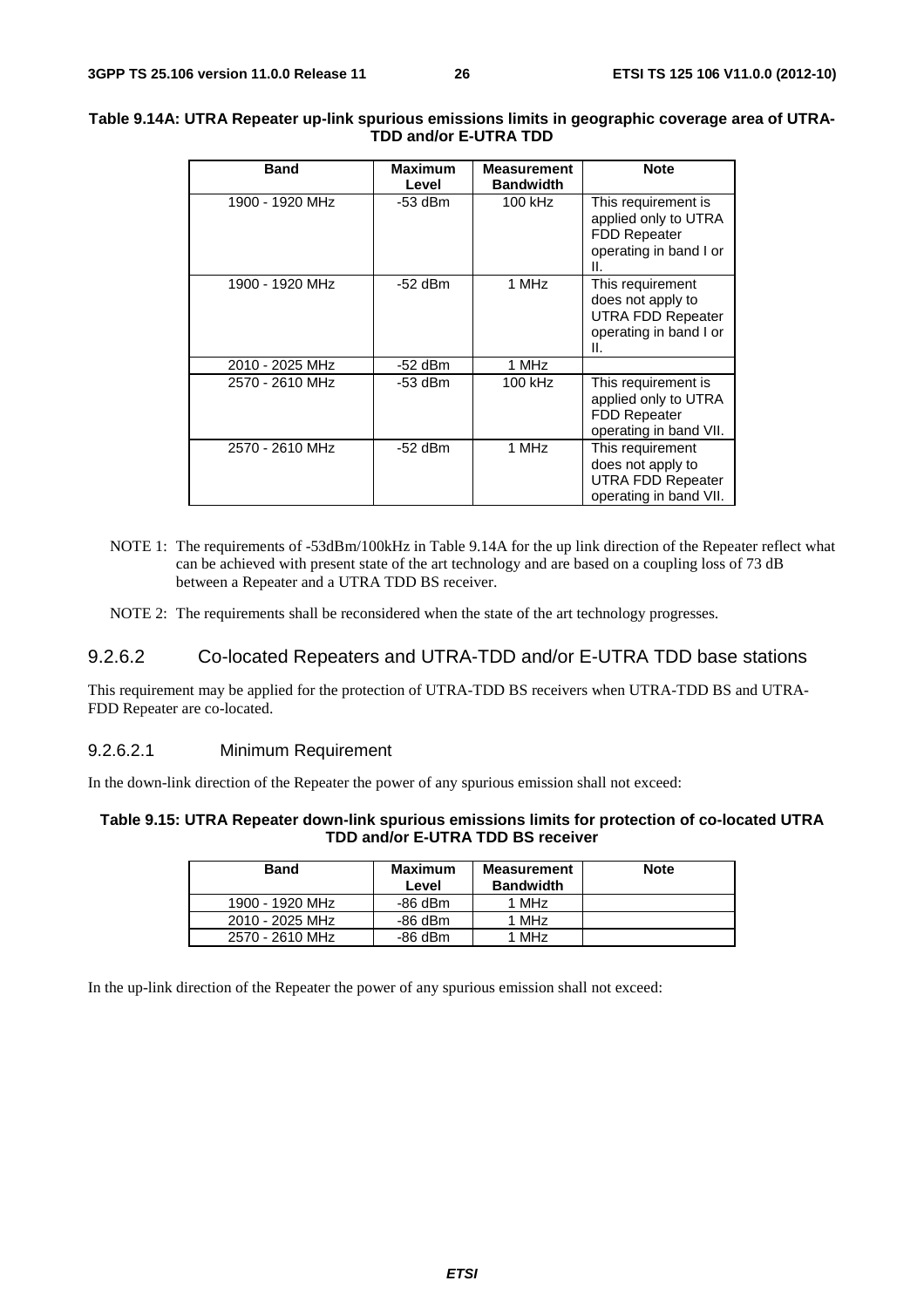| <b>Band</b>     | Maximum<br>Level | <b>Measurement</b><br><b>Bandwidth</b> | <b>Note</b>                                                                                            |
|-----------------|------------------|----------------------------------------|--------------------------------------------------------------------------------------------------------|
| 1900 - 1920 MHz | $-53$ dBm        | 100 kHz                                | This requirement is<br>applied only to UTRA<br>FDD Repeater<br>operating in band I or<br>Ш.            |
| 1900 - 1920 MHz | $-86$ dBm        | $1$ MH $z$                             | This requirement<br>does not apply to<br><b>UTRA FDD Repeater</b><br>operating in band I or<br>$\Pi$ . |
| 2010 - 2025 MHz | $-83$ dBm        | 100 kHz                                | This requirement is<br>applied only to UTRA<br>FDD Repeater<br>operating in band I.                    |
| 2010 - 2025 MHz | $-86$ dBm        | 1 MHz                                  | This requirement<br>does not apply to<br><b>UTRA FDD Repeater</b><br>operating in band I               |
| 2570 - 2610 MHz | $-53$ dBm        | 100 kHz                                | This requirement is<br>applied only to UTRA<br><b>FDD Repeater</b><br>operating in band VII.           |
| 2570 - 2610 MHz | $-86$ dBm        | 1 MHz                                  | This requirement<br>does not apply to<br><b>UTRA FDD Repeater</b><br>operating in band VII.            |

#### **Table 9.15A: UTRA Repeater up-link spurious emissions limits for protection of co-located UTRA TDD and/or E-UTRA TDD BS receiver**

- NOTE 1: The requirements of -53dBm/100kHz in Table 9.15A for the up link direction of the Repeater reflect what can be achieved with present state of the art technology and are based on a coupling loss of 73 dB between a Repeater and a UTRA TDD BS receiver.
- NOTE 2: The requirements of -83dBm/100kHz in Table 9.15A for the up link direction of the Repeater reflect what can be achieved with present state of the art technology and are based on a coupling loss of 43 dB between a Repeater and a UTRA TDD BS receiver.
- NOTE 3: The requirements shall be reconsidered when the state of the art technology progresses.

#### 9.2.7 Void

## 9.2.8 Protection of public safety operations

This requirement shall be applied to Repeater operating in Bands XIII and XIV to ensure that appropriate interference protection is provided to 700 MHz public safety operations. This requirement is also applicable at specified frequencies falling between 12.5 MHz below the first carrier frequency used and 12.5 MHz above the last carrier frequency used.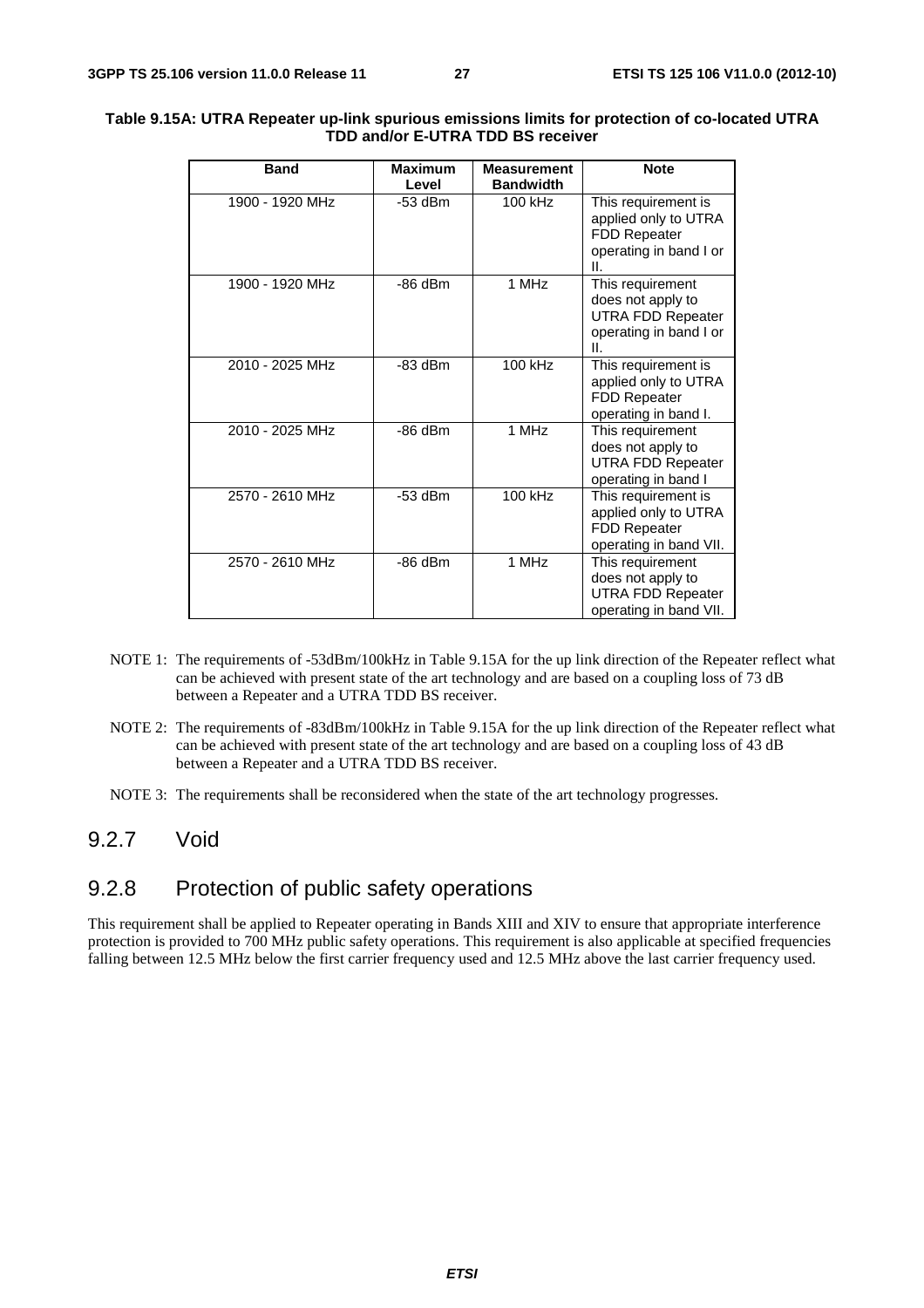#### 9.2.8.1 Minimum Requirement

The power of any spurious emission shall not exceed:

#### **Table 9.16: Spurious emissions limits for the up-link and down-link of UTRA Repeater for protection of public safety operations**

| <b>Operating Band</b> | <b>Band</b>   | Maximum<br>Level | Measurement<br><b>Bandwidth</b> | <b>Note</b> |
|-----------------------|---------------|------------------|---------------------------------|-------------|
| XIII                  | 763 - 775 MHz | -46 dBm          | $6.25$ kHz                      |             |
| XIII                  | 793 - 805 MHz | $-46$ dBm        | $6.25$ kHz                      |             |
| XIV                   | 769 - 775 MHz | -46 dBm          | $6.25$ kHz                      |             |
| XIV                   | 799 - 805 MHz | $-46$ dBm        | 6.25 kHz                        |             |

# 10 Modulation accuracy

# 10.1 Error Vector Magnitude

The modulation accuracy is defined by the Error Vector Magnitude (EVM), which is a measure of the difference between the theoretical waveform and a modified version of the measured waveform. This difference is called the error vector. The measured waveform is modified by first passing it through a matched root raised cosine filter with bandwidth 3.84 MHz and roll-off  $\alpha$ =0.22. The waveform is then further modified by selecting the frequency, absolute phase, absolute amplitude and chip clock timing so as to minimise the error vector. The EVM result is defined as root of the ratio of the mean error vector power to the mean reference signal power expressed as a %.

The measurement interval is one power control group (timeslot). The repeater shall operate with an ideal WCDMA signal in the pass band of the repeater at a level, which produce the maximum rated output power per channel, as specified by the manufacturer.

## 10.1.1 Minimum requirement

The Error Vector Magnitude shall not be worse than 12,5 %.

# 10.2 Peak code domain error

The peak code domain error is computed by projecting the power of the error vector (as defined in subclause 10.1) onto the code domain at a specified spreading factor. The code domain error for every code in the domain is defined as the ratio of the mean power of the projection onto that code, to the mean power of the composite reference waveform. This ratio is expressed in dB. The peak code domain error is defined as the maximum value for the code domain error for all codes. The measurement interval is one power control group (timeslot).

## 10.2.1 Minimum requirement

The peak code domain error shall not exceed -35 dB at spreading factor 256.

# 10.3 Relative Code Domain Error (RCDE) for 64QAM modulation

The Relative Code Domain Error is computed by projecting the error vector (as defined in 10.1) onto the code domain at a specified spreading factor. Only the active code channels in the composite reference waveform are considered for this requirement. The Relative Code Domain Error for every active code is defined as the ratio of the mean power of the error projection onto that code, to the mean power of the active code in the composite reference waveform. This ratio is expressed in dB. The measurement interval is one frame.

The requirement for Relative Code Domain Error is only applicable for Repeater supporting 64QAM modulated codes.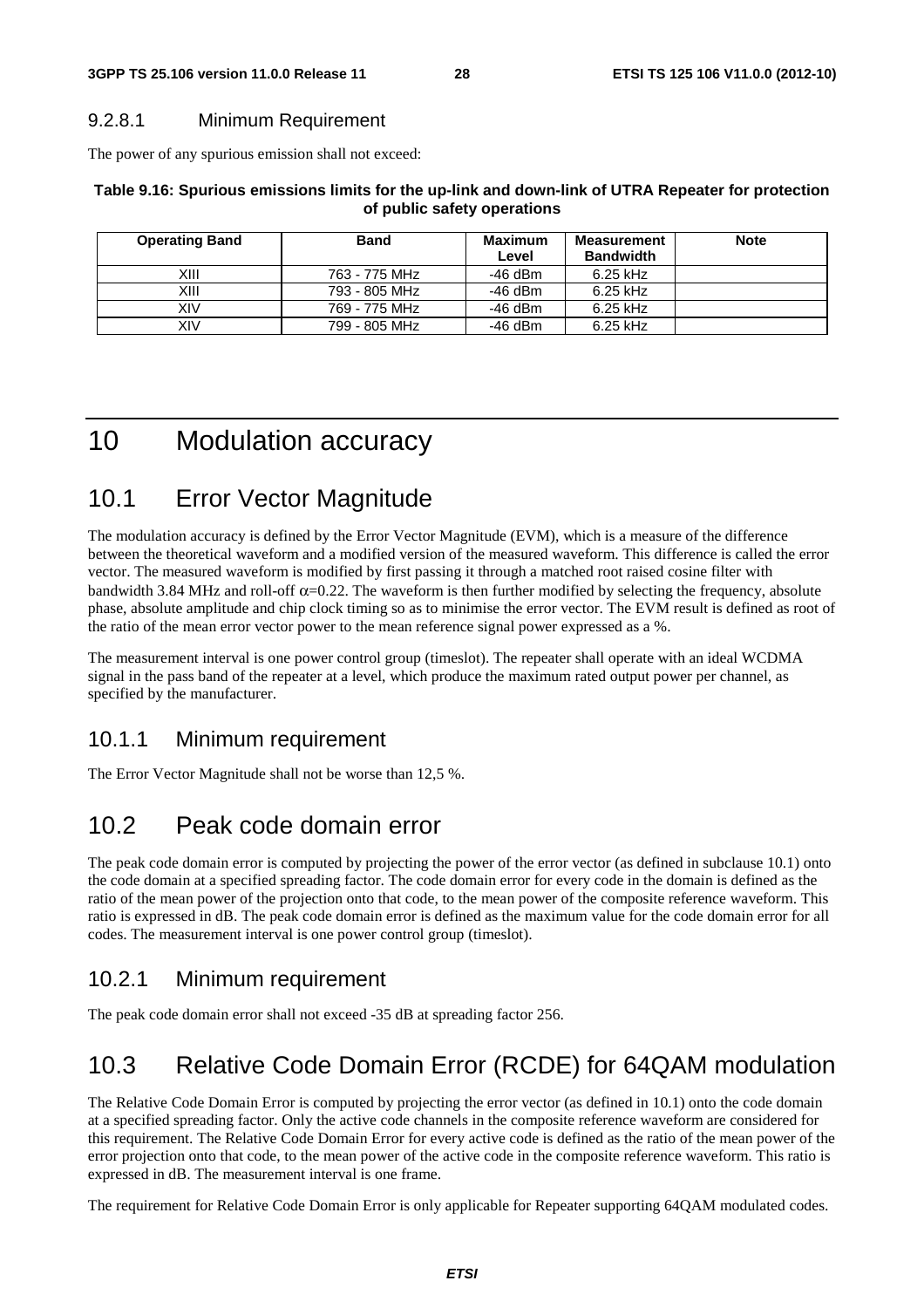#### 10.3.1 Minimum requirement

The average Relative Code Domain Error for 64QAM modulated codes shall not exceed -21 dB at spreading factor 16.

# 11 Input Intermodulation

The input intermodulation is a measure of the capability of the repeater to inhibit the generation of interference in the pass band, in the presence of interfering signals on frequencies other than the pass band.

## 11.1 General Requirement

The following requirement applies for interfering signals in the frequency bands defined in sub-clause 5.1, depending on the repeaters pass band. The requirement shall bet met with the repeater operating at maximum gain.

#### 11.1.1 Minimum requirement

For the parameters specified in table 11.1, the power in the pass band, shall not increase with more than 10 dB at the output of the repeater as measured in the centre of the pass band, compared to the level obtained without interfering signals applied.

The frequency separation between the two interfering signals shall be adjusted so that the  $3<sup>rd</sup>$  order intermodulation product is positioned in the centre of the pass band.

Table 11.1 specifies the parameters for two interfering signals, where:

- f\_offset is the separation between the centre frequency of first or last 5 MHz channel in the pass band and one the interfering signals.

| f offset | <b>Interfering Signal</b><br>Levels | Type of signals | <b>Measurement</b><br>bandwidth |
|----------|-------------------------------------|-----------------|---------------------------------|
| 3.5 MHz  | $-40$ dBm                           | 2 CW carriers   | 1 MHz                           |

**Table 11.1: Input intermodulation requirement** 

# 11.2 Co-location with BS in other systems

The requirement shall bet met with the repeater operating at maximum gain.

## 11.2.1 Minimum requirements - Co-location with GSM, DCS, PCS, UTRA FDD and/or E-UTRA FDD

This additional input intermodulation requirement may be applied for the protection of FDD Repeater input when GSM900, DCS1800, PCS1900, GSM850, E-UTRA FDD and/or UTRA FDD BS are co-located with a UTRA FDD Repeater.

For the parameters specified in table 11.2, the power in the pass band shall not increase with more than 10 dB at the output of the repeater as measured in the centre of the pass band, compared to the level obtained without interfering signals applied.

The frequency separation between the two interfering signals shall be adjusted so that the lowest order intermodulation product is positioned in the centre of the pass band.

NOTE 1: The lowest intermodulation product corresponds to the  $4<sup>th</sup>$  and  $3<sup>rd</sup>$  order for the GSM 900 and DCS 1800 bands, respectively.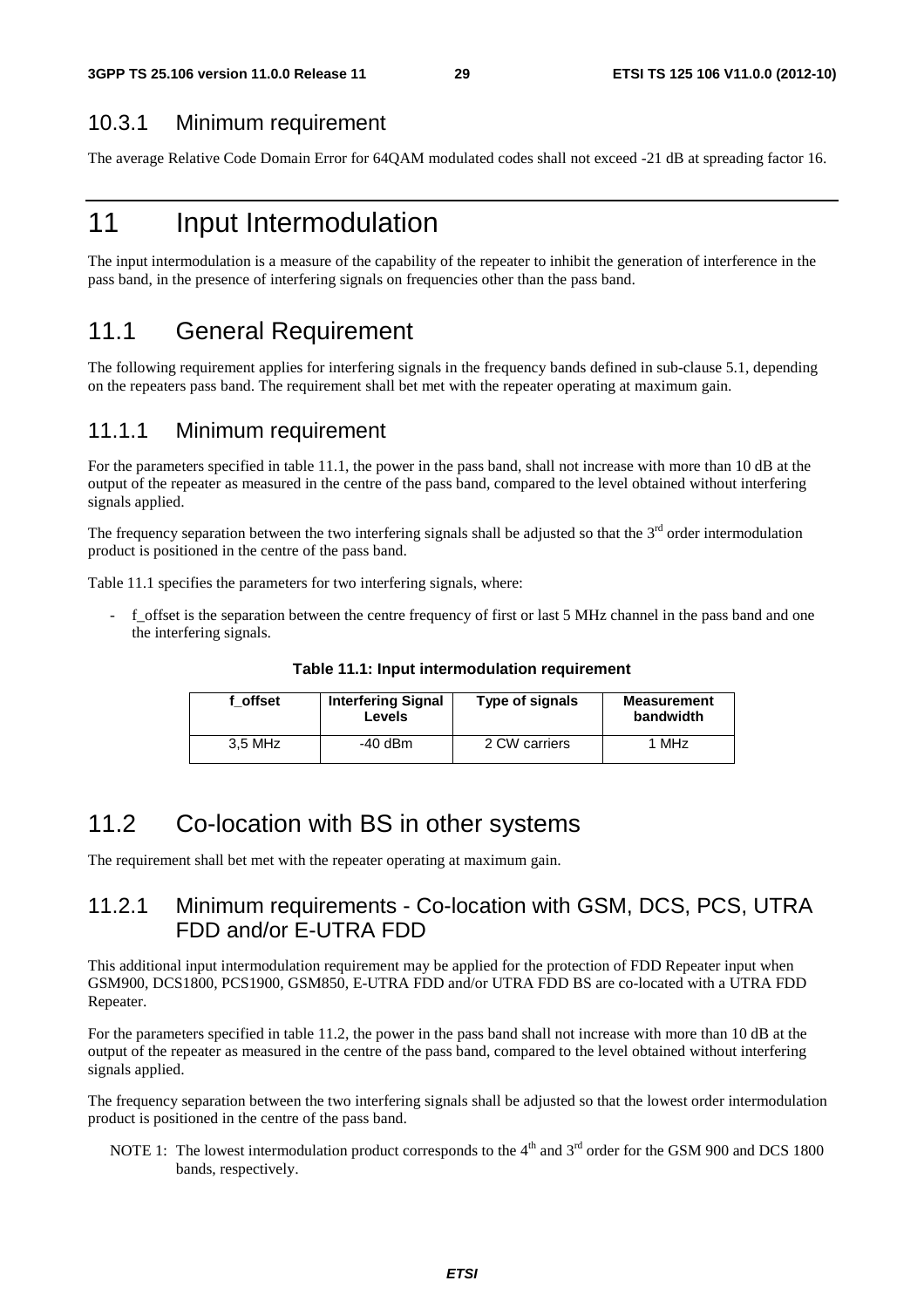#### **Table 11.2: Input intermodulation requirements for interfering signals in other systems**

| <b>Co-located</b><br>other                                        | <b>Frequency of</b>         | Interfering      | Type of<br>signals | <b>Measureme</b> | <b>Note</b>                                                                                                                                                                                                                                             |
|-------------------------------------------------------------------|-----------------------------|------------------|--------------------|------------------|---------------------------------------------------------------------------------------------------------------------------------------------------------------------------------------------------------------------------------------------------------|
| systems                                                           | interfering<br>signals      | Signal<br>Levels |                    | nt<br>bandwidth  |                                                                                                                                                                                                                                                         |
| <b>GSM900</b>                                                     | 921 - 960 MHz               | $+16$ dBm        | 2 CW<br>carriers   | 1 MHz            | This requirement does not apply to UTRA<br>FDD Repeater operating in band VIII, since<br>it is already covered by the requirement in<br>sub-clause 11.1, but requires a 86dB<br>coupling loss between BS and the repeater<br>DL receive port.           |
| <b>DCS1800</b>                                                    | 1805 - 1880<br><b>MHz</b>   | $+16$ dBm        | $2$ CW<br>carriers | 1 MHz            | This requirement does not apply to UTRA<br>FDD Repeater operating in band III, since it<br>is already covered by the requirement in<br>sub-clause 11.1, but requires a 86dB<br>coupling loss between BS and the repeater<br>DL receive port.            |
| PCS1900                                                           | 1930 - 1990<br><b>MHz</b>   | $+16$ dBm        | 2 CW<br>carriers   | 1 MHz            | This requirement does not apply to UTRA<br>FDD Repeater operating in band II or band<br>XXV, since it is already covered by the<br>requirement in sub-clause 11.1, but requires<br>a 86dB coupling loss between BS and the<br>repeater DL receive port. |
| GSM850 or<br>CDMA850                                              | 869 - 894 MHz               | $+16$ dBm        | 2 CW<br>carriers   | 1 MHz            | This requirement does not apply to UTRA<br>FDD Repeater operating in band V, since it<br>is already covered by the requirement in<br>sub-clause 11.1, but requires a 86dB<br>coupling loss between BS and the repeater<br>DL receive port.              |
| UTRA-FDD<br>Band I or<br>E-UTRA<br>Band 1                         | $2110 - 2170$<br><b>MHz</b> | $+16$ dBm        | 2 CW<br>carriers   | 1 MHz            | This requirement does not apply to UTRA<br>FDD Repeater operating in band I, since it<br>is already covered by the requirement in<br>sub-clause 11.1, but requires a 86dB<br>coupling loss between BS and the repeater<br>DL receive port.              |
| UTRA-FDD<br>Band II or<br>E-UTRA<br>Band 2                        | 1930 - 1990<br><b>MHz</b>   | $+16$ dBm        | $2$ CW<br>carriers | 1 MHz            | This requirement does not apply to UTRA<br>FDD Repeater operating in band II or band<br>XXV, since it is already covered by the<br>requirement in sub-clause 11.1, but requires<br>a 86dB coupling loss between BS and the<br>repeater DL receive port. |
| UTRA-FDD<br>Band III or<br>E-UTRA<br>Band 3                       | 1805 - 1880<br><b>MHz</b>   | $+16$ dBm        | $2$ CW<br>carriers | 1 MHz            | This requirement does not apply to UTRA<br>FDD Repeater operating in band III or band<br>IX, since it is already covered by the<br>requirement in sub-clause 11.1, but requires<br>a 86dB coupling loss between BS and the<br>repeater DL receive port. |
| UTRA-FDD<br>Band IV or<br>E-UTRA<br>Band 4                        | 2110 - 2155<br><b>MHz</b>   | $+16$ dBm        | 2 CW<br>carriers   | 1 MHz            | This requirement does not apply to UTRA<br>FDD Repeater operating in band IV or band<br>X, since it is already covered by the<br>requirement in sub-clause 11.1, but requires<br>a 86dB coupling loss between BS and the<br>repeater DL receive port.   |
| UTRA-FDD<br>Band V or<br>E-UTRA<br>Band 5                         | 869 - 894 MHz               | $+16$ dBm        | 2 CW<br>carriers   | 1 MHz            | This requirement does not apply to UTRA<br>FDD Repeater operating in band V, since it<br>is already covered by the requirement in<br>sub-clause 11.1, but requires a 86dB<br>coupling loss between BS and the repeater<br>DL receive port.              |
| UTRA-FDD<br>Band VI or<br>XIX or<br>E-UTRA<br>Band 6, 18<br>or 19 | 860 - 895 MHz               | $+16$ dBm        | 2 CW<br>carriers   | 1 MHz            | This requirement does not apply to UTRA<br>FDD Repeater operating in band VI or band<br>XIX, since it is already covered by the<br>requirement in sub-clause 11.1, but requires<br>a 86dB coupling loss between BS and the<br>repeater DL receive port. |
| UTRA-FDD<br>Band VII or<br>E-UTRA                                 | 2620 - 2690<br>MHz          | $+16$ dBm        | 2 CW<br>carriers   | 1 MHz            | This requirement does not apply to UTRA<br>FDD Repeater operating in band VII, since it<br>is already covered by the requirement in                                                                                                                     |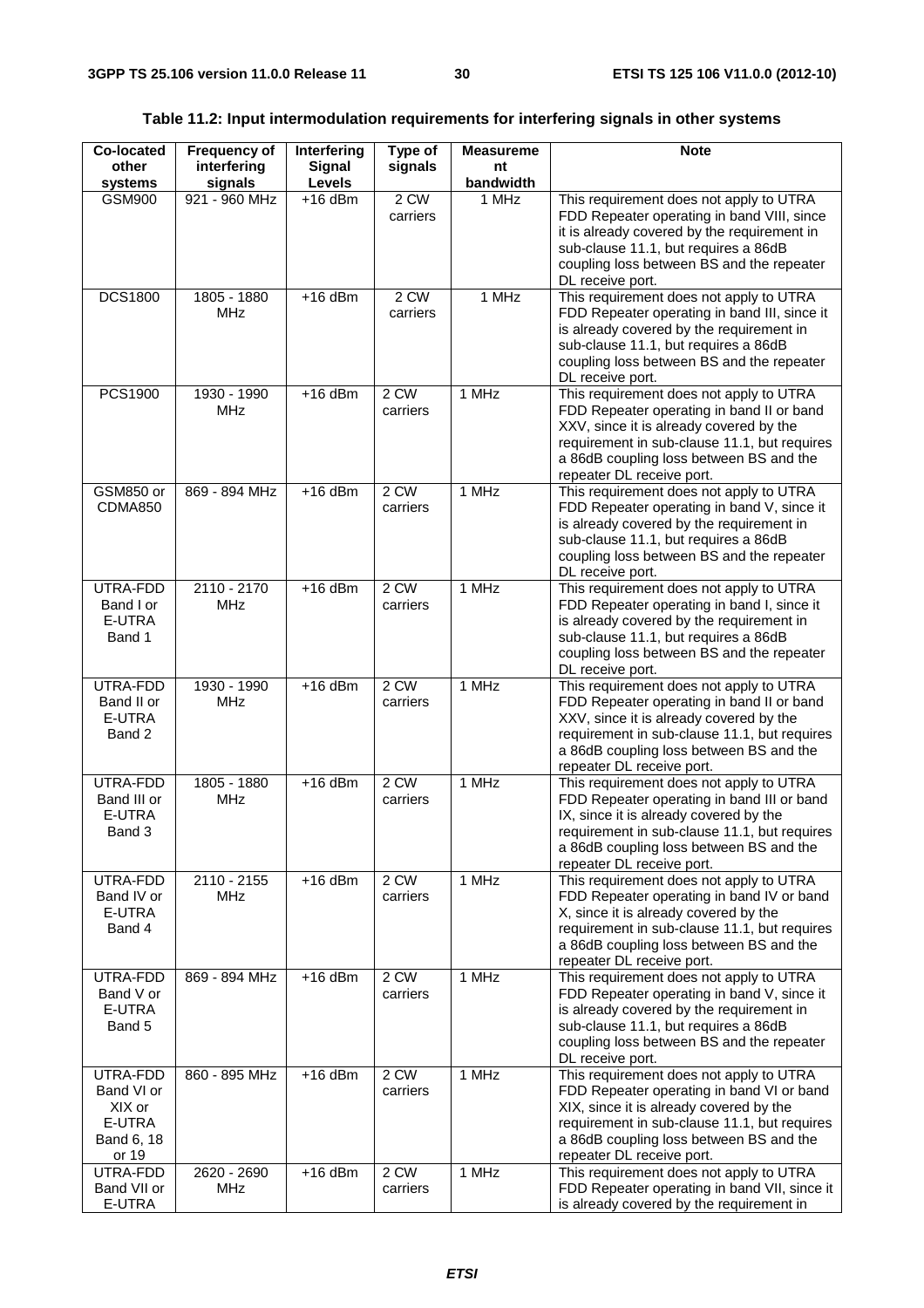| Band 7                                                         |                             |           |                    |       | sub-clause 11.1, but requires a 86dB<br>coupling loss between BS and the repeater                                                                                                                                                                                 |
|----------------------------------------------------------------|-----------------------------|-----------|--------------------|-------|-------------------------------------------------------------------------------------------------------------------------------------------------------------------------------------------------------------------------------------------------------------------|
| UTRA-FDD<br>Band VIII or<br>E-UTRA<br>Band 8                   | 925 - 960 MHz               | $+16$ dBm | 2 CW<br>carriers   | 1 MHz | DL receive port.<br>This requirement does not apply to UTRA<br>FDD Repeater operating in band VIII, since<br>it is already covered by the requirement in<br>sub-clause 11.1, but requires a 86dB<br>coupling loss between BS and the repeater<br>DL receive port. |
| UTRA-FDD<br>Band IX or<br>E-UTRA<br>Band 9                     | 1844.9 -<br>1879.9 MHz      | $+16$ dBm | 2 CW<br>carriers   | 1 MHz | This requirement does not apply to UTRA<br>FDD Repeater operating in band III or band<br>IX, since it is already covered by the<br>requirement in sub-clause 11.1, but requires<br>a 86dB coupling loss between BS and the<br>repeater DL receive port.           |
| UTRA-FDD<br>Band X or<br>E-UTRA<br>Band 10                     | 2110 - 2170<br><b>MHz</b>   | $+16$ dBm | 2 CW<br>carriers   | 1 MHz | This requirement does not apply to UTRA<br>FDD Repeater operating in band IV or band<br>X, since it is already covered by the<br>requirement in sub-clause 11.1, but requires<br>a 86dB coupling loss between BS and the<br>repeater DL receive port.             |
| UTRA-FDD<br>Band XI or<br>XXI or<br>E-UTRA<br>Band 11 or<br>21 | 1475.9 -<br>1510.9 MHz      | $+16$ dBm | $2$ CW<br>carriers | 1 MHz | This requirement does not apply to UTRA<br>FDD Repeater operating in band XI or band<br>XXI, since it is already covered by the<br>requirement in sub-clause 11.1, but requires<br>a 86dB coupling loss between BS and the<br>repeater DL receive port.           |
| UTRA-FDD<br>Band XII or<br>E-UTRA<br>Band 12                   | 728 - 746 MHz               | $+16$ dBm | 2 CW<br>carriers   | 1 MHz | This requirement does not apply to UTRA<br>FDD Repeater operating in band XII, since it<br>is already covered by the requirement in<br>sub-clause 11.1, but requires a 86dB<br>coupling loss between BS and the repeater<br>DL receive port.                      |
| UTRA-FDD<br>Band XIII or<br>E-UTRA<br>Band 13                  | 746 - 756 MHz               | $+16$ dBm | $2$ CW<br>carriers | 1 MHz | This requirement does not apply to UTRA<br>FDD Repeater operating in band XIII, since<br>it is already covered by the requirement in<br>sub-clause 11.1, but requires a 86dB<br>coupling loss between BS and the repeater<br>DL receive port.                     |
| UTRA-FDD<br>Band XIV or<br>E-UTRA<br>Band 14                   | 758 - 768 MHz               | $+16$ dBm | 2 CW<br>carriers   | 1 MHz | This requirement does not apply to UTRA<br>FDD Repeater operating in band XIV, since<br>it is already covered by the requirement in<br>sub-clause 11.1, but requires a 86dB<br>coupling loss between BS and the repeater<br>DL receive port.                      |
| E-UTRA<br>Band 17                                              | 734 - 746 MHz               | $+16$ dBm | 2 CW<br>carriers   | 1 MHz | This requirement does not apply to UTRA<br>FDD Repeater operating in band XII, since it<br>is already covered by the requirement in<br>sub-clause 11.1, but requires a 86dB<br>coupling loss between BS and the repeater<br>DL receive port.                      |
| UTRA-FDD<br>Band XX or<br>E-UTRA<br>Band 20                    | 791 - 821 MHz               | $+16$ dBm | $2$ CW<br>carriers | 1 MHz | This requirement does not apply to UTRA<br>FDD Repeater operating in band XX, since<br>it is already covered by the requirement in<br>sub-clause 11.1, but requires a 86dB<br>coupling loss between BS and the repeater<br>DL receive port.                       |
| UTRA-FDD<br><b>Band XXII</b><br>or E UTRA<br>Band 22           | 3510 - 3590<br><b>MHz</b>   | $+16$ dBm | 2 CW<br>carriers   | 1 MHz | This requirement does not apply to UTRA<br>FDD Repeater operating in band XXII, since<br>it is already covered by the requirement in<br>sub-clause 11.1, but requires a 86dB<br>coupling loss between BS and the repeater<br>DL receive port.                     |
| E UTRA<br>Band 23                                              | 2180 - 2200<br>MHz          | $+16$ dBm | 2 CW<br>carriers   | 1 MHz |                                                                                                                                                                                                                                                                   |
| E UTRA<br>Band 24                                              | $1525 - 1559$<br><b>MHz</b> | $+16$ dBm | 2 CW<br>carriers   | 1 MHz |                                                                                                                                                                                                                                                                   |
| UTRA-FDD                                                       | 1930 - 1995                 | $+16$ dBm | 2 CW               | 1 MHz | This requirement does not apply to UTRA                                                                                                                                                                                                                           |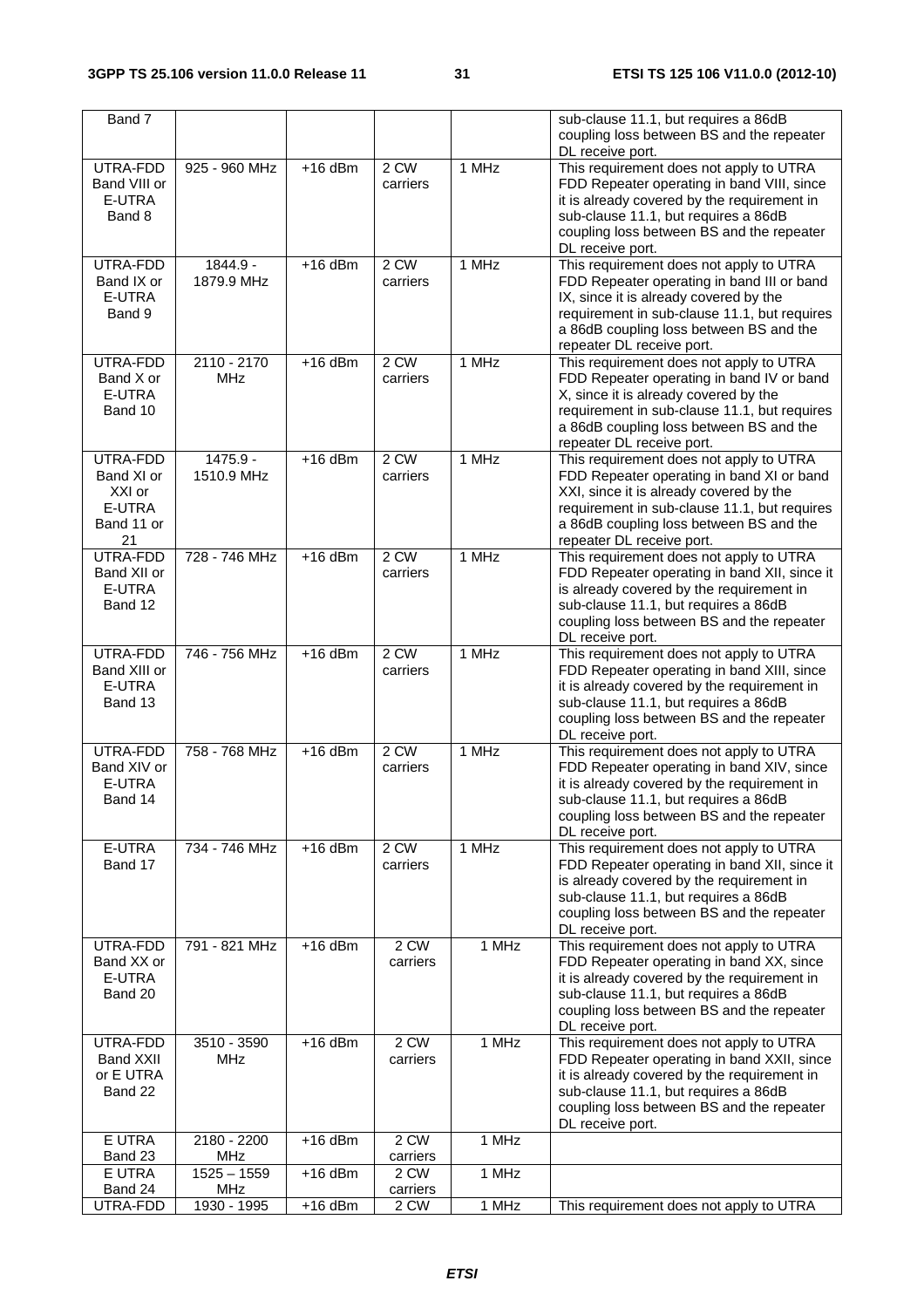| Band XXV<br>or E UTRA<br>Band 25 | <b>MHz</b>                                                                                                          | carriers |  | FDD Repeater operating in band XXV, since<br>it is already covered by the requirement in<br>sub-clause 11.1, but requires a 86dB<br>coupling loss between BS and the repeater<br>DL receive port. For UTRA FDD Repeater<br>operating in band II, it applies fro 1990MHz |  |  |  |
|----------------------------------|---------------------------------------------------------------------------------------------------------------------|----------|--|-------------------------------------------------------------------------------------------------------------------------------------------------------------------------------------------------------------------------------------------------------------------------|--|--|--|
|                                  |                                                                                                                     |          |  | to 1995MHz, while the rest is covered in                                                                                                                                                                                                                                |  |  |  |
|                                  |                                                                                                                     |          |  | sub-clause 11.1, but requires a 86dB                                                                                                                                                                                                                                    |  |  |  |
|                                  |                                                                                                                     |          |  | coupling loss between BS and the repeater                                                                                                                                                                                                                               |  |  |  |
|                                  |                                                                                                                     |          |  | DL transmit port.                                                                                                                                                                                                                                                       |  |  |  |
|                                  | NOTE 1: The co-location requirements in the table 11.2 do not apply when the repeaters pass band frequency range is |          |  |                                                                                                                                                                                                                                                                         |  |  |  |
|                                  | adjacent to the frequency range of the co-location requirement in the table 11.2. The current state-of-the-art      |          |  |                                                                                                                                                                                                                                                                         |  |  |  |
|                                  | technology does not allow a single generic solution for co-location with other system on adjacent frequencies       |          |  |                                                                                                                                                                                                                                                                         |  |  |  |
|                                  |                                                                                                                     |          |  | for 30 dB Repeater-BS minimum coupling loss. However, there are certain site-engineering solutions that can                                                                                                                                                             |  |  |  |

## 11.2.2 Minimum Requirement - Co-location with UTRA-TDD and/or E-UTRA TDD

An additional input intermodulation requirement may be applied for the protection of FDD BS receivers when UTRA TDD and/or E-UTRA TDD is co-located with a UTRA FDD Repeater.

The requirements in this chapter assume a 30 dB coupling loss between transmitter and receiver.

be used. These techniques are addressed in TR 25.942 [5].

The current state-of-the-art technology does not allow a single generic solution for co-location with UTRA-TDD on adjacent frequencies for 30dB BS-Repeater minimum coupling loss.

However, there are certain site-engineering solutions that can be used. These techniques are addressed in TR 25.942 [5].

#### **Table 11.2A: Input intermodulation requirements for interfering signals in UTRA TDD systems**

| Co-located other                           | <b>Frequency of</b> | Interfering          | Type of signals | <b>Measurement</b> |
|--------------------------------------------|---------------------|----------------------|-----------------|--------------------|
| system                                     | interfering signals | <b>Signal Levels</b> |                 | bandwidth          |
| UTRA-TDD Band d) and<br>E-UTRA TDD Band 38 | 2585 - 2620 MHz     | $+16$ dBm            | 2 CW carriers   | 1 MHz              |

## 11.3 Co-existence with other systems

The following requirement may be applied when GSM 900, DCS 1800, PCS1900, GSM850, E-UTRA FDD and/or UTRA FDD BS operating in another frequency band and UTRA-FDD Repeaters co-exist. The requirement shall bet met with the repeater operating at maximum gain.

#### 11.3.1 Minimum requirements

For the parameters specified in table 11.3, the power in the pass band shall not increase with more than 10 dB at the output of the repeater as measured in the centre of the pass band, compared to the level obtained without interfering signals applied.

The frequency separation between the two interfering signals shall be adjusted so that the lowest order intermodulation product is positioned in the centre of the pass band.

NOTE 1: The lowest intermodulation product corresponds to the 4<sup>th</sup> and 3<sup>rd</sup> order for the GSM 900 and DCS 1800 bands, respectively.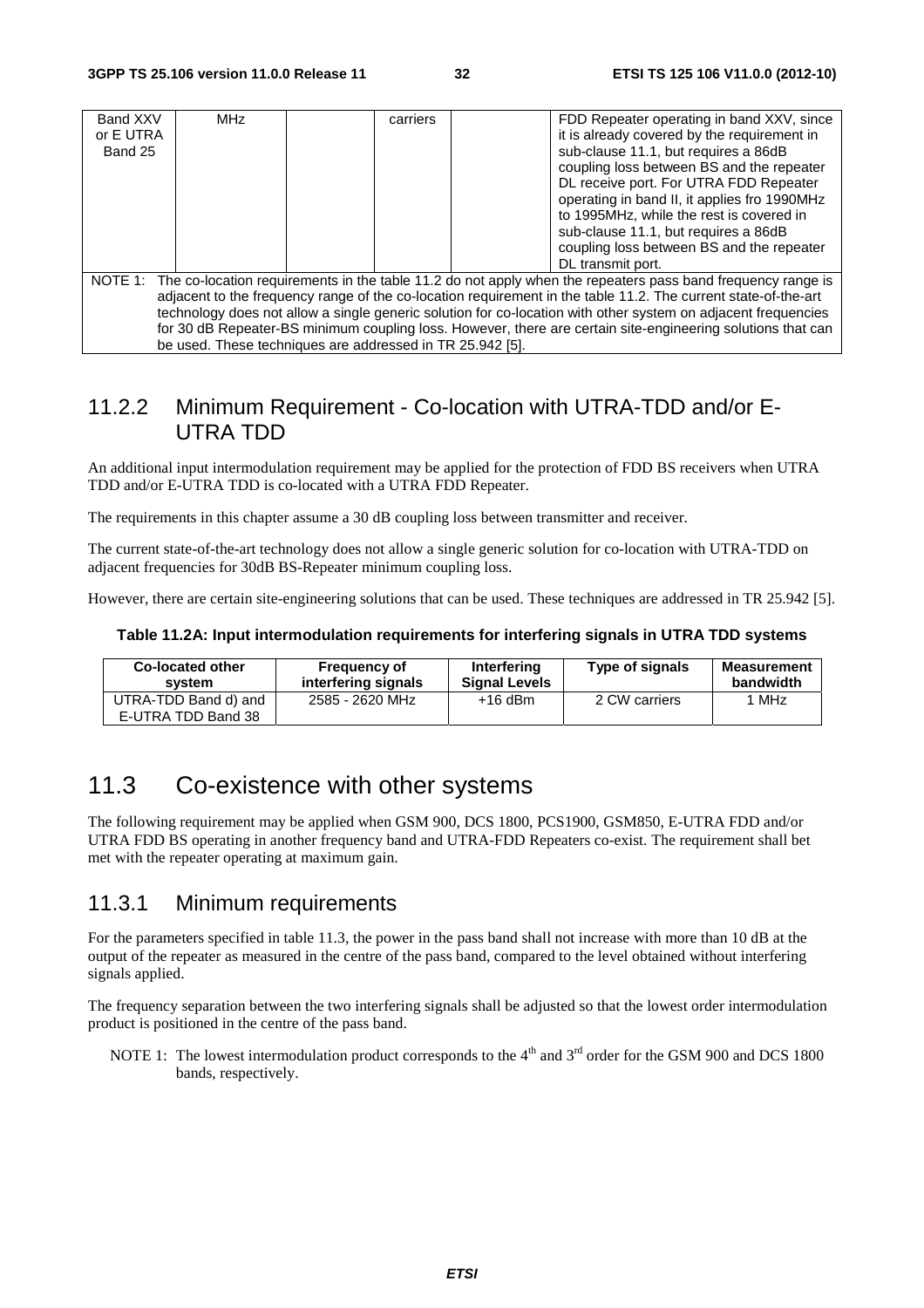| Table 11.3: Input intermodulation requirements for interfering signals in other systems |  |  |  |  |  |
|-----------------------------------------------------------------------------------------|--|--|--|--|--|
|-----------------------------------------------------------------------------------------|--|--|--|--|--|

| Co-existence<br>with other<br>systems                       | <b>Frequency of</b><br>interfering<br>signals | Interfering<br><b>Signal</b><br>Levels | Type of<br>signals | <b>Measurement</b><br>bandwidth | <b>Note</b>                                                                                                                                                        |
|-------------------------------------------------------------|-----------------------------------------------|----------------------------------------|--------------------|---------------------------------|--------------------------------------------------------------------------------------------------------------------------------------------------------------------|
| <b>GSM900</b>                                               | 876 - 915 MHz                                 | $-15$ dBm                              | 2 CW<br>carriers   | 1 MHz                           | This requirement does not apply to UTRA<br>FDD Repeater operating in band VIII, since it<br>is already covered by the requirement in sub-<br>clause 11.1.          |
| <b>DCS1800</b>                                              | 1710 - 1785<br><b>MHz</b>                     | $-15$ dBm                              | 2 CW<br>carriers   | 1 MHz                           | This requirement does not apply to UTRA<br>FDD Repeater operating in band III, since it<br>is already covered by the requirement in sub-<br>clause 11.1.           |
| PCS1900                                                     | 1850 - 1910<br><b>MHz</b>                     | $-15$ dBm                              | $2$ CW<br>carriers | 1 MHz                           | This requirement does not apply to UTRA<br>FDD Repeater operating in band II or band<br>XXV, since it is already covered by the<br>requirement in sub-clause 11.1. |
| GSM850 or<br><b>CDMA850</b>                                 | 824 - 849 MHz                                 | $-15$ dBm                              | 2 CW<br>carriers   | 1 MHz                           | This requirement does not apply to UTRA<br>FDD Repeater operating in band V, since it is<br>already covered by the requirement in sub-<br>clause 11.1.             |
| UTRA-FDD<br>Band I or<br>E-UTRA Band 1                      | 1920 - 1980<br><b>MHz</b>                     | $-15$ dBm                              | 2 CW<br>carriers   | 1 MHz                           | This requirement does not apply to UTRA<br>FDD Repeater operating in band I, since it is<br>already covered by the requirement in sub-<br>clause 11.1.             |
| UTRA-FDD<br>Band II or<br>E-UTRA Band 2                     | 1850 - 1910<br><b>MHz</b>                     | $-15$ dBm                              | 2 CW<br>carriers   | 1 MHz                           | This requirement does not apply to UTRA<br>FDD Repeater operating in band II or band<br>XXV, since it is already covered by the<br>requirement in sub-clause 11.1. |
| UTRA-FDD<br>Band III or<br>E-UTRA Band 3                    | 1710 - 1785<br><b>MHz</b>                     | $-15$ dBm                              | 2 CW<br>carriers   | 1 MHz                           | This requirement does not apply to UTRA<br>FDD Repeater operating in band III or band<br>IX, since it is already covered by the<br>requirement in sub-clause 11.1. |
| UTRA-FDD<br>Band IV or<br>E-UTRA Band 4                     | 1710 - 1755<br><b>MHz</b>                     | $-15$ dBm                              | 2 CW<br>carriers   | 1 MHz                           | This requirement does not apply to UTRA<br>FDD Repeater operating in band IV or band<br>X, since it is already covered by the<br>requirement in sub-clause 11.1.   |
| UTRA-FDD<br>Band V or<br>E-UTRA Band 5                      | 824 - 849 MHz                                 | $-15$ dBm                              | $2$ CW<br>carriers | 1 MHz                           | This requirement does not apply to UTRA<br>FDD Repeater operating in band V, since it is<br>already covered by the requirement in sub-<br>clause 11.1.             |
| UTRA-FDD<br>Band VI or XIX<br>or E-UTRA<br>Band 6, 18 or 19 | 815 - 850 MHz                                 | $-15$ dBm                              | 2 CW<br>carriers   | 1 MHz                           | This requirement does not apply to UTRA<br>FDD Repeater operating in band VI or band<br>XIX, since it is already covered by the<br>requirement in sub-clause 11.1. |
| UTRA-FDD<br>Band VII or<br>E-UTRA Band 7                    | 2500 - 2570<br><b>MHz</b>                     | $-15$ dBm                              | 2 CW<br>carriers   | 1 MHz                           | This requirement does not apply to UTRA<br>FDD Repeater operating in band VII, since it<br>is already covered by the requirement in sub-<br>clause 11.1.           |
| UTRA-FDD<br>Band VIII or<br>E-UTRA Band 8                   | 880 - 915 MHz                                 | $-15$ dBm                              | 2 CW<br>carriers   | 1 MHz                           | This requirement does not apply to UTRA<br>FDD Repeater operating in band VIII, since it<br>is already covered by the requirement in sub-<br>clause 11.1.          |
| UTRA-FDD<br>Band IX or<br>E-UTRA Band 9                     | 1749,9 - 1784,9<br>MHz                        | $-15$ dBm                              | 2 CW<br>carriers   | 1 MHz                           | This requirement does not apply to UTRA<br>FDD Repeater operating in band III or band<br>IX, since it is already covered by the<br>requirement in sub-clause 11.1. |
| UTRA-FDD<br>Band X or<br>E-UTRA<br>Band 10                  | 1710 - 1770<br><b>MHz</b>                     | $-15$ dBm                              | 2 CW<br>carriers   | 1 MHz                           | This requirement does not apply to UTRA<br>FDD Repeater operating in band IV or band<br>X, since it is already covered by the<br>requirement in sub-clause 11.1.   |
| UTRA-FDD<br>Band XI or XXI<br>or E-UTRA<br>Band 11 or 21    | 1427.9 - 1447.9<br>MHz                        | $-15$ dBm                              | 2 CW<br>carriers   | 1 MHz                           | This requirement does not apply to UTRA<br>FDD Repeater operating in band XI, since it<br>is already covered by the requirement in sub-<br>clause 11.1.            |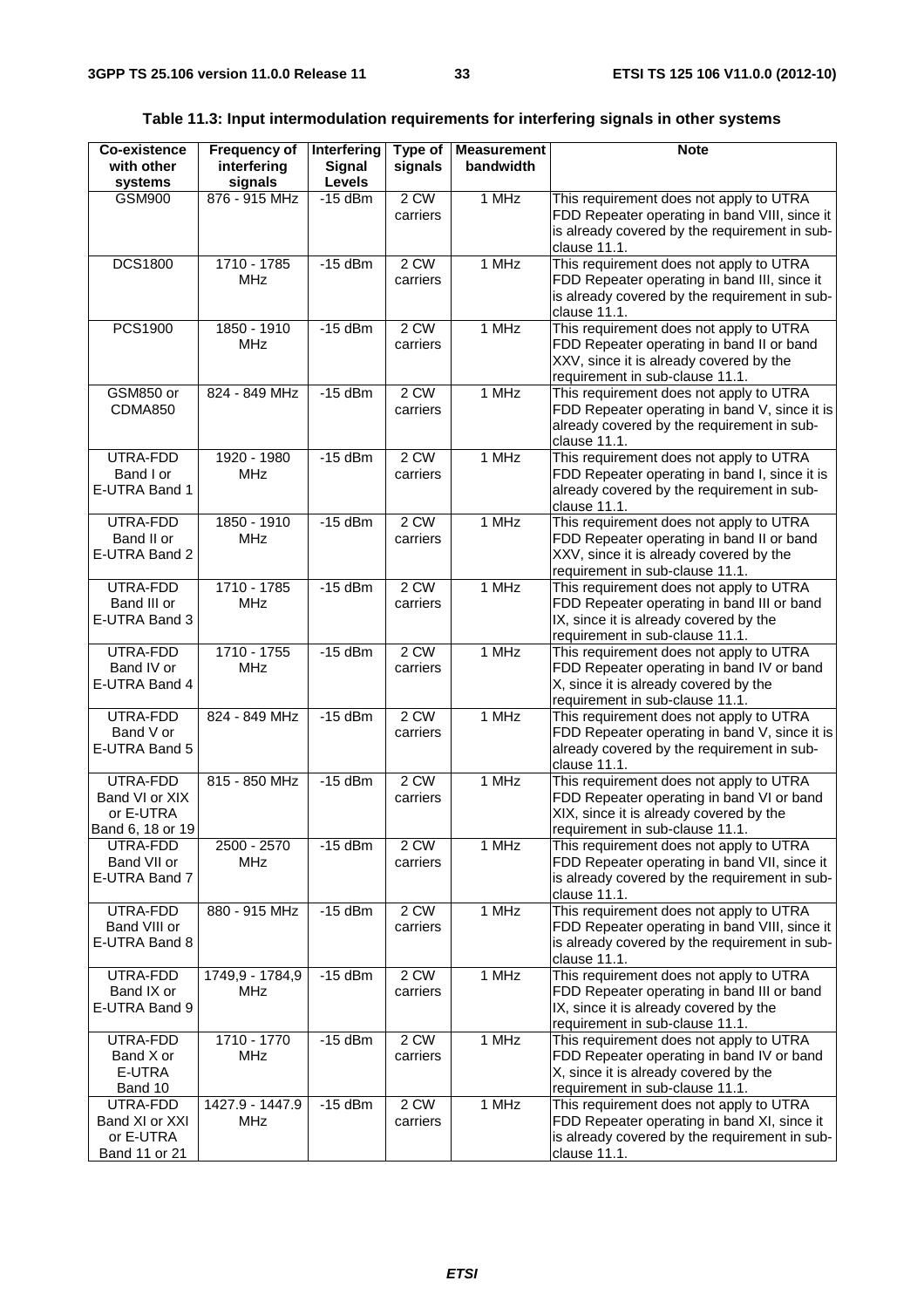|                                                                                                                                                                                                                                     | 1447.9 - 1462.9<br><b>MHz</b>   | $-15$ dBm | 2 CW<br>carriers   | 1 MHz              | This requirement does not apply to UTRA<br>FDD Repeater operating in band XXI, since it<br>is already covered by the requirement in sub-<br>clause 11.1.                                                                                                                                       |  |
|-------------------------------------------------------------------------------------------------------------------------------------------------------------------------------------------------------------------------------------|---------------------------------|-----------|--------------------|--------------------|------------------------------------------------------------------------------------------------------------------------------------------------------------------------------------------------------------------------------------------------------------------------------------------------|--|
| UTRA-FDD<br>Band XII or<br>E-UTRA<br>Band 12                                                                                                                                                                                        | 698 - 716 MHz                   | $-15$ dBm | $2$ CW<br>carriers | 1 MHz              | This requirement does not apply to UTRA<br>FDD Repeater operating in band XII, since it<br>is already covered by the requirement in sub-<br>clause 11.1.                                                                                                                                       |  |
| UTRA-FDD<br>Band XIII or<br>E-UTRA<br>Band 13                                                                                                                                                                                       | 777 - 787 MHz                   | $-15$ dBm | 2 CW<br>carriers   | 1 MHz              | This requirement does not apply to UTRA<br>FDD Repeater operating in band XIII, since it<br>is already covered by the requirement in sub-<br>clause 11.1.                                                                                                                                      |  |
| UTRA-FDD<br>Band XIV or<br>E-UTRA<br>Band 14                                                                                                                                                                                        | 788 - 798 MHz                   | $-15$ dBm | 2 CW<br>carriers   | 1 MHz              | This requirement does not apply to UTRA<br>FDD Repeater operating in band XIV, since it<br>is already covered by the requirement in sub-<br>clause 11.1.                                                                                                                                       |  |
| E-UTRA<br>Band 17                                                                                                                                                                                                                   | 704 - 716 MHz                   | $-15$ dBm | 2 CW<br>carriers   | 1 MHz              | This requirement does not apply to UTRA<br>FDD Repeater operating in band XII, since it<br>is already covered by the requirement in sub-<br>clause 11.1.                                                                                                                                       |  |
| UTRA-FDD<br>Band XX or<br>E-UTRA<br>Band 20                                                                                                                                                                                         | 832 - 862 MHz                   | $-15$ dBm | 2 CW<br>carriers   | $\overline{1}$ MHz | This requirement does not apply to UTRA<br>FDD Repeater operating in band XX, since it<br>is already covered by the requirement in sub-<br>clause 11.1.                                                                                                                                        |  |
| UTRA-FDD<br>Band XXII or<br>E-UTRA<br>Band 22                                                                                                                                                                                       | $3410 - 3490$<br><b>MHz</b>     | $-15$ dBm | $2$ CW<br>carriers | 1 MHz              | This requirement does not apply to UTRA<br>FDD Repeater operating in band XXII, since<br>it is already covered by the requirement in<br>sub-clause 11.1.                                                                                                                                       |  |
| E-UTRA<br>Band 23                                                                                                                                                                                                                   | 2000 - 2020<br><b>MHz</b>       | $-15$ dBm | $2$ CW<br>carriers | 1 MHz              |                                                                                                                                                                                                                                                                                                |  |
| E-UTRA<br>Band 24                                                                                                                                                                                                                   | $1626.5 - 1660.5$<br><b>MHz</b> | $-15$ dBm | 2 CW<br>carriers   | 1 MHz              |                                                                                                                                                                                                                                                                                                |  |
| UTRA-FDD<br>Band XXV or<br>E-UTRA<br>Band 25                                                                                                                                                                                        | 1850 - 1915<br><b>MHz</b>       | $-15$ dBm | 2 CW<br>carriers   | 1 MHz              | This requirement does not apply to UTRA<br>FDD Repeater operating in band XXV, since<br>it is already covered by the requirement in<br>sub-clause 11.1. For UTRA FDD Repeater<br>operating in band II, it applies fro 1910MHz<br>to 1915MHz, while the rest is covered in sub-<br>clause 11.1. |  |
| The co-existence requirements in Table 11.3 do not apply when the repeaters pass band frequency range is<br>NOTE 1:<br>adjacent to the frequency range of the co-existence requirement in the Table 11.3. The current state-of-the- |                                 |           |                    |                    |                                                                                                                                                                                                                                                                                                |  |

art technology does not allow a single generic solution for co-existence.

# 12 Output intermodulation

The output intermodulation requirement is a measure of the ability of the repeater to inhibit the generation of intermodulation products signals created by the presence of an interfering signal reaching the repeater via the output port.

The output intermodulation level is the power of the intermodulation products when a WCDMA modulated interference signal is injected into the output port at a level of 30 dB lower than that of the wanted signal. The frequency of the interference signal shall be ±5 MHz, ±10 MHz and ±15 MHz offset from the wanted signal, but within the frequency band allocated for UTRA FDD downlink as specified in subclause 4.1.

The requirement is applicable for downlink signals.

## 12.1 Minimum requirement

The output intermodulation level shall not exceed the out of band emission or the spurious emission requirements of section 9.1 and 9.2.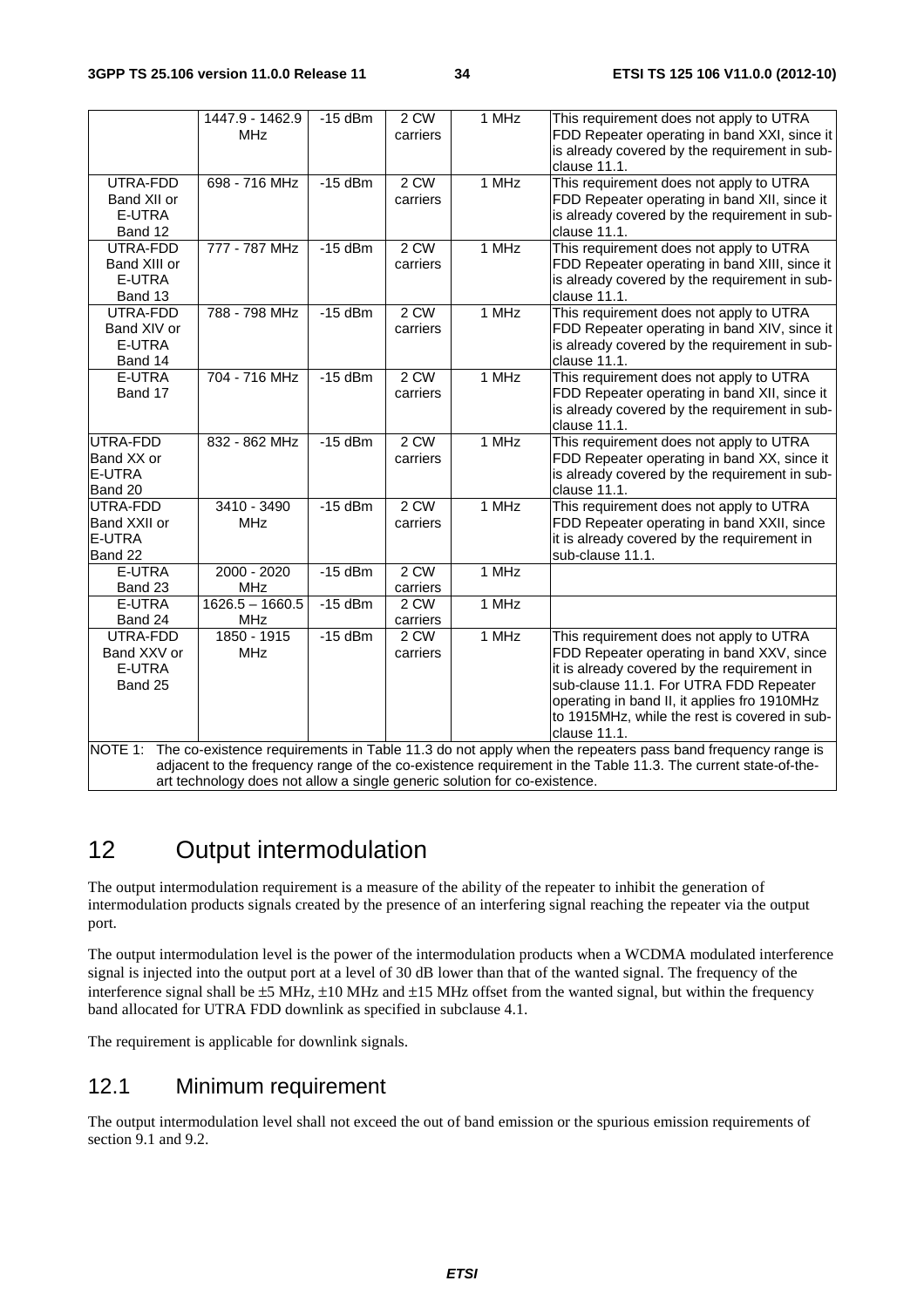# 13 Adjacent Channel Rejection Ratio (ACRR)

# 13.1 Definitions and applicability

Adjacent Channel Rejection Ratio (ACRR) is the ratio of the RRC weighted gain per carrier of the repeater in the pass band to the RRC weighted gain of the repeater on an adjacent channel.

The requirement shall apply to the Uplink and Downlink of Repeater where the donor link is maintained via antennas (over the air Repeater).

# 13.2 Minimum Requirements

In normal conditions the ACRR shall be higher than the value specified in the Table 13.1.

| Repeater maximum<br>output power as in<br>9.1.1 | <b>Channel offset from the centre</b><br>frequency of the first or last 5 MHz<br>channel within the pass band. | <b>ACRR limit</b> |
|-------------------------------------------------|----------------------------------------------------------------------------------------------------------------|-------------------|
| $P \geq 31$ dBm                                 | 5 MHz                                                                                                          | 33dB              |
| $P \geq 31$ dBm                                 | 10 MHz                                                                                                         | 33dB              |
| $P < 31$ dBm                                    | 5 MHz                                                                                                          | 20dB              |
| $P < 31$ dBm                                    | $10$ MH <sub>z</sub>                                                                                           | 20dB              |

#### **Table 13.1: Repeater ACRR**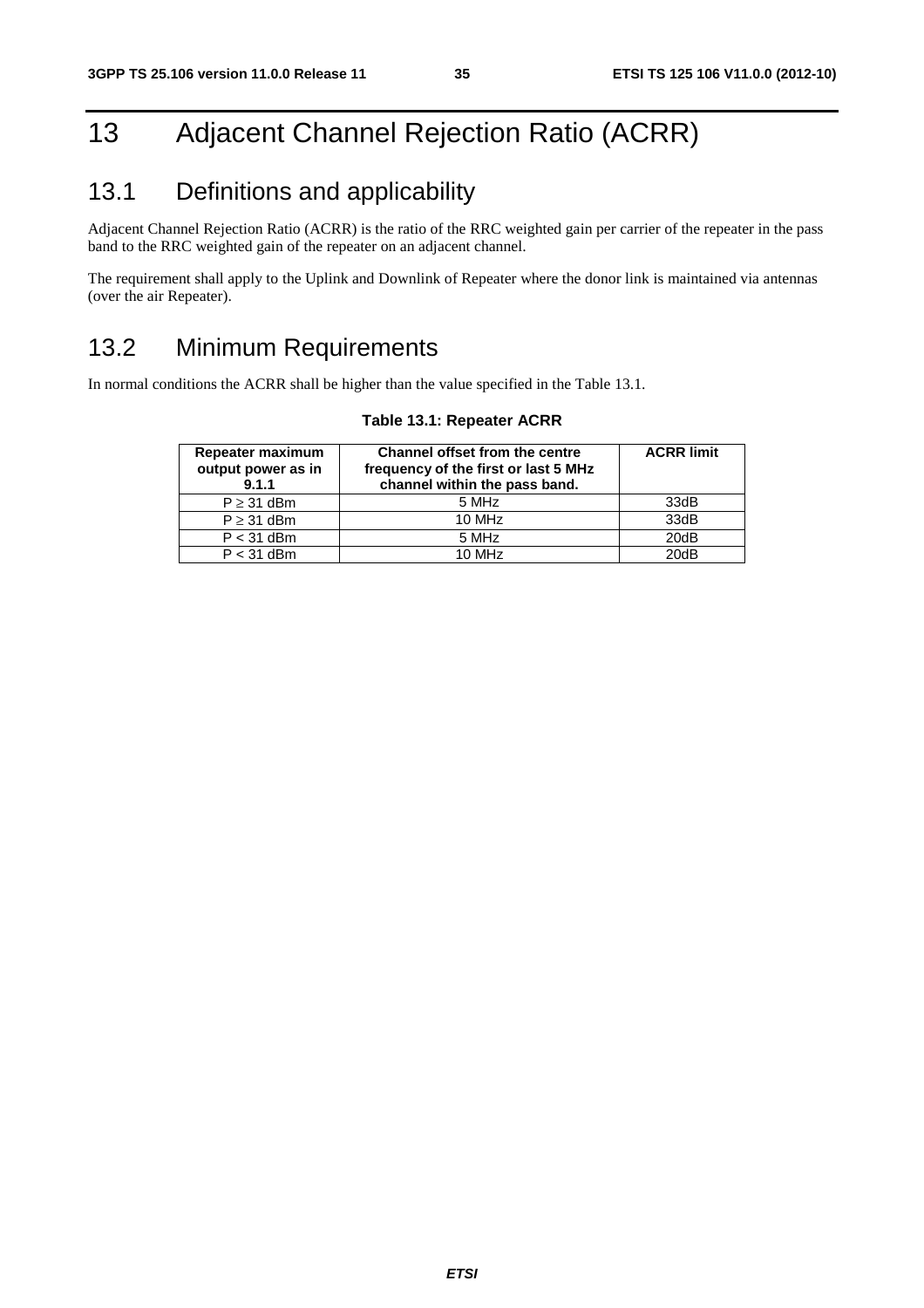# Annex A (informative): Change History

| <b>TSG</b>   | <b>Doc</b>          | <b>CR</b> | R.             | <b>Title</b>                                                                                                                                                                  | Cat            | Curr  | <b>New</b>          | <b>Work Item</b>            |
|--------------|---------------------|-----------|----------------|-------------------------------------------------------------------------------------------------------------------------------------------------------------------------------|----------------|-------|---------------------|-----------------------------|
| RP-31        |                     |           |                | Rel-7 version created; based on v6.4.0                                                                                                                                        |                |       | 7.0.0               |                             |
|              | RP-31 RP-060100     | 0042      | 2              | Introduction of operating band III to IX requirements<br>in 25.106                                                                                                            | B              | 6.3.0 | 7.0.0               | TEI7                        |
|              | RP-31 RP-060110     | 0043      |                | Correction of spurious emissions for coexistence<br>with GSM900 in same geographic area                                                                                       | F              | 6.3.0 | 7.0.0               | RInImp-<br><b>UMTS900</b>   |
|              | RP-33 RP-060520     | 0046      | $\mathbf{1}$   | Clean up of Spurious emissions                                                                                                                                                | A              | 7.0.0 | 7.1.0               | TEI5                        |
|              | RP-33 RP-060521     | 0049      | $\mathbf{1}$   | New UTRA Repeater up-link spurious emissions<br>limits for co-existence/co-location with TDD                                                                                  | A              | 7.0.0 | 7.1.0               | TEI5                        |
|              | RP-34 RP-060811     | 0052      | $\mathbf{1}$   | Corrections to input intermodulation                                                                                                                                          | Α              | 7.1.0 | 7.2.0               | TEI <sub>5</sub>            |
|              | RP-36 RP-070370     | 0056      |                | Category B spurious emission limits for UTRA<br>Repeater                                                                                                                      | A              | 7.2.0 | 7.3.0               | TEI4                        |
|              | RP-36 RP-070373     | 0057      |                | Introduction of operating band X into the repeater<br>specification                                                                                                           | B              | 7.2.0 | 7.3.0               | TEI7                        |
|              | RP-39 RP-080126     | 0058      |                | Introduction of UMTS1500 requirements                                                                                                                                         | B              | 7.3.0 | 8.0.0               | RInImp8-<br><b>UMTS1500</b> |
|              |                     |           |                | Minor correction to CR implementation                                                                                                                                         |                | 8.0.0 | 8.0.1               |                             |
|              |                     |           |                | Update of history table                                                                                                                                                       |                | 8.0.1 | 8.0.2               |                             |
|              | RP-42 RP-080943     | 60        | $\mathbf{1}$   | Introduction of operating band unwanted emission                                                                                                                              | $\overline{F}$ | 8.0.2 | 8.1.0 TEI8          |                             |
|              | RP-45 RP-080819     | 61        |                | Introduction of band XII, XIII, XIV                                                                                                                                           | F              | 8.1.0 | 8.2.0 TEI8          |                             |
|              | RP-45 RP-080819     | 62        |                | CR to limit the scope to FDD only to 25.106                                                                                                                                   | F              | 8.1.0 | 8.2.0               | TEI8                        |
|              | RP-46 RP-091277     | 063       |                | Corrections on additional spectrum emission limits for<br>Bands XII, XIII, XIV                                                                                                | F              | 8.2.0 |                     | TEI8                        |
|              |                     |           |                | Automatic upgrade from previous Release                                                                                                                                       |                | 8.3.0 | 9.0.0               | TEI9                        |
| <b>RP-49</b> | RP-100925           | 064       |                | Introduction of operating band XIX, XX and XXI and<br>correction of band XI                                                                                                   | F              | 9.0.0 | 9.1.0               | TEI9                        |
|              | RP-49 RP-100913     | 067       | $\mathbf{1}$   | RCDE for 64QAM modulated codes for FDD Repeater                                                                                                                               | Α              | 9.0.0 | 9.1.0               | TEI7                        |
|              | RP-50 RP-101336 072 |           |                | Protection of cdma and E-UTRA bands                                                                                                                                           | Α              | 9.1.0 | $9.2.0$ TEI8        |                             |
|              | RP-50 RP-101337 074 |           |                | Removal of brackets                                                                                                                                                           | Α              | 9.1.0 | 9.2.0 TEI8          |                             |
|              | RP-50 RP-101347 068 |           |                | Remove test settings for unwanted emissions from<br>core spec                                                                                                                 | F              | 9.1.0 | 9.2.0               | TE <sub>19</sub>            |
|              | RP-50 RP-101347 069 |           |                | Corrections to the symbols and abbreviations<br>clause related to DTT requirement                                                                                             | F              | 9.1.0 | 9.2.0               | TE <sub>19</sub>            |
|              | RP-50 RP-101347 070 |           |                | Co-existence with services in adjacent frequency<br>bands                                                                                                                     | F              | 9.1.0 | 9.2.0               | TEI9                        |
|              | RP-51 RP-110352     | 0075      |                | Inclusion of E-UTRA TDD text to co-location on 25.106                                                                                                                         | F              | 9.2.0 | 10.0.0              | <b>TEI10</b>                |
|              | RP-55 RP-120303 078 |           | $\mathbf{1}$   | Correction on the table of Regional requirements                                                                                                                              | F              |       | 10.0.0 10.1.0 TEI10 |                             |
|              | RP-55 RP-120303 079 |           | 1              | Introduction of operating frequency band XXII                                                                                                                                 | B              |       | 10.0.0 10.1.0 TEI10 |                             |
|              | RP-55 RP-120303 080 |           | $\mathbf{1}$   | Introduction of operating frequency band XXV and<br>protection limits towards E-UTRA Band 23                                                                                  | B              |       | 10.0.0 10.1.0 TEI10 |                             |
|              | RP-56 RP-120783 082 |           | 2              | Update of the Definition clause with repeaters<br>operating band definition and introduction of minor<br>editorial changes for better alignment with BS core<br>specification | F              |       | 10.1.0 10.2.0 TEI10 |                             |
|              | RP-56 RP-120765 085 |           |                | Additional spurious emissions requirements for PHS                                                                                                                            | A              |       | 10.1.0 10.2.0 TEI8  |                             |
|              | RP-57 RP-121313 088 |           | $\overline{2}$ | Introduction of missing Spurious Emission limits and F<br>Input Intermodulation requirements towards E-UTRA<br>FDD Band 24                                                    |                |       | 10.2.0 10.3.0 TEI10 |                             |
| $SP-57$ -    |                     |           |                | Update to Rel-11 version (MCC)                                                                                                                                                |                |       | $10.3.0$ 11.0.0 -   |                             |